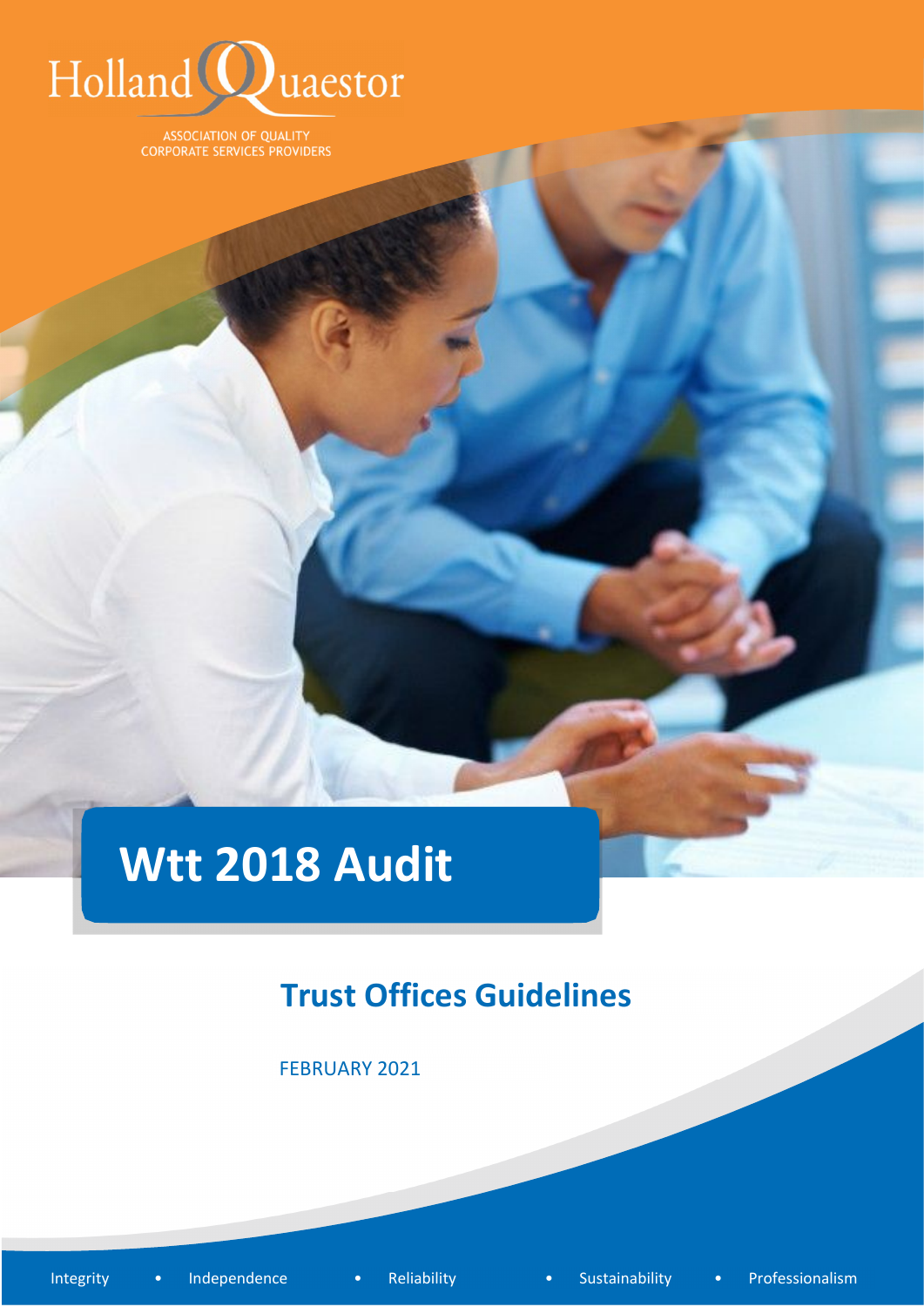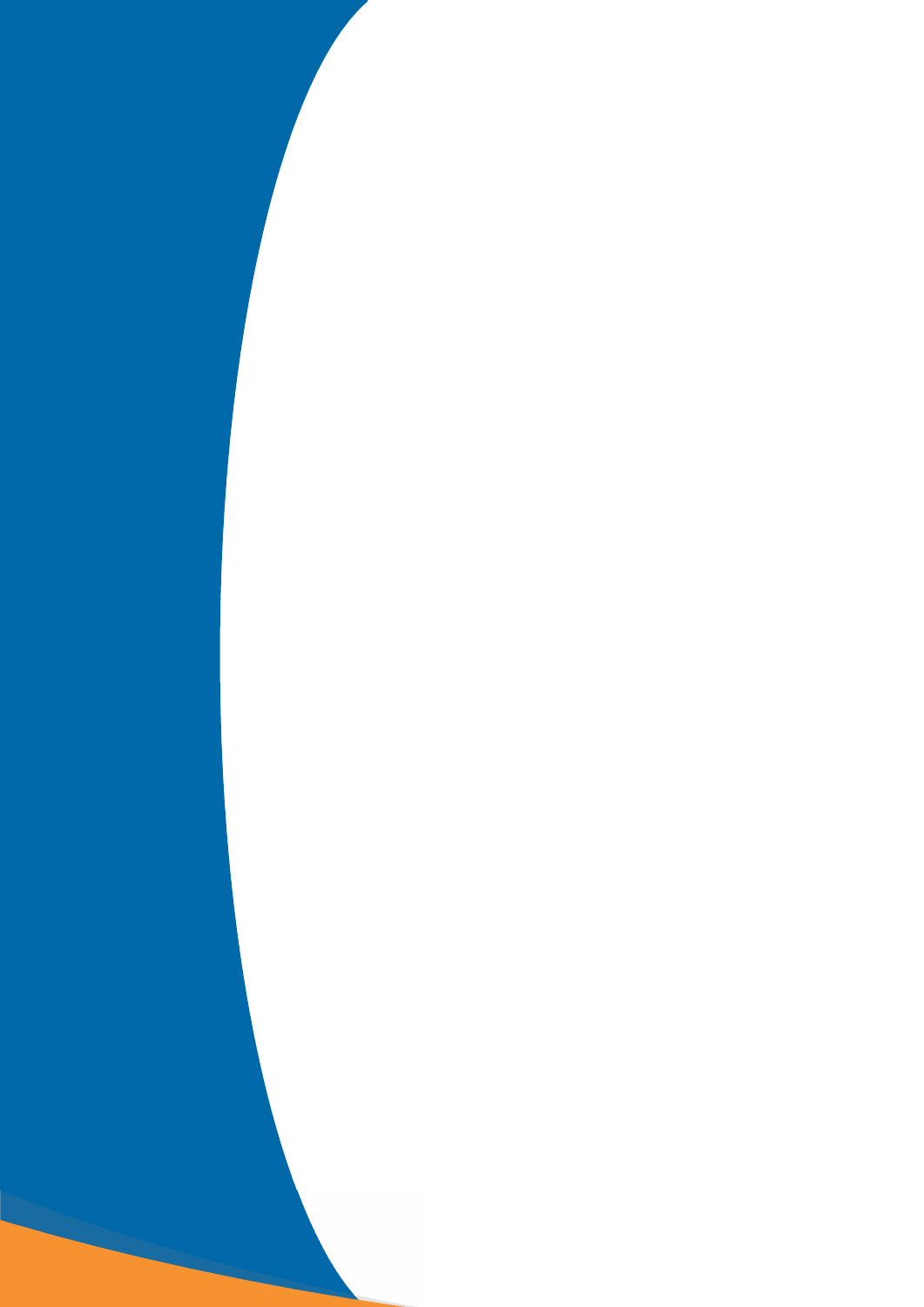# Contents

| 1.           |                                                                                    |  |
|--------------|------------------------------------------------------------------------------------|--|
| 1.1.         |                                                                                    |  |
| 1.2.         |                                                                                    |  |
| 1.3.         |                                                                                    |  |
| 1.4.         |                                                                                    |  |
| 1.5.         |                                                                                    |  |
|              |                                                                                    |  |
| 2.1.         |                                                                                    |  |
| 2.2.         |                                                                                    |  |
| 2.3.         |                                                                                    |  |
| 2.4.         |                                                                                    |  |
| 2.5.         |                                                                                    |  |
| 2.6.         |                                                                                    |  |
| 2.7.         |                                                                                    |  |
| 2.8.         |                                                                                    |  |
| 3.           |                                                                                    |  |
| 3.1.         |                                                                                    |  |
| 3.2.         |                                                                                    |  |
| 3.3.         |                                                                                    |  |
| 3.4.         |                                                                                    |  |
| <b>ANNEX</b> |                                                                                    |  |
| А.           | Points of attention for reviewing the effectiveness of organisational structures16 |  |
| <b>B.</b>    | Points of attention for reviewing the effectiveness of customer due diligence 24   |  |
| C.           | Points of attention for reviewing the effectiveness of the compliance function30   |  |
| D.           |                                                                                    |  |
| E.           |                                                                                    |  |
| F.           |                                                                                    |  |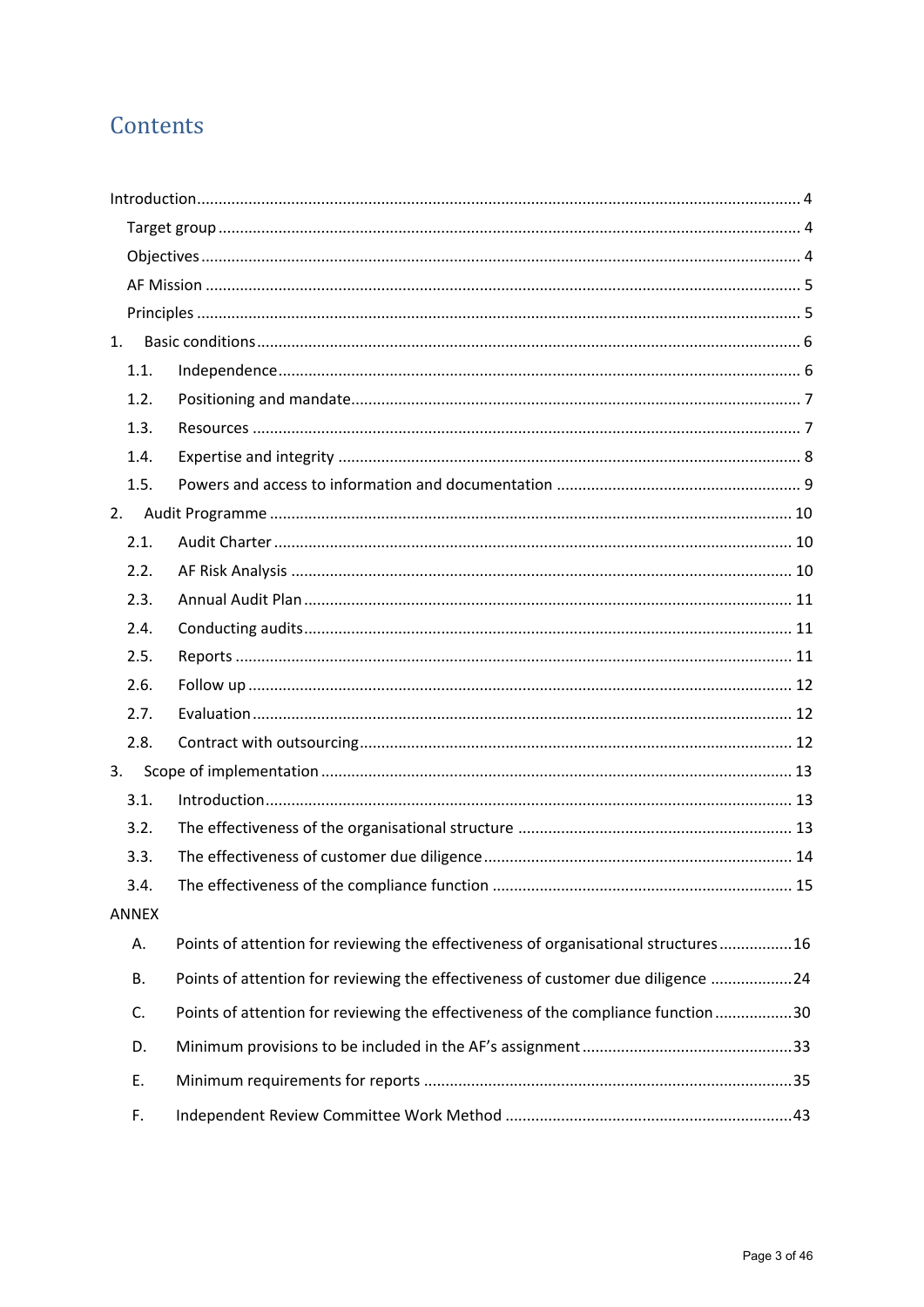# **Introduction**

A trust office is legally obliged to ensure that an independent and effective Audit Function (hereafter: 'AF') is conducted with regards to its duties and the compliance function<sup>1</sup>.

These guidelines contain a description of the way in which a trust office should interpret this requirement. The guidelines deal with the (minimum) requirements set for the structure of the AF and for the performance of their tasks and responsibilities.

Furthermore, these guidelines address the AF assignment of the board of a trust office and the reports from the AF, based on which Holland Quaestor's Independent Review Committee can assess whether the requirements set out in these guidelines are being met. $2$ 

## **Target group**

These guidelines are intended for members of Holland Quaestor and the 'Wtt auditors' (hereafter: 'auditors') who conduct the activities in the context of the AF for the members. These guidelines are also available to non-members.

# **Objectives**

The objectives of these guidelines are:

- **1.** To offer the members of Holland Quaestor a description of the structure and work method of the AF as referred to in Section 15 of the Trust Offices (Supervision) Act 2018 (*Wet toezicht trustkantoren*) (hereafter: 'Wtt 2018') and elaborated in the Trust Offices (Supervision) Decree 2018 (*Besluit toezicht trustkantoren 2018)* (hereafter: 'Btt 2018');
- **2.** To promote a uniform, effective structure and work method for the AF;

- Educational requirements
- Code of Conduct

Holland Quaestor Guidelines:

- Compliance function

- Tax integrity

<sup>&</sup>lt;sup>1</sup> Section 15, subsection 2 Wtt 2018

<sup>&</sup>lt;sup>2</sup> In accordance with the Holland Quaestor internal rules, the quality standards are understood to be:

<sup>-</sup> Meeting the financial statement filing requirement within 12 months after the end of the financial year.

<sup>-</sup> Holland Quaestor Guidelines (see overview below)

<sup>-</sup> Trust Offices (Supervision) Act (*Wet toezicht trustkantoren*) Audit:

<sup>-</sup> Client acceptance and CSR

<sup>-</sup> SIRA

<sup>-</sup> Transaction monitoring

<sup>-</sup> Trust services demarcation guidelines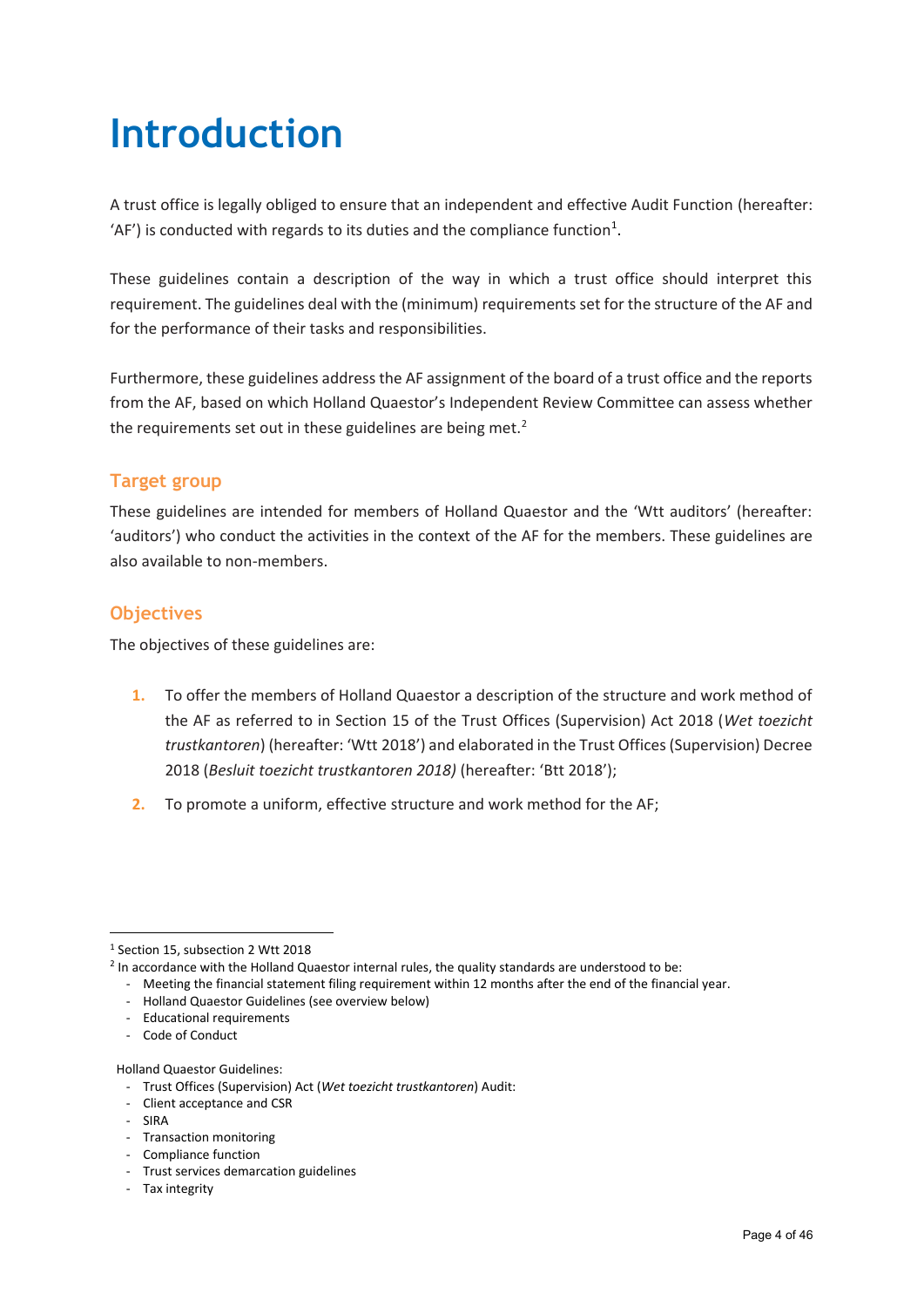- **3.** To provide tools to the board, more specifically the policymaker responsible for the interpretation of the AF within the meaning of section 19, subsection 4, Btt 2018, in the role of client, when formulating the assignment to the AF based on these guidelines;
- **4.** To accommodate the review of the conformity of the members with the HQ quality standards with the AF.

# **AF Mission**

The AF helps the organisation achieve its ambitions and protect its (integrity) values. The AF has an impact by holding up a mirror to the board from an independent position and challenging, encouraging and strengthening internal integrity risk management where needed.

The purpose of the AF is to provide the board with insight in controlling integrity risks within the organisation from an independent position. The AF assesses the structure, existence and effectiveness of the measures taken in the context of sound and ethical operational management (hereafter: 'IBB'), through audits and audit duties and by reporting to the board on this.

The AF checks, for instance, the compliance of the trust offices by or pursuant to the Wtt 2018, the Money Laundering and Terrorist Financing (Prevention) Act (*Wet ter voorkoming van witwassen en het financieren van terrorisme*), (hereafter: 'Wwft'), the rules established in the Sanctions Act 1977 (hereafter: 'SW') and the fulfilment of the compliance function. Additionally, the AF assesses compliance with the internal rules of the trust offices and – in the context of Holland Quaestor membership – with the HQ quality standards.

## **Principles**

- **1.** The duties of the AF meet the requirements established by or pursuant to the Wtt 2018;
- **2.** The auditor carries out the duties independently of Holland Quaestor;
- **3.** The auditor has their own responsibility for the technical interpretation of the duties;
- **4.** The descriptions of the work method for the auditor included in these guidelines are normative for a trust office that is a member of Holland Quaestor.
- **5.** The quality requirements that apply to the auditor as described in these guidelines, the minimum standards that are assessed (annexes A, B and C), the minimum provisions to be included in the assignment of the Wtt auditor (annex D) and the minimum requirements applicable to the reports of the Wtt audit (annex E) are binding.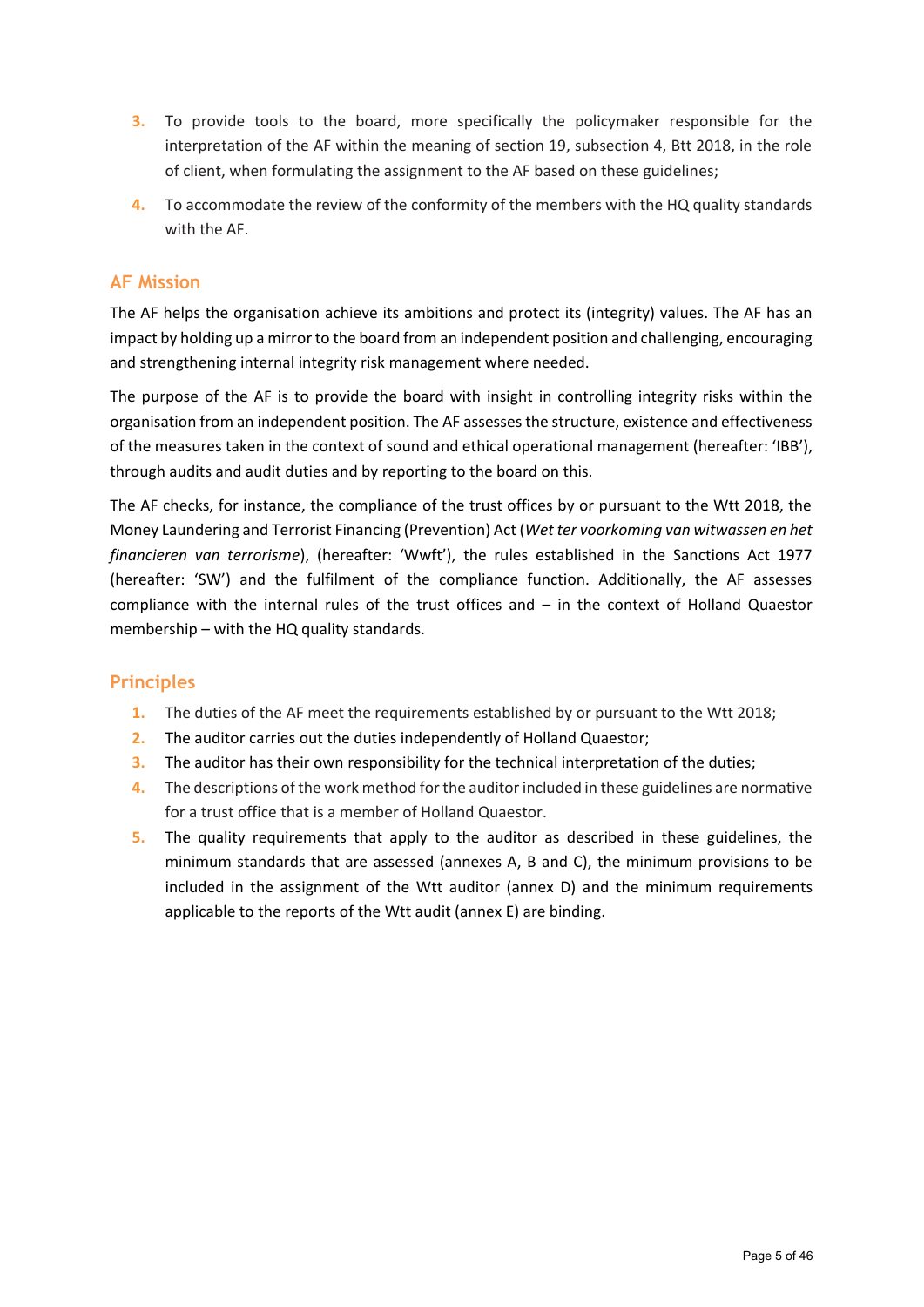# **1. Basic conditions**

The structure of the AF must meet a number of basic conditions to be effectively implemented.

## **1.1. Independence**

The AF forms the third line of the three lines of defence for a trust office and is considered to function independently and autonomously. To achieve this, at least to promote this, the function is organisationally unrelated to daily operational management and the auditors have no operational tasks or responsibilities. Neither is the AF combined with (the tasks of) the compliance function.

The aforementioned entails that the AF is not involved with the development, implementation and/or performance of policy and internal management measures. The auditor may present recommendations with regards to findings and observations arising from their duties. In this, care should be taken to ensure that the auditor is not put in a position whereby there is the risk of a conflict based on the responsibilities under the AF.

Finally, it is relevant in this regard that the auditor's remuneration is independent of the financial performances of the trust office and independent of the results of the AF activities.

Based on these principles, the auditors are deemed to be able to provide a critical and independent assessment of the policy and the structure of the operational management of the trust office that safeguards sound and ethical management of its operations (the effectivity of the integrity risk management measures by the trust office).

## *Outsourcing*

By its nature, the AF is an internal function that, according to the legislator, shall preferably be outsourced to an external party – in contrast to the compliance function – to ensure that the organisation and compliance function are viewed with sufficient critical ability and some openmindedness.<sup>3</sup> Outsourcing is not mandatory; a trust office can also have the audit function conducted internally. With an internal interpretation of the AF, care must be taken with regards to the independence and the expertise to perform an integrity audit within the same organisation.

<sup>&</sup>lt;sup>3</sup> See explanation under 5 at Btt 2018 (page 17).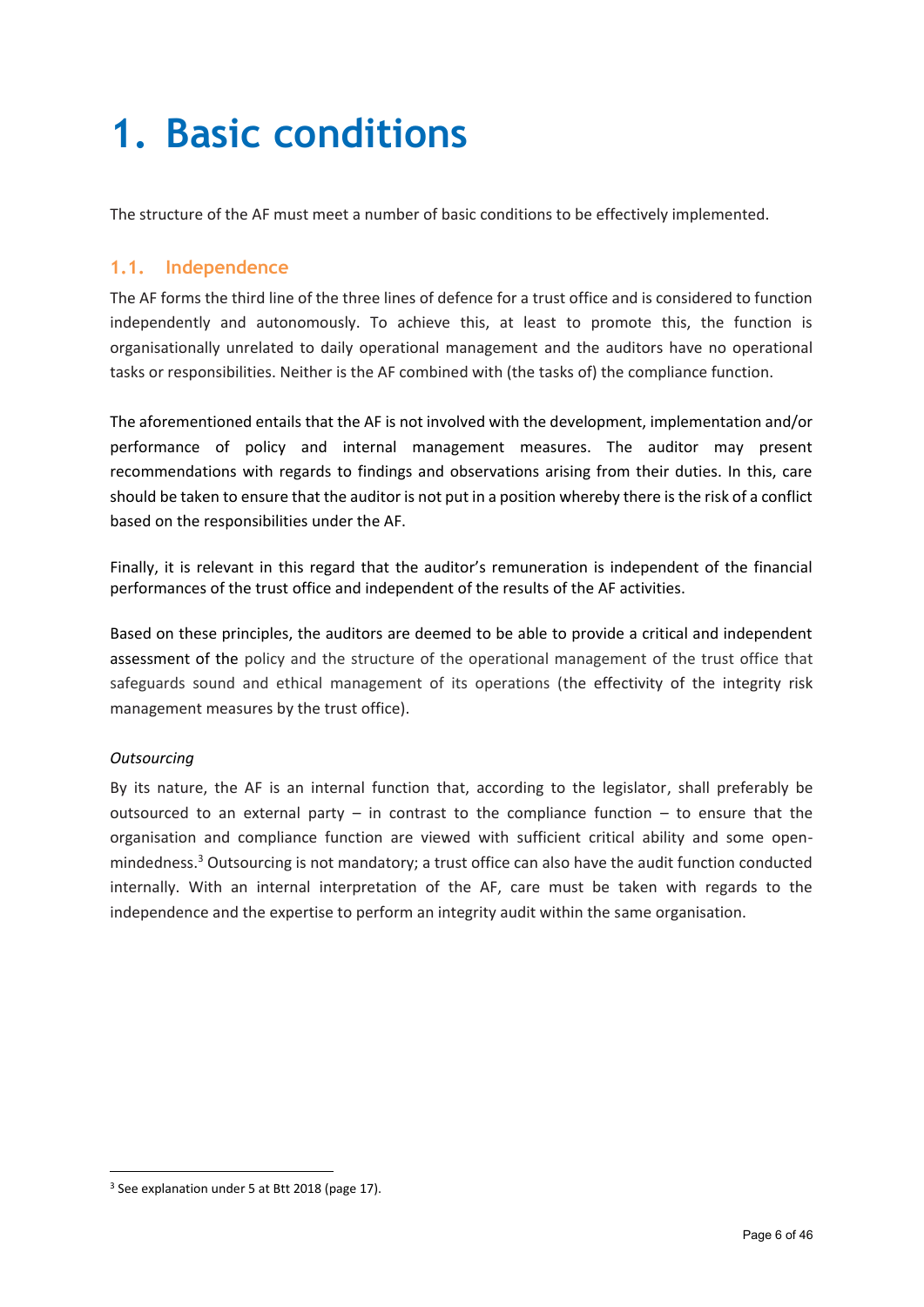If the function is outsourced, the applicable statutory rules remain in full effect: the trust office itself is responsible for compliance with these rules.<sup>4</sup> With outsourcing as well as conducting an internal AF, it is important that clear agreements are made concerning the interpretation of the AF so that it results in actual checks. Insufficient involvement of the AF is considered an ineffective AF and thereby a contravention of the law.

# **1.2. Positioning and mandate**

The board is charged with managing the trust office and is responsible for compliance with all relevant law and regulations and for controlling the integrity risks connected to the activities, and to ensure that an audit function is independently performed with regards to their duties. The AF is responsible for internal checks within the corporate governance structure of a trust office.<sup>5</sup>

The AF should have sufficient authority, which entails that the importance of the function is generally accepted within the organisation and the AF staff concerned have adequate powers to effectively fulfil the function. Logically, the AF is positioned under the board in the organisation with a reporting line to the Supervisory Board or other internal supervisory body, if applicable.

The AF is deemed to function as a fully-fledged interlocutor for the board and as someone who identifies any shortcomings and/or points of attention with regards to the organisational structure, the structure and effectiveness of processes, procedures and policies and the compliance function.

In principle, the AF initiates the audit activities by submitting a proposal to that end to the board that is based on the AF's own (periodic) risk analysis (see hereafter § 2.2). The activities in the context of the AF are performed by the auditor at the request of, or at least commissioned by and in consultation with the board and/or any (internal) supervisory body.

The AF independently decides on the structure of the audit activities and is thereby free to formulate the questions, methods and information sources that will be used in the investigation (files, interviews, systems).

The auditor is independent, impartial and objective in their findings, conclusions and recommendations. Beyond the context of audits and reports, the AF can share solicited and unsolicited observations, without any formal requirements, to the board and the compliance function.

# **1.3. Resources**

The board is deemed to ensure that sufficient (financial) resources are available to enable (allow) the AF to achieve the objectives. For this purpose, the AF should, in a timely manner, indicate the resources required to conduct the audit activities as planned and correctly. It is obvious that attention is paid to this subject during the annual plan as well as with the evaluation, particularly if the planning and realisation differ substantially.

<sup>4</sup> Section 16 Wtt 2018

<sup>5</sup> By its nature, the function regards an internal organisational function, irrespective whether this is outsourced to an external party.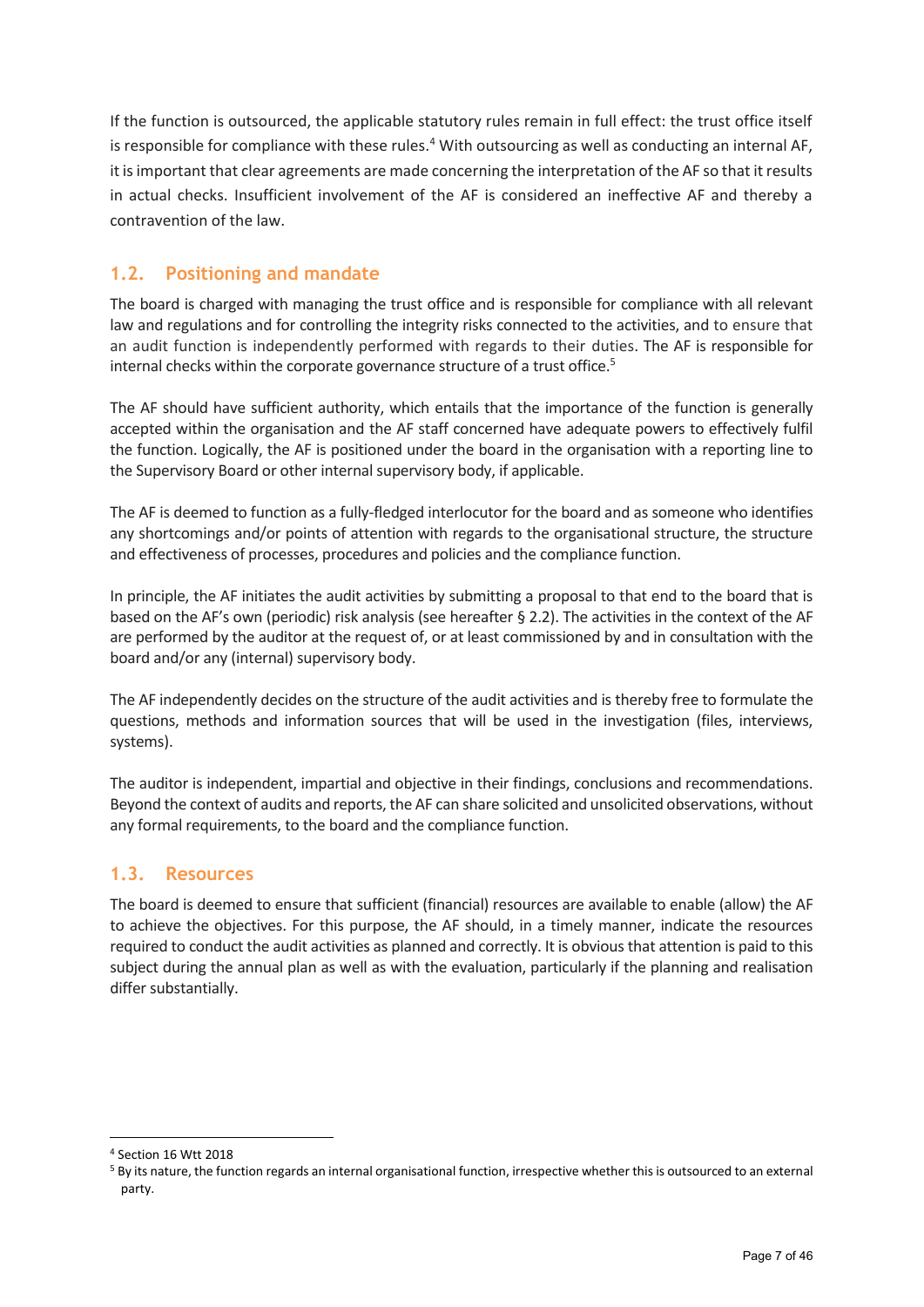## **1.4. Expertise and integrity**

The Btt 2018 sets the requirement that the AF has the requisite expertise<sup>6</sup>, which means that the person fulfilling this function possesses the right education, expertise, experience and competencies. Furthermore, the board should judge the integrity of the auditor, considering the AF qualifies as an integrity-sensitive position.

The board of a trust office determines whether the auditor is suitable for the AF. This means that the board formulates conditions regarding the integrity and the required expertise (level of education and experience) for the interpretation of the AF and establishes these in writing, while considering the requirements in these guidelines. The board also establishes (periodically, at least annually) that the conditions have actually been met.

*In any case, expertise includes good and current knowledge of and insight in:*

- **•** The relevant supervisory regulations (such as the Wtt 2018, Btt 2018, Wwft, SW and related publications by DNB (*De Nederlandsche Bank* – Dutch Central Bank) as well as the guidance, documentation and guidelines of Holland Quaestor);
- **•** The developments concerning (inherent) risks with which the trust office could be confronted;
- The developments concerning integrity risks (including money laundering, financing terrorism, sanction evasion, corruption, conflict of interest, tax fraud and social impropriety);
- **•** The requirements set out for the compliance function;
- **•** The requirements set out for the AF.

Besides the above principles, it is important that the auditor has proven auditing skills and experience to effectively interpret the AF.

Holland Quaestor sets the following conditions for the auditor in order to safeguard the quality and independence of the judgement:

- **•** Proven current knowledge of law and regulations relevant to the trust sector, based on followed as well as given (sector) training, courses and permanent education.
- **•** Proven relevant work experience with regard to conducting operational audits.
- **•** The auditor is registered in the Register RO (Register Operational auditor), Register RA (Register Accountant) or in the mandatory register of a comparable international title or they must be a fullyfledged member of the Institute of Internal Auditors (IIA). The auditor must meet the continuing professional education (CPE) requirements of the applicable register.

<sup>6</sup> Section 18, subsection 2 Btt.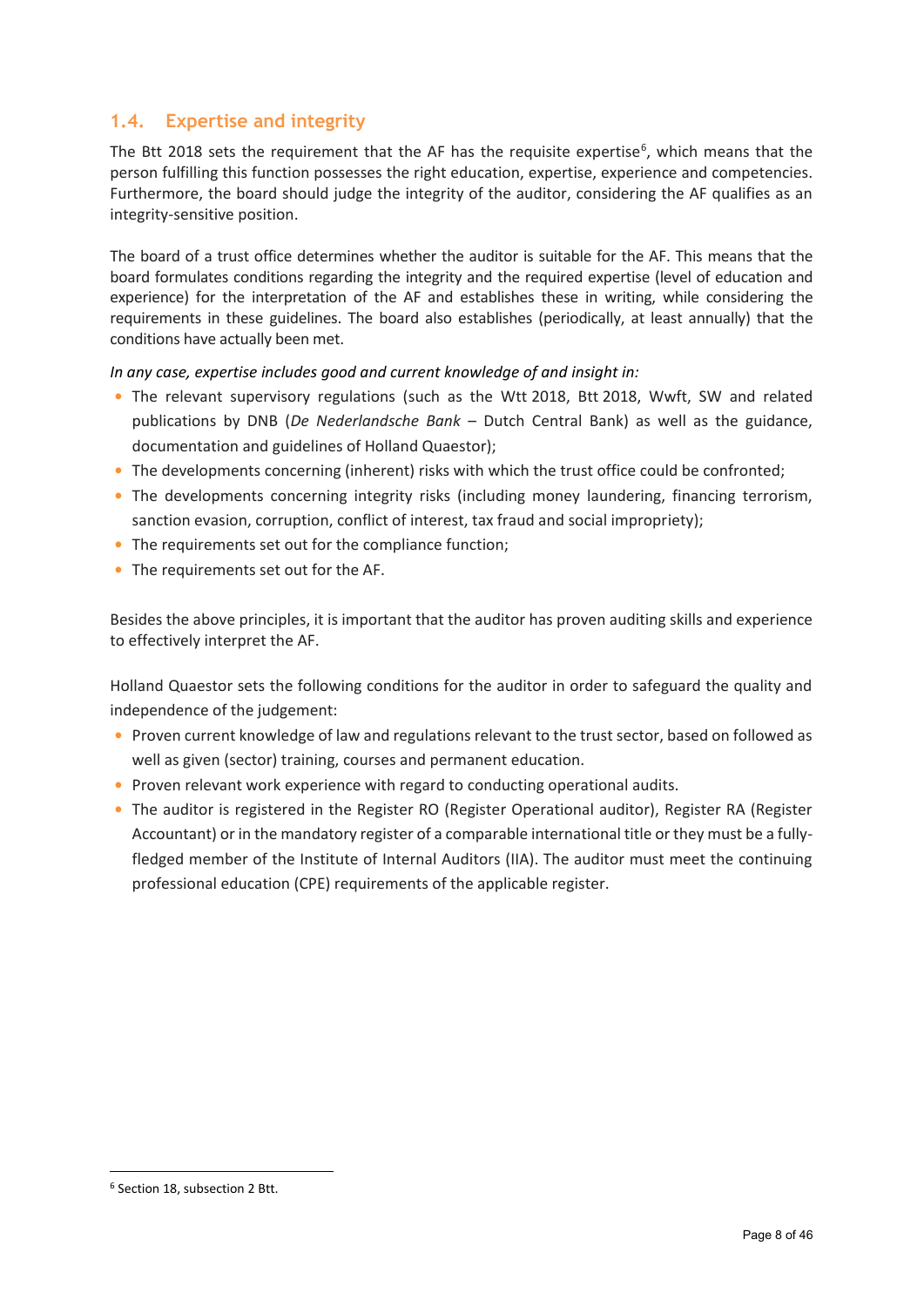## **1.5. Powers and access to information and documentation**

In order to perform the tasks independently and effectively, the AF should have the requisite powers and access to the required information.<sup>7</sup>

This means the auditor should have unlimited access to all business units, information and staff and board of the trust office, in as far as is required to conduct the AF. This includes unlimited access to team and technical meetings. The role of the AF is thereby aimed at observation and/or drawing attention to topics relevant to controlling integrity risks. In this capacity, the AF has no vote in decision-making.

The trust office also provides the auditor with relevant, solicited and unsolicited, information and documentation to conduct the AF. This also entails that the board informs the auditor (in a timely manner) about important developments, projects and reorganisations concerning governance and business activities and visits of/to supervisory bodies. Additionally, in this regard, the board is deemed to inform the auditor as soon as possible about incidents that have occurred and have been reported to the supervisors, mainly contraventions of policy, procedures, guidelines and law and regulations through which integrity risks are revealed.

If the AF is obstructed from performing its duties by a lack of access to the necessary information, the board should be informed.

<sup>7</sup> Section 18, subsection 2 Btt.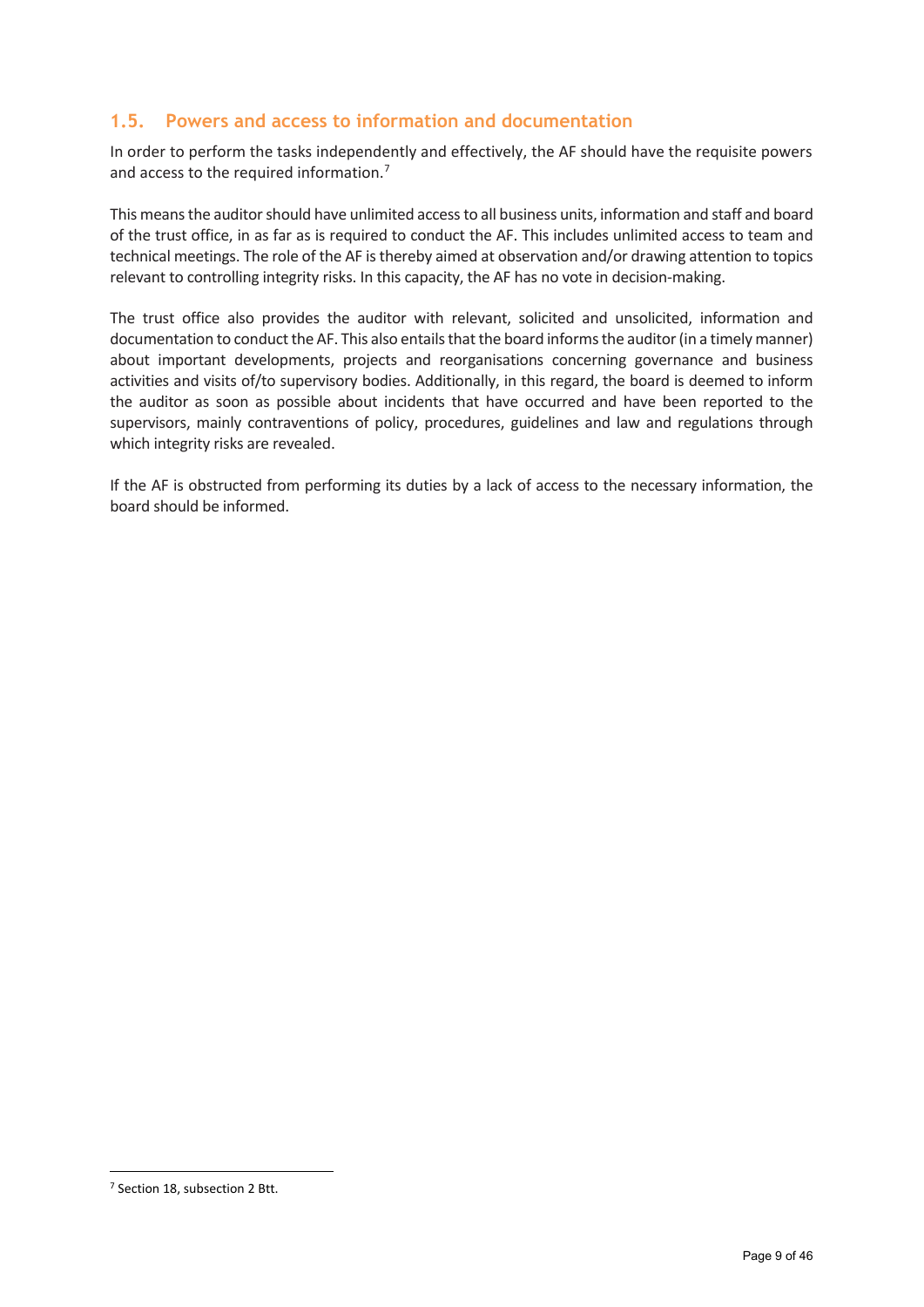# **2. Audit Programme**

The audit programme regards the way in which the AF is interpreted, being all policies, processes, procedures and records concerning the structure and implementation of the AF. In principle, the audit programme consists of a multi-year plan with a description of the implementation frameworks of the AF and a broad outline of the interpretation. The audit programme is presented to the board for approval and is evaluated at least annually. The audit programme can be included in the procedure manual or drawn up as a separate document, whereby in the case of the latter a reference should be included in the procedure manual.

After which, there is a description of documentation that can be deemed part of the audit programme.

# **2.1. Audit Charter**

The audit charter is drawn up by the AF in consultation with the board and is approved by the latter. The charter states the broad outlines of the purpose, status, powers, responsibilities and activities of the AF. This includes the way in which the basic conditions from chapter 1 are met. Furthermore, the coverage, tasks and scope of the duties are made explicit.

The charter is evaluated annually and adjusted to the applicable standards.

The (content of the) audit charter can be included in the procedure manual or drawn up as a separate document, whereby in the case of the latter a reference should be included in the procedure manual.

# **2.2. AF Risk Analysis**

To promote the effectiveness and efficiency of the AF, a periodic (annual) risk analysis is performed and recorded from the perspective of the function. The intention is to align the annual audit plan (planning and duties) to the nature, scope, risks and complexity of the trust office's duties. The focus and intensity of the audit activities to be conducted are determined by the inventory of the integrity risks. All components of the ethical operational management do not need to be assessed each year, while some will demand more and/or in-depth attention. The analysis serves as the basic principle for the annual audit plan.

In the context of their risk analysis, the AF must, in principle, gain insight in:

- **•** The systematic integrity risk analysis (SIRA), including the document establishing the risk appetite of the trust office;
- **•** The DNB reports, including the ISI (institution-specific information) report;
- **•** Correspondence with DNB;
- **•** Legal procedures (on-going and concluded);
- **•** Internal reports, accounts and notes (including reports from the compliance function), the work programme for the compliance function and prior audit reports);
- Policy documentation and/or action plans for implementing the Holland Quaestor guidelines;
- **•** All other policy documents, including the procedure manual;
- The organisational structure/chart, including the division of tasks, powers and responsibilities, and reporting lines.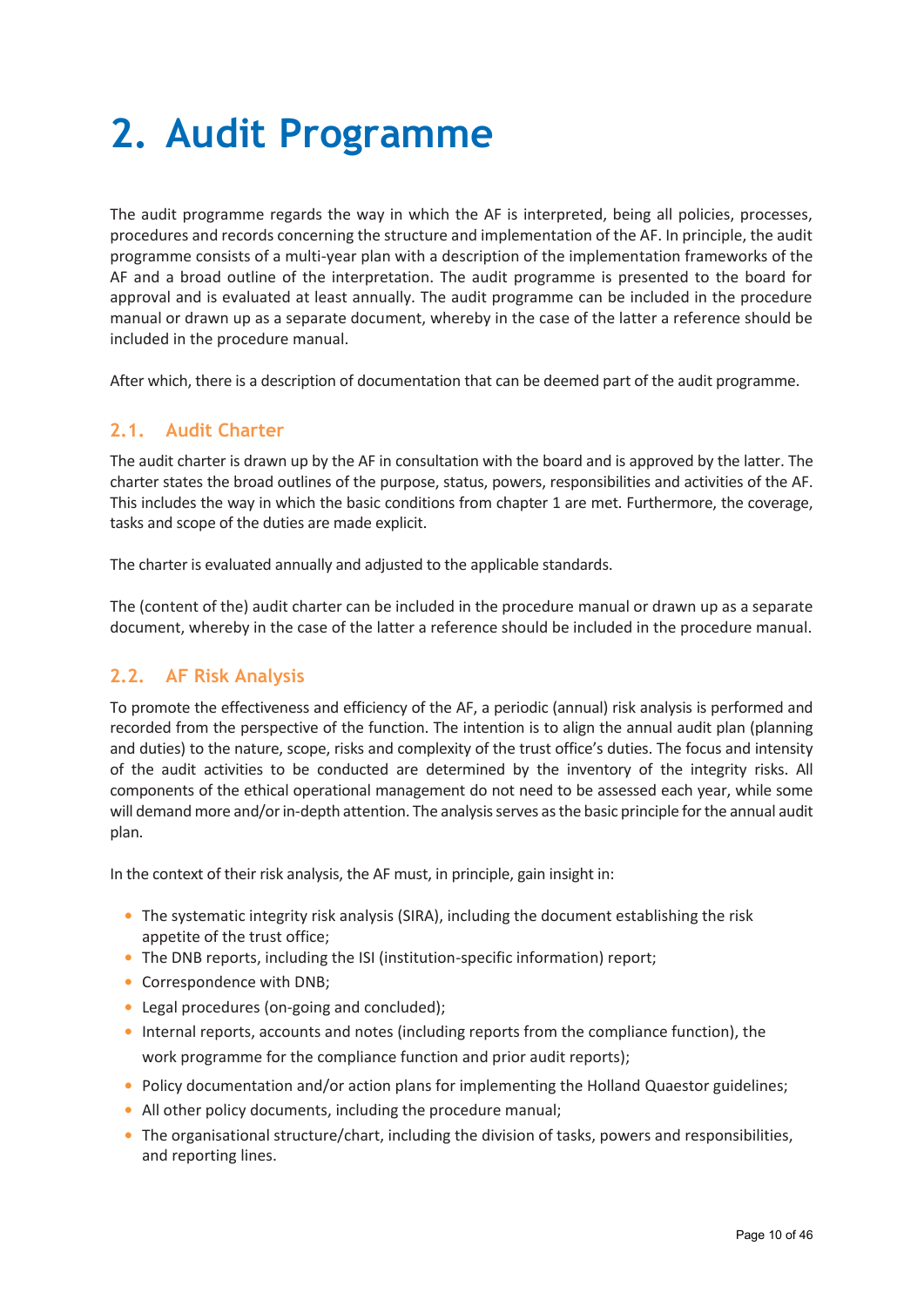## **2.3. Annual Audit Plan**

The AF conducts a check at least once a year.<sup>8</sup> For this purpose, various forms are available: an annual complete audit or smaller audits of sub-processes spread over the year. The topics, frequency of the audits of these topics and the intensity of the audit of specific topics depend, in part, on the risk analysis, the operational management and the AF's own estimate of the risk.

The annual audit plan clarifies the standards on which the auditor bases their assessment and the duties that need to be performed to that end. The annual audit plan includes the form the audit will take (complete or sub-audits), the topics that will be assessed and the frequency with which this will occur (in the case of sub-audits). Where possible, specific points of attention related to the topics will be included in the assessment. The annual audit plan is clearly based on the AF's risk analysis.

The annual audit plan clarifies the duties that will be performed, to arrive at a judgement about the effectiveness of the IBB (the organisational structure, the procedures and measures that are integrated into the business processes [client due diligence] and the compliance function).

The annual audit plan contains a schedule for what will happen and when. Changes or deviations from the annual audit plan are deemed to be substantiated in the annual report and/or AF evaluation as well as being included in the AF risk analysis and the annual audit plan for the following audit cycle.

(Prior to the audit tasks) the annual audit plan is coordinated with the board of the trust office.

# **2.4. Conducting audits**

The AF independently decides on the structure of the audit activities and is thereby free to formulate the questions, methods and sources of information that will be used in the investigation.

Chapter 3 that follows will address the implementation of audit activities.

## **2.5. Reports**

The auditor reports their findings to the board and possibly to an internal supervisory body. This can occur through partial reports or a fixed periodic report, at least annually. The report is based on the implementation and results of the audit activities.

At least annually, a specific description of the findings and a conclusion/judgement about the effectiveness of the IBB are provided, resulting in a general final judgement.

The report clarifies which activities were performed to arrive at a judgement about the effectiveness of IBB for the year in question. The report must meet the minimum requirements stated in annex E.

If any shortcomings are identified, the board provides a response in which they state the period in which the shortcoming shall be deemed to be resolved, as well as who will take care of and/or assume responsibility for the restoration activities. This response is added to the report.

[The auditor's assignment and the audit report will be communicated to the Independent Review Committee set up by Holland Quaestor] *- provisional text in relation to the type of review*

<sup>8</sup> Section 18, subsection 1 Btt.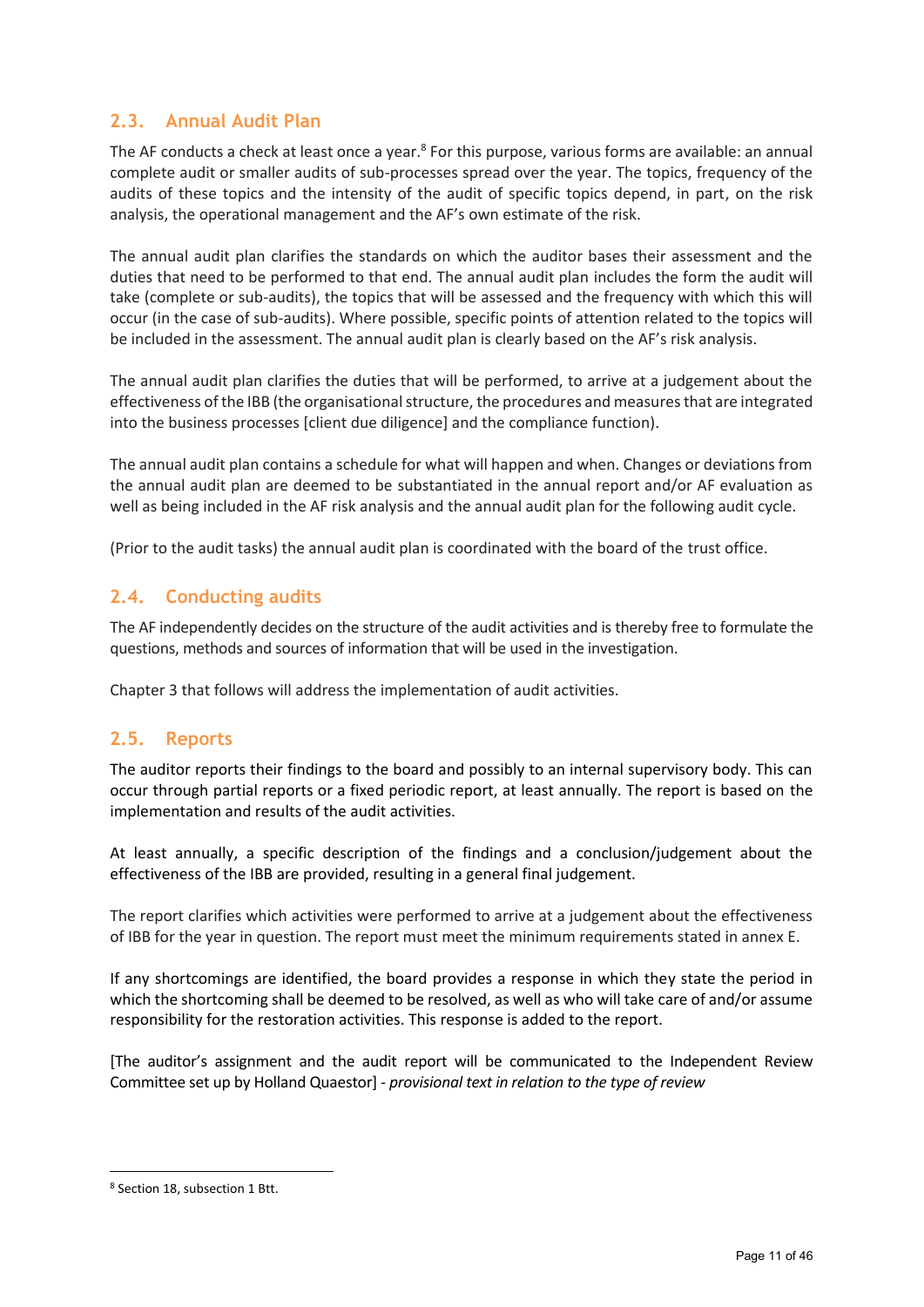## **2.6. Follow up**

If any shortcomings are identified or points of attention are given and they are inadequately addressed, this impacts the effectiveness of the AF and mainly the effectiveness of the structure of the IBB.

It is important that the organisation provides monitoring of the adequate and timely follow up with regard to the shortcomings identified by the AF and the points of attention given and for recording the activities undertaken in that regard.

The AF should assess the follow up provided by the organisation with regard to the shortcomings and report on it.

## **2.7. Evaluation**

The AF's performance should also be assessed. For this purpose, the board will evaluate the independence and effectiveness of the AF and the auditor or auditors at least annually and record this in writing. This evaluation will also be discussed with the auditors. If there is reason to do so, the board will take measures to address the identified shortcomings and/or points of attention in the AF and/or auditor's performance.

## **2.8. Contract with outsourcing**

When the interpretation of the AF is outsourced, agreements should be established in a contract between the trust office and the party being sub-contracted and which meets the minimum provisions in annex D. The agreements should also be in accordance with the audit programme and to ensure that the AF is actually conducted.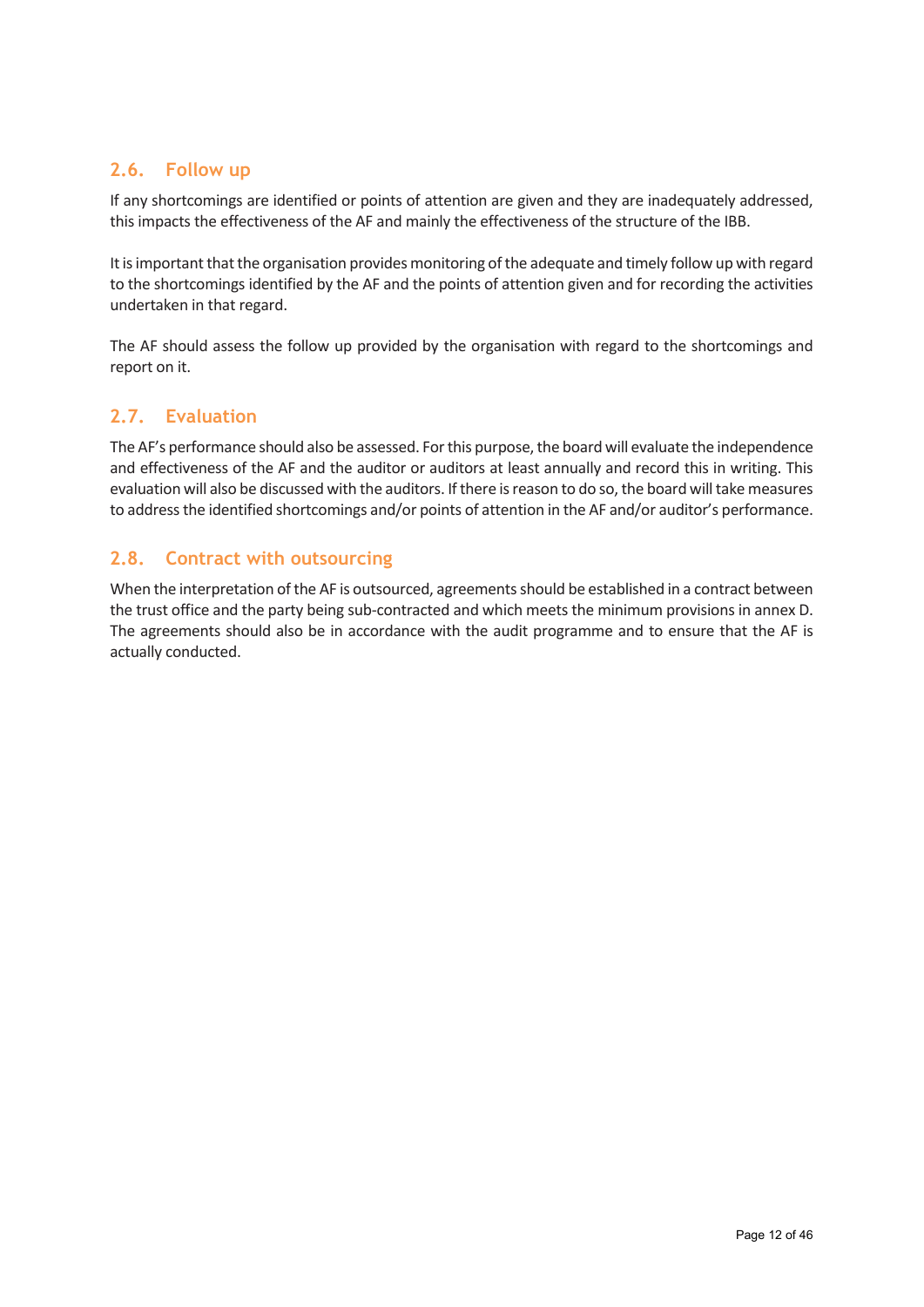# **3. Scope of implementation**

# **3.1. Introduction**

As previously stated, the AF should conduct a control at least once per year<sup>9</sup>, be it by way of one annual complete audit or through audits of sub-processes spread over the year. The annual audit plan clarifies the duties that will be performed to arrive at a judgement about the effectiveness of the IBB for the year in question.

The following paragraphs describe how the AF can arrive at this judgement.

# **3.2. The effectiveness of the organisational structure**

The way in which a trust office structures the operational management depends on the nature, scope, integrity risks and complexity of the trust office's duties<sup>10</sup>. Irrespective of the structure of the operational management, the trust office must ensure sound and ethical operational management.<sup>11</sup> Independent of the nature and scope of the business activities, the internal and external standards of integrity should be incorporated in the business process. In addition, the standards from the HQ Quality Standards apply to members of Holland Quaestor.

When assessing the organisational structure, the following topics are at least addressed:

### *Client due diligence*

- **•** Client acceptance procedure
- **•** Client risk profile
- **•** Client risk analysis
- **•** On-going CDD procedure
- **•** Periodic revision procedure

### *Transaction monitoring*

- **•** Transaction monitoring procedure
- **•** Transaction profile
- **•** Reports to the Financial Intelligence Unit-The Netherlands (FIU-NL)

### *Sanction regulations*

- **•** Identification procedure for business relations
- **•** Procedure for screening business relations in EU and NL database listings
- **•** Country sanctions identification procedure
- **•** Check of applicability of country sanctions

### *Incidents*

- **•** Incident procedure
- **•** Incident handling

<sup>&</sup>lt;sup>9</sup> Section 18, subsection 1 Btt.

<sup>&</sup>lt;sup>10</sup> Section 15, subsection 2 Btt 2018.

<sup>11</sup> Section 14 Wtt 2018.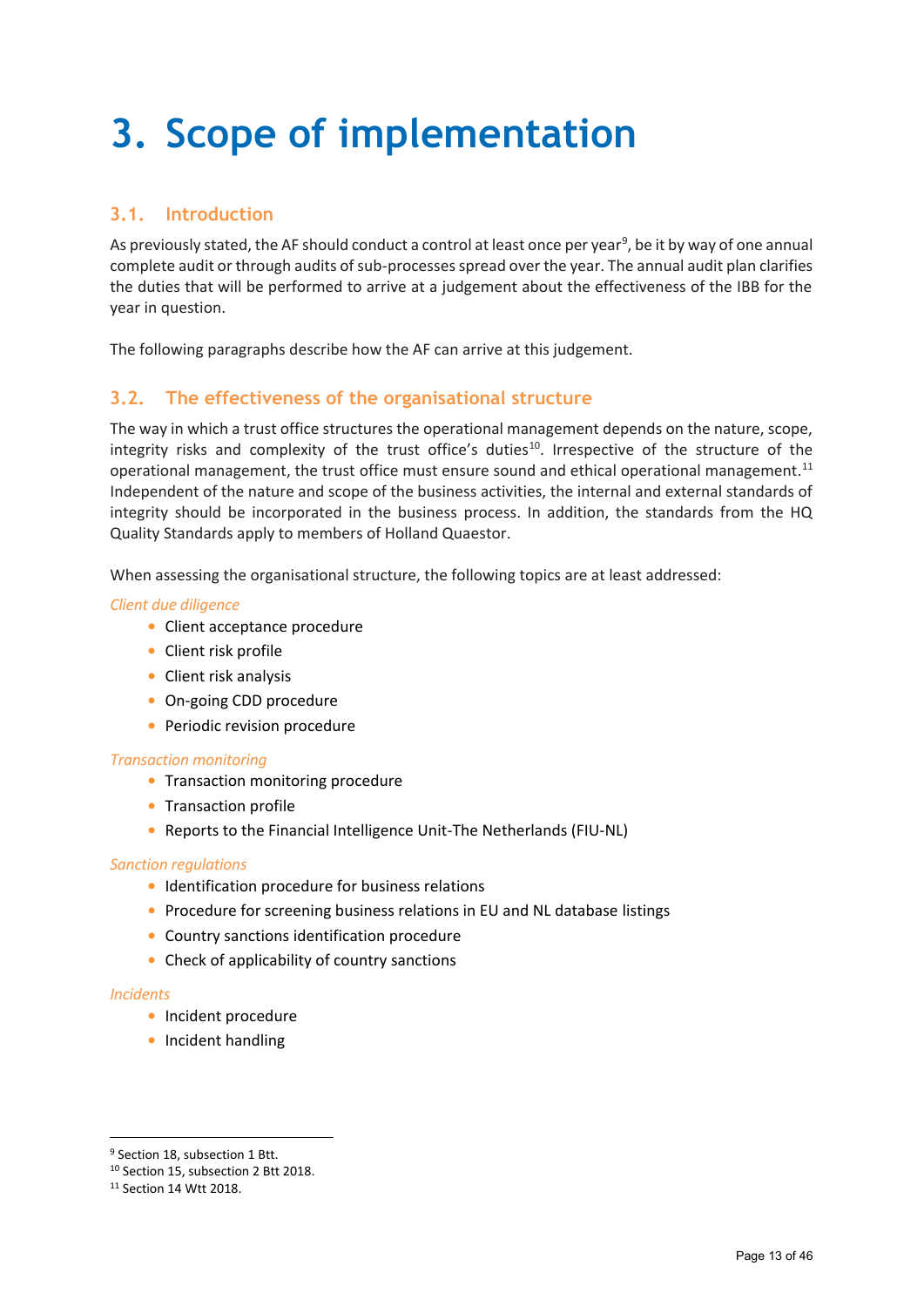#### *SIRA*

- **•** Procedure for implementing SIRA
- **•** SIRA structure and systematics
- **•** Implementation of SIRA
- **•** The effect of SIRA on operational management

### *Organisational structure*

- **•** Organisation of governance and structure
- **•** Segregation of duties
- **•** Reporting lines
- **•** Outsourcing functions
- **•** Segregation of assets

### *Organisational culture and behaviour*

- **•** Integrity risk awareness
- **•** Internal Code of Conduct
- **•** Corporate Social Responsibility policy

### *Organisational data*

- **•** Quality of the procedure manual
- **•** Completeness and currentness of files under section 38 Wtt 2018
- **•** Procedure for updating files under section 38 Wtt 2018

### *Staff*

- **•** Pre-employment screening
- **•** Expertise
- **•** Training

Annex A (Points of attention for reviewing the effectiveness of the organisational structure) includes the topics that should be evaluated in the assessment of the effectiveness, whether or not risk-based, on the basis of the requirements from the Wtt 2018, the Btt 2018, the Wwft and the SW. The list with points of attention is expressly considered to be non-exhaustive.

## **3.3. The effectiveness of customer due diligence**

Besides the structure and existence thereof, the auditor also assesses the effectiveness of the policy, the procedures and measures concerning customer due diligence as established in the provision of services files, in particular. In this context, they check the extent to which the procedures and measures are actually applied and complied with in practice.

When assessing the effectiveness of the procedures and measures, they could opt for a risk-based approach, whereby not all topics are reviewed annually. A risk-based approach could result in a variation in the scope and depth of the audit duties per topic. The AF's vision of this is apparent from the AF risk analysis.

It is up to the auditor to coordinate with the board of the trust office to determine the topics and intensity per topic. This is substantiated in the annual audit plan.

The assessment of the effectiveness of the procedures and measures is *partly* conducted on the basis of the sub-observations or random samples of the provision of services files to be determined by the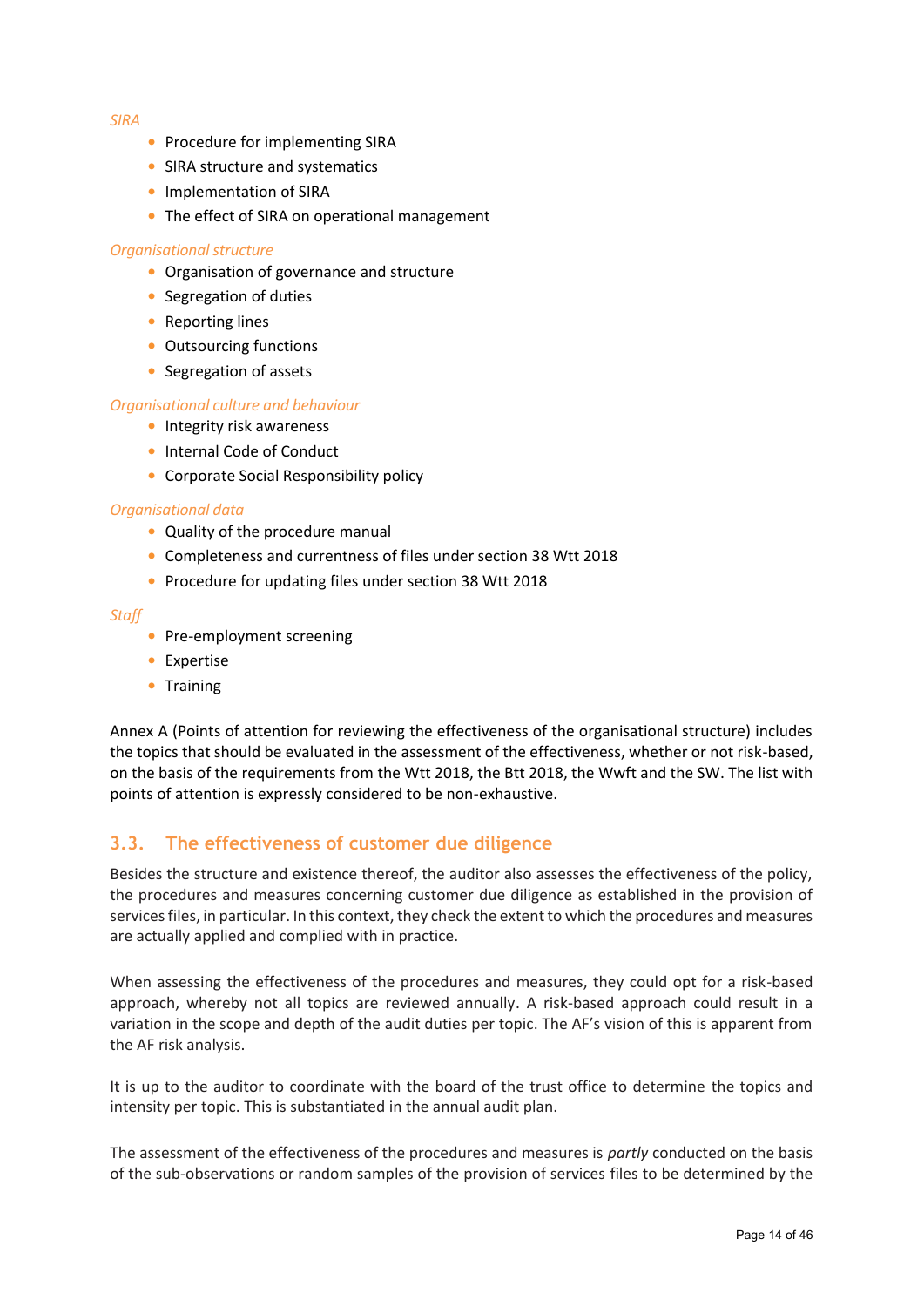auditor. In the audit report, the auditor clearly substantiates how they arrived at the selection of and number of client files. In any event, files will be reviewed from the high-, middle- and low-risk categories according to the classification in the ISI form of DNB.

Annex B (Points of attention for reviewing the effectiveness of customer due diligence) includes the topics that should be evaluated in the assessment of the effectiveness, whether or not risk based, on the basis of the requirements from the Wtt 2018, the Btt 2018, the Wwft and the SW. The list with points of attention is expressly considered to be non-exhaustive.

# **3.4. The effectiveness of the compliance function**

The trust office should have an independent and effective compliance function. The auditor reviews whether the requirements as included in section 15 Wtt 2018 and section 17 Btt 2018 as well as the requirements set by Holland Quaestor<sup>12</sup> are being met.

When assessing the compliance function, the following topics are at least addressed:

- **•** The position of the compliance function within the trust office;
- **•** An adequate segregation of duties;
- **•** The establishment of the tasks, duties and responsibilities in the procedure manual and compliance charter;
- **•** Monitoring, as the main duty of the compliance function;
- **•** The work programme / annual compliance plan and compliance function;
- **•** The quantitative and qualitative interpretation of the compliance function;
- **•** The reports by the compliance function to the board and, if applicable, the Supervisory Board.
- Registration with the DSI<sup>13</sup>.

Besides the above, the compliance function also has an active role in informing staff of both the external rules as well as the internal norms and values (code of conduct), procedures and measures. The compliance function can achieve that through active knowledge transfer in the form of internal training and by giving feedback to staff.

To establish the above, the AF takes note of at least the procedure manual, compliance charter, compliance programme, annual compliance plan and reports. The duties carried out by the AF should also demonstrate that the compliance function has functioned as it should. When assessing the effectiveness, these findings will be explicitly included.

Annex C (Points of attention for reviewing the effectiveness of the compliance function) includes the topics that should be evaluated in the assessment of the effectiveness, whether or not risk based, on the basis of the requirements from the Wtt 2018, the Btt 2018, the Wwft and the SW. The list with points of attention is expressly considered to be non-exhaustive.

<sup>&</sup>lt;sup>12</sup> See HQ guidelines on Compliance Officer requirements from April 2017

<sup>13</sup> Since January 1, 2020, Holland Quaestor members are obliged to have a certified compliance officer who is registered with the DSI.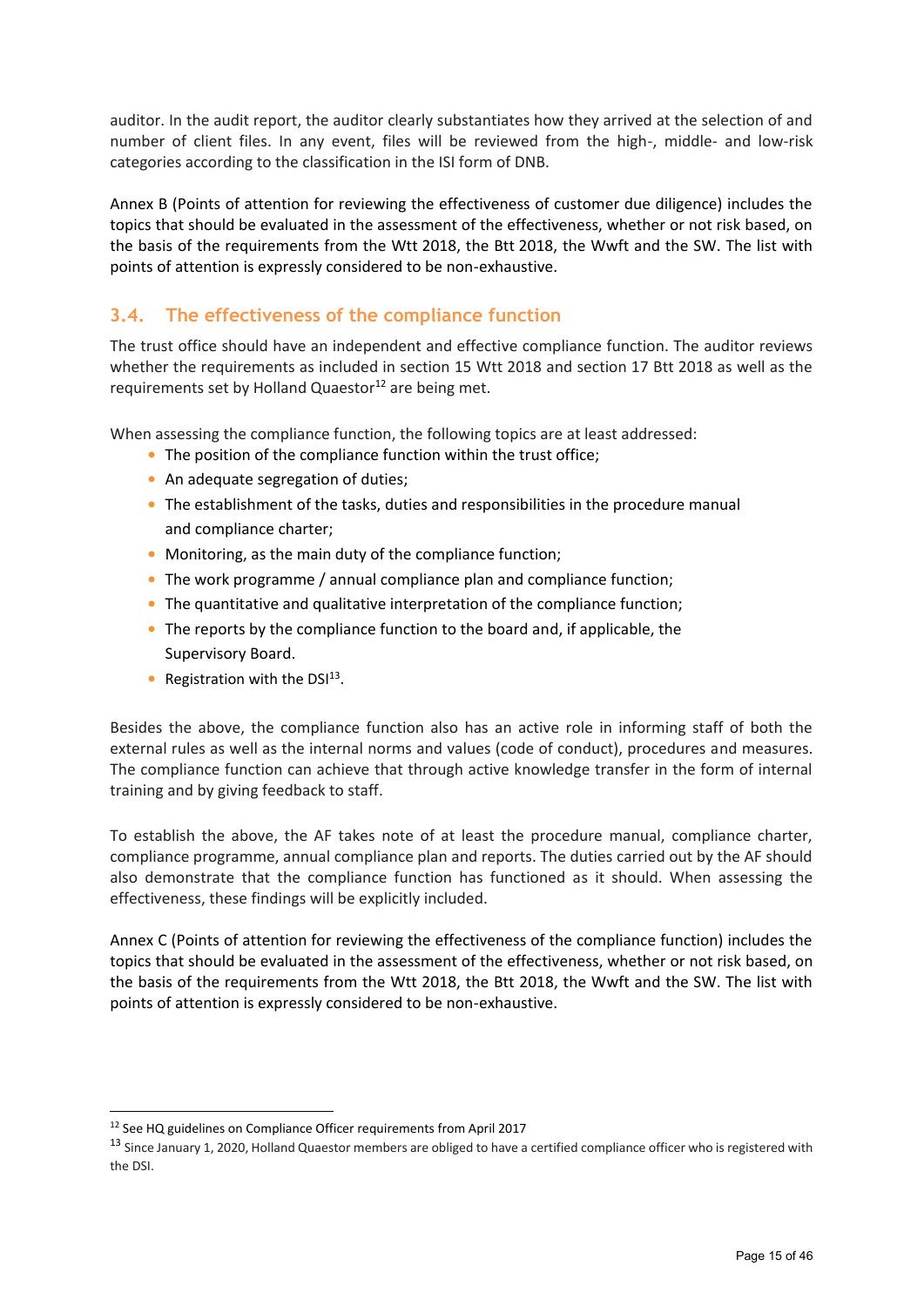# **ANNEX A**

# **Points of attention for reviewing the effectiveness of organisational structures**

Based on the requirements from the Wtt 2018 (hereafter: Wtt), the Btt 2018 (hereafter: Btt) the Wwft and the SW, the following includes the topics that should be included in the assessment of the effectiveness, whether or not risk based. The list with points of attention is expressly considered to be non-exhaustive.

| <b>Topic</b>                                                                                                                                                     | Summary of the standards that<br>should be reviewed                                                                                                                                                                                                                                                                                                                    | <b>Regulations</b>                 | Points of attention                                                                                                                                                                                                                                                                            |
|------------------------------------------------------------------------------------------------------------------------------------------------------------------|------------------------------------------------------------------------------------------------------------------------------------------------------------------------------------------------------------------------------------------------------------------------------------------------------------------------------------------------------------------------|------------------------------------|------------------------------------------------------------------------------------------------------------------------------------------------------------------------------------------------------------------------------------------------------------------------------------------------|
| Policymakers,<br>structure and legal<br>form                                                                                                                     | Daily policy is determined by at<br>least two natural persons who carry<br>out their duties from the<br>Netherlands and have been<br>approved by DNB.<br>The formal and actual control<br>structure is transparent.<br>The trust office's legal form is a PLC,<br>PLLC or a European PLC.                                                                              | » Sections 11.<br>12 and 13<br>Wtt | Number of board members.<br>$\bullet$<br>Board members' place of<br>employment.<br>DNB authorisation<br>Formal and actual control structure.<br>The trust office's legal form.                                                                                                                 |
| Reports to DNB may<br>not be incorporated<br>without the<br>permission of DNB                                                                                    | Prior to a nomination, changes<br>must be reported to DNB<br>concerning:<br>The identity of the<br>$\bullet$<br>directors, commissioners<br>and (co) policymakers.<br>The identity of the holders of a<br>$\bullet$<br>qualifying holding.<br>The formal and actual control<br>structure.<br>These changes can only be<br>implemented after receiving DNB<br>approval. | » Section 8<br>Wtt                 | • Assess whether the applicable<br>nominations or changes have taken<br>place with prior permission from<br>DNB.<br>N.B. A review must also take place<br>with a change of function.                                                                                                           |
| <b>Reports to DNB</b><br>concerning information<br>provided to DNB with a<br>permit application,<br>which must occur in<br>writing immediately<br>after the fact | Changes that must be reported to<br>DNB in writing immediately after<br>the fact, regard:<br>The antecedents of directors,<br>commissioners and (co)<br>policymakers.<br>antecedents of<br>The<br>the<br>holders of a<br>qualifying                                                                                                                                    | » Section 8<br>Wtt                 | Inquire as to whether the applicable<br>changes have taken place and been<br>reported to DNB.<br>Inquire into the way in which any<br>changes in antecedents are<br>monitored.<br>Inquire into the way in which any<br>changes to the formal and actual<br>control structure (group structure) |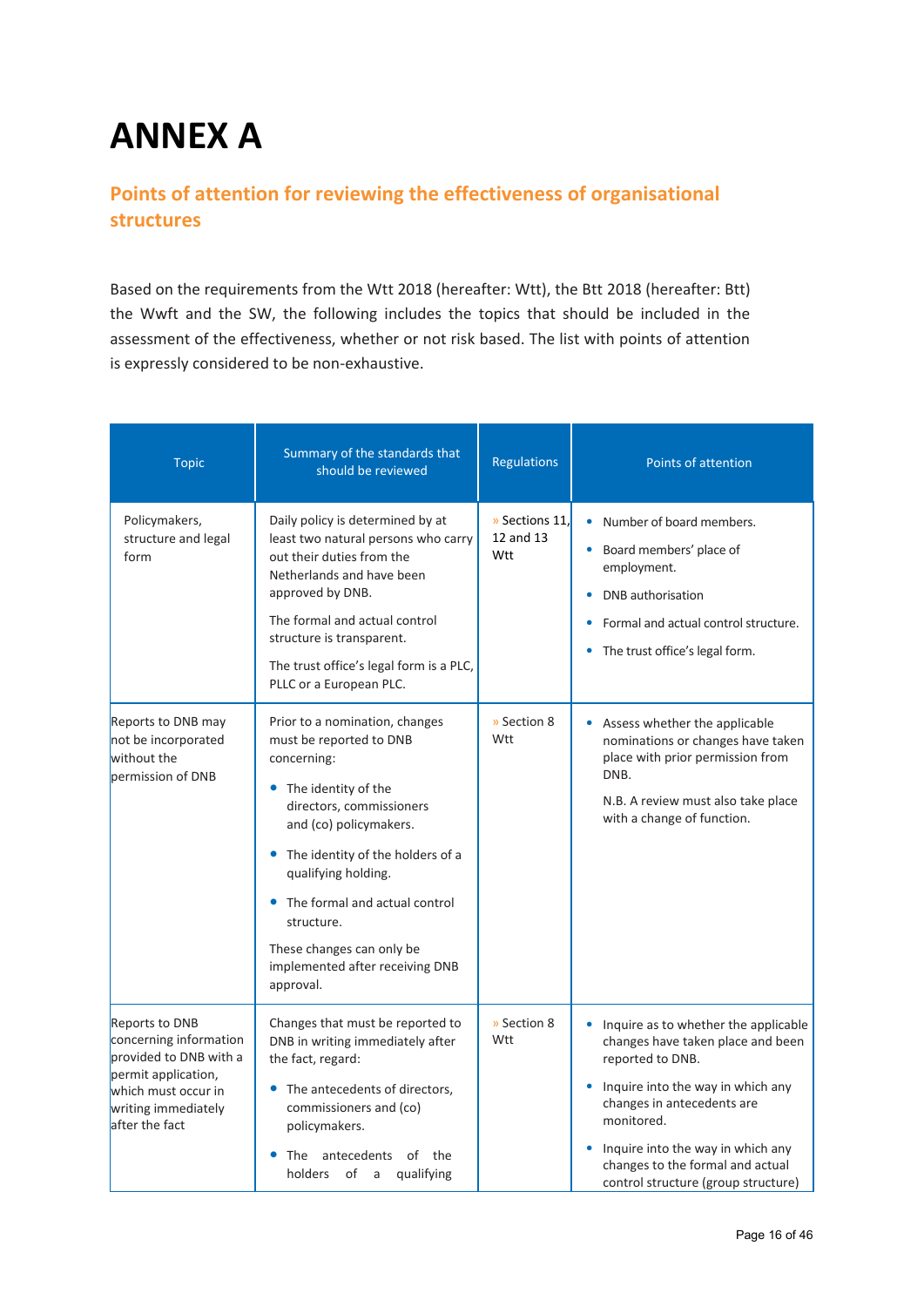| Record of the trust<br>office's details                                                    | holding.<br>The name, address and<br>registered office of the trust<br>office and its branch offices.<br>The trust offices' formal and<br>actual control structure or<br>the operational<br>management.<br>The trust office has a current file<br>with regards to the internal<br>organisation and it is available for<br>DNB.                                                                                                                                                                                                                                                                                                                                                                                                                                                                                                                                                                                                                                                                                                                                                                                       | » Section 38<br>Wtt | are monitored.<br>Check whether the file contains all<br>data and documents listed in section<br>38 Wtt.                                                                                                                                                                                                                                                               |
|--------------------------------------------------------------------------------------------|----------------------------------------------------------------------------------------------------------------------------------------------------------------------------------------------------------------------------------------------------------------------------------------------------------------------------------------------------------------------------------------------------------------------------------------------------------------------------------------------------------------------------------------------------------------------------------------------------------------------------------------------------------------------------------------------------------------------------------------------------------------------------------------------------------------------------------------------------------------------------------------------------------------------------------------------------------------------------------------------------------------------------------------------------------------------------------------------------------------------|---------------------|------------------------------------------------------------------------------------------------------------------------------------------------------------------------------------------------------------------------------------------------------------------------------------------------------------------------------------------------------------------------|
| Compliance with<br>Wwft or<br>comparable in a<br>branch office or a<br>majority subsidiary | A trust office with a branch office or<br>a majority subsidiary in a state that<br>is not a member state and where<br>the statutory provisions for the<br>prevention of money laundering<br>and terrorist financing are less<br>extensive than those by or pursuant<br>to the regulations established in the<br>Wwft, ensures that the branch<br>office/majority subsidiary complies<br>with the regulations set by or under<br>the Wwft in so far as the law of the<br>state concerned does not impede<br>this.<br>If the law of the state concerned<br>impedes the application of the first<br>section, the trust office informs<br>DNB and takes measures to control<br>the risk of money laundering and<br>terrorist financing. If applicable,<br>they consider that provided for<br>under section 45, seventh<br>subsection of the fourth anti-money<br>laundering guideline.<br>A trust office operating a branch<br>office in another member state<br>ensures that this branch office<br>complies with the implementation<br>of the applicable provision of the<br>fourth anti-money laundering<br>guideline. | » Section 2<br>Wwft | Establish whether the trust office has<br>branch offices or majority subsidiaries<br>and whether the trust office has<br>ensured that these (can) comply with<br>these comparable Wwft rules.<br>If it appears that a branch office or a<br>majority subsidiary cannot comply<br>with comparable Wwft rules, assess<br>whether DNB has been made aware<br>of the fact. |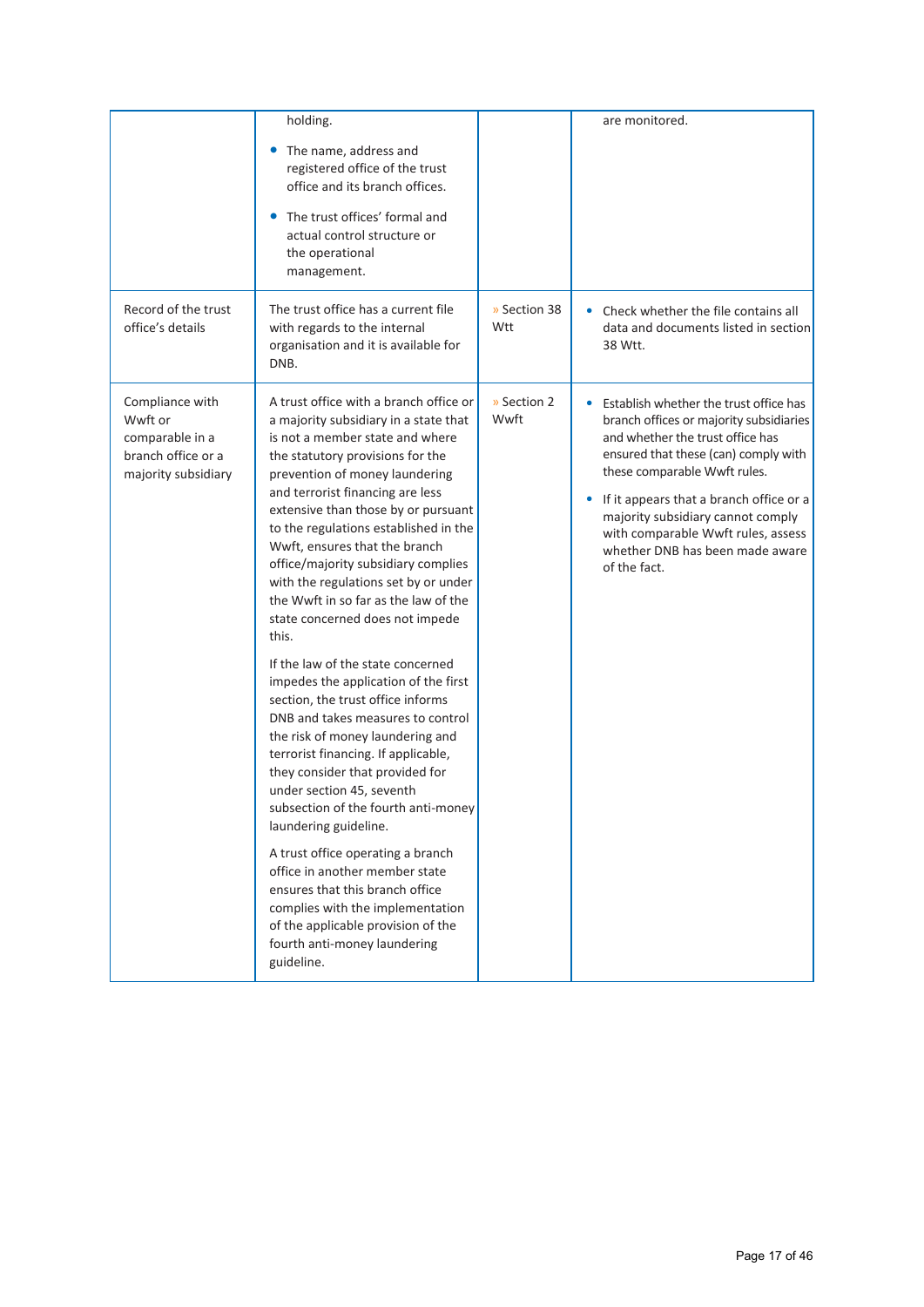| The duty of care<br>and responsibilities<br>of the board<br>concerning the<br>management of the<br>trust office<br>(governance) | The board is responsible for daily<br>management of the trust office. The<br>board is responsible for:<br>The trust office's ethical<br>operational management.<br>Compliance with<br>relevant<br>۰<br>statutory provisions.<br>Ensuring that the<br>organisation knows and<br>complies with the trust<br>office's procedure manual.<br>A sound administration.                                                                                                                                                                                                                                                                                                                                                    | » Section 9<br>Btt                         | Division of tasks within the board.<br>۰<br>The tone at the top meets the<br>۰<br>requisite duty of care.                                                                                                                                                                                                                                                                                                                                                                                                                                                                                                                                                                         |
|---------------------------------------------------------------------------------------------------------------------------------|--------------------------------------------------------------------------------------------------------------------------------------------------------------------------------------------------------------------------------------------------------------------------------------------------------------------------------------------------------------------------------------------------------------------------------------------------------------------------------------------------------------------------------------------------------------------------------------------------------------------------------------------------------------------------------------------------------------------|--------------------------------------------|-----------------------------------------------------------------------------------------------------------------------------------------------------------------------------------------------------------------------------------------------------------------------------------------------------------------------------------------------------------------------------------------------------------------------------------------------------------------------------------------------------------------------------------------------------------------------------------------------------------------------------------------------------------------------------------|
| Segregation of<br>duties                                                                                                        | The trust office ensures for an<br>adequate segregation of duties<br>between executive and controlling<br>tasks (segregation of duties).                                                                                                                                                                                                                                                                                                                                                                                                                                                                                                                                                                           | » Section 14<br>Wtt<br>» Section 19<br>Btt | The segregation of duties is<br>extensively established in the<br>procedure manual.<br>The segregation of duties ensures<br>$\bullet$<br>for complete independence of the<br>compliance and audit functions and<br>the duties in the first line.<br>A policymaker may not conduct an<br>٠<br>audit or compliance function.<br>A policymaker has executive<br>responsibility for either the<br>compliance or the audit function.                                                                                                                                                                                                                                                   |
| Executive<br>responsibility for<br>the compliance and<br>audit functions                                                        | The executive responsibility for the<br>implementation of the compliance<br>and audit functions is charged to<br>two different policymakers.                                                                                                                                                                                                                                                                                                                                                                                                                                                                                                                                                                       | » Section 19,<br>subsection 4<br>Btt       | Check whether this segregation of<br>٠<br>responsibilities is incorporated in the<br>procedure manual and that it is<br>actually complied with.                                                                                                                                                                                                                                                                                                                                                                                                                                                                                                                                   |
| Systematic integrity<br>risk analysis (SIRA)<br>and policy                                                                      | A trust office ensures for a<br>systematic analysis of integrity risks<br>and for the periodic adjustment<br>thereof.<br>Based on the SIRA, the trust office<br>develops policy, procedures and<br>measures for controlling integrity<br>risks and ensures that they are<br>updated periodically.<br>Trust office staff take note of the<br>SIRA, the policy and the procedures<br>and measures.<br>The compliance function<br>independently supervises the<br>implementation of the policy, the<br>procedures and measures.<br>The trust office has procedures that<br>ensure that identified shortcomings<br>or deficiencies are reported to the<br>compliance function.<br>The trust office has procedures that | » Section 14<br>Wtt<br>» Section 10<br>Btt | The SIRA is an analysis of the<br>٠<br>integrity risk on the level of<br>operational management.<br>The SIRA handles various<br>$\bullet$<br>integrity risks, such as money<br>laundering and terrorist<br>financing, conflicts of interest,<br>corruption, tax fraud and social<br>impropriety.<br>Part of the SIRA is the vision<br>$\bullet$<br>of the trust office's integrity,<br>including the risk appetite of<br>the trust office concerning<br>the types of clients,<br>structures, provision of<br>services, countries involved<br>and the admissibility of tax-<br>driven structures, among<br>other things.<br>The SIRA must be current<br>and specific and must have |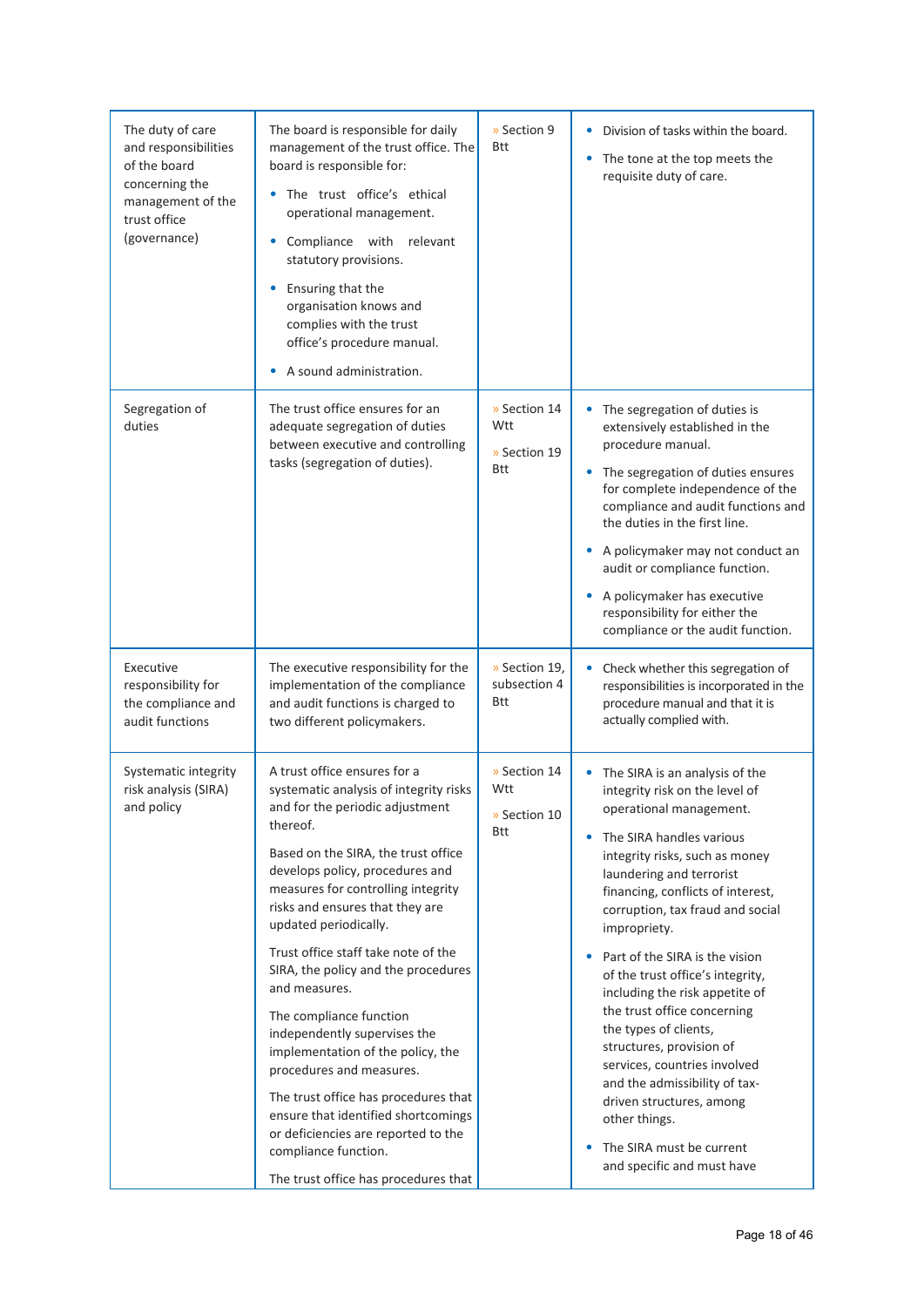|                                                | ensure that identified shortcomings<br>or deficiencies lead to appropriate<br>adjustments.                                                                                                                                                                                                                                                                                                             |                                                   | sufficient depth.<br>The analysis results are translated<br>٠<br>in risk mitigation measures in the<br>form of policy, procedures and<br>measures that are elaborated in<br>the procedure manual and any<br>work instructions.<br>The staff are aware of the SIRA<br>and the procedure manual.<br>The compliance function<br>periodically monitors the<br>effectiveness of the policy,<br>procedures and measures.<br>Staff know how identified<br>shortcomings or deficiencies can<br>be reported to the compliance<br>function.<br>Identified shortcomings or<br>deficiencies reported to the<br>compliance function are handled<br>in a timely manner and lead,<br>where necessary, to adjustments<br>to policy, procedures and<br>measures. |
|------------------------------------------------|--------------------------------------------------------------------------------------------------------------------------------------------------------------------------------------------------------------------------------------------------------------------------------------------------------------------------------------------------------------------------------------------------------|---------------------------------------------------|-------------------------------------------------------------------------------------------------------------------------------------------------------------------------------------------------------------------------------------------------------------------------------------------------------------------------------------------------------------------------------------------------------------------------------------------------------------------------------------------------------------------------------------------------------------------------------------------------------------------------------------------------------------------------------------------------------------------------------------------------|
| Procedure Manual                               | The trust office has an up-to-date<br>procedure manual that provides<br>procedures concerning compliance<br>with the Wtt, the Btt, the Wwft and<br>the SW. The procedure manual<br>includes, at least, the procedures<br>concerning the compliance<br>function, the audit function,<br>incidents, the segregation of duties<br>and integrity-sensitive positions.                                      | » Section 14<br>Wtt<br>» Section 16<br><b>Btt</b> | Check whether all relevant topics<br>۰<br>are included adequately and<br>completely in the procedure<br>manual, and whether the<br>procedure manual has been<br>clearly updated and approved by<br>the board.                                                                                                                                                                                                                                                                                                                                                                                                                                                                                                                                   |
| <b>Risk Classification</b>                     | A trust office has procedures and<br>measures in place concerning the<br>risk classifications with regard to<br>clients, products or services.                                                                                                                                                                                                                                                         | » Section 14<br>Btt                               | The risk classification with regard<br>$\bullet$<br>to clients, products or services is<br>included in the procedure manual<br>and there is a clear link between<br>the risk and the controls<br>(revision/review frequency).                                                                                                                                                                                                                                                                                                                                                                                                                                                                                                                   |
| Sound and ethical<br>operational<br>management | A trust office structures the<br>operational management in such a<br>way that it safeguards sound and<br>ethical management of its<br>operations. This is aligned to the<br>nature, scope, integrity risks and<br>complexity of the trust office's<br>duties.<br>The trust office has policy<br>concerning controlling business<br>processes and business risks.<br>For this purpose, the trust office | » Section 14<br>Wtt<br>» Section 15<br>Btt        | The division of tasks and powers<br>must be clear on all levels and in all<br>parts of the trust office, including<br>the board of governors and, if<br>applicable, the supervisory board.<br>The division of tasks must be<br>established and communicated and<br>in accordance with the reporting<br>line.<br>Internal communication must be<br>organised in such a way that all<br>relevant information is made                                                                                                                                                                                                                                                                                                                              |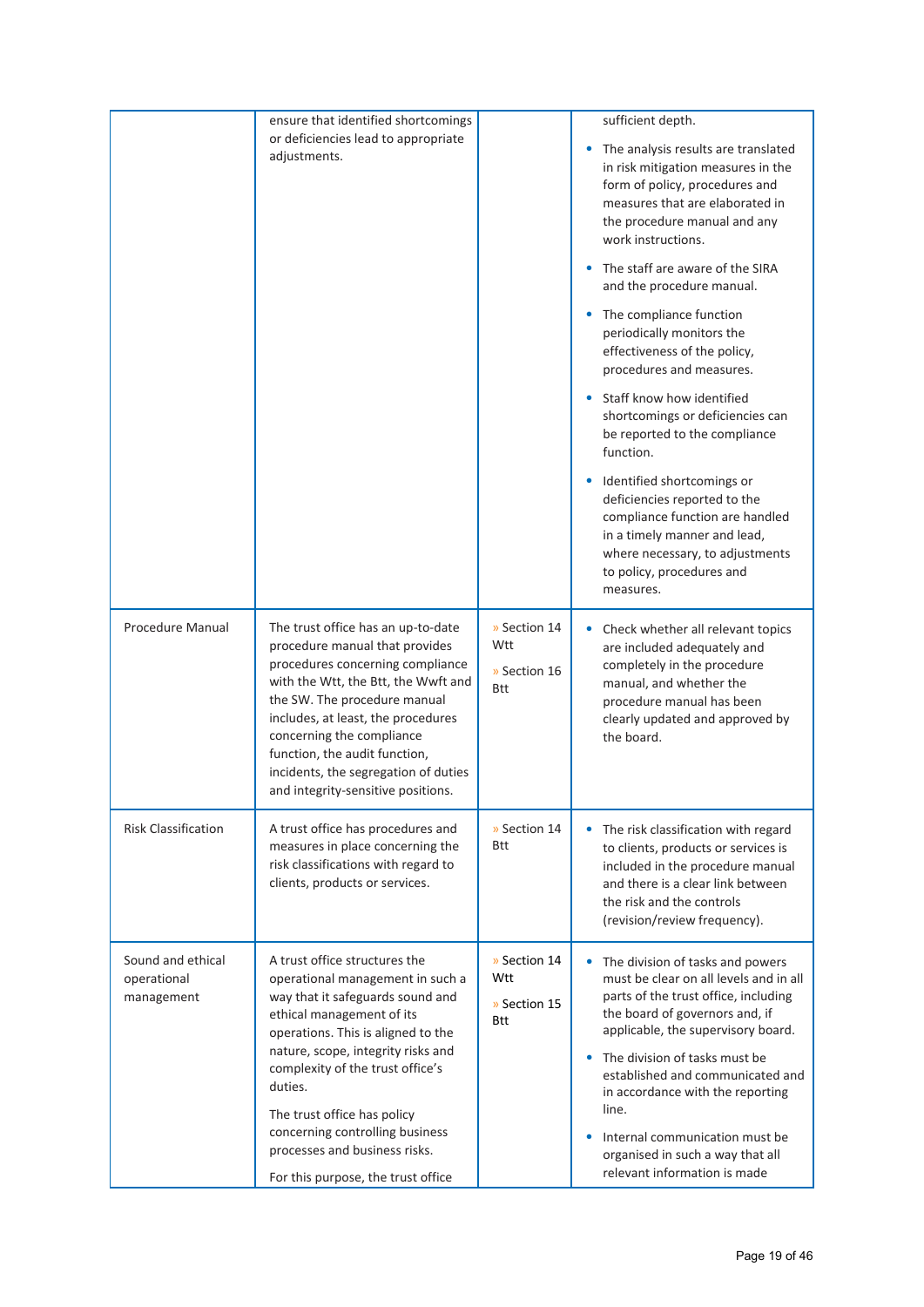|                                                                                                     | has:<br>A clear, balanced and<br>adequate organisational<br>structure and division of tasks,<br>powers and responsibilities.<br>Adequately established rights<br>and obligations.<br>Unambitious reporting line.<br>An adequate system for<br>communication and<br>information provision.                                                                                                                                                                                                                                                                                                                                                                                                                                      |                     | available to the right people and<br>functions in a timely manner.                                                                                                                                                                                                                                                                                                                                                                                                                                                                                                                                                                                                      |
|-----------------------------------------------------------------------------------------------------|--------------------------------------------------------------------------------------------------------------------------------------------------------------------------------------------------------------------------------------------------------------------------------------------------------------------------------------------------------------------------------------------------------------------------------------------------------------------------------------------------------------------------------------------------------------------------------------------------------------------------------------------------------------------------------------------------------------------------------|---------------------|-------------------------------------------------------------------------------------------------------------------------------------------------------------------------------------------------------------------------------------------------------------------------------------------------------------------------------------------------------------------------------------------------------------------------------------------------------------------------------------------------------------------------------------------------------------------------------------------------------------------------------------------------------------------------|
| Policy and<br>procedures<br>concerning money<br>laundering and<br>terrorist financing<br>prevention | For the purposes of money<br>laundering and terrorist financing<br>prevention, the trust office<br>conducts customer due diligence<br>and reports performed or intended<br>unusual transitions in accordance<br>with or under the rules established<br>in chapters 2 and 3 Wwft. An<br>institution pays particular attention<br>to unusual transaction patterns and<br>to transactions that inherently<br>involve a higher risk of money<br>laundering or financing of<br>terrorism.<br>An institution takes adequate<br>measures to prevent the risks of<br>money laundering and terrorist<br>financing that could arise through<br>the use of new technology in<br>economic traffic.                                         | » Section 2<br>Wwft | Establish that there are policies and<br>$\bullet$<br>procedures related to the Wwft,<br>customer due diligence, transaction<br>monitoring and reporting unusual<br>transactions.                                                                                                                                                                                                                                                                                                                                                                                                                                                                                       |
| Policy related to<br>sound and ethical<br>operational<br>management                                 | A trust office has an adequate<br>policy that safeguards sound and<br>ethical management of its<br>operations.<br>A trust office structures the<br>operational management in such a<br>way that it safeguards the ethical<br>management of its operations.<br>The policy regards measures<br>concerning the prevention of:<br>1°. Conflicts of interest.<br>2°. Punishable offences or other<br>contraventions of law by the trust<br>office or its staff, which could<br>damage the confidence in the trust<br>office or in financial markets.<br>3°. Relations with clients or third<br>parties that could damage the<br>confidence in the trust office or in<br>financial markets.<br>4°. Other acts by the trust office or | » Section 14<br>Wtt | There is clear policy that addresses<br>$\bullet$<br>conflicts of interest (see also below),<br>the prevention of punishable facts,<br>relations with clients and third<br>parties.<br>The policy includes what the trust<br>٠<br>office understands under social<br>propriety.<br>The policy addresses corporate<br>٠<br>social responsibility.<br>• The policy addresses the tax<br>integrity risks.<br>• The policy addresses the risks as<br>identified in the SIRA.<br>The policy addresses the<br>$\bullet$<br>requirements from the Wwft and<br>SW.<br>The policy is further developed in<br>٠<br>procedures and measures.<br>Relevant publications from DNB and |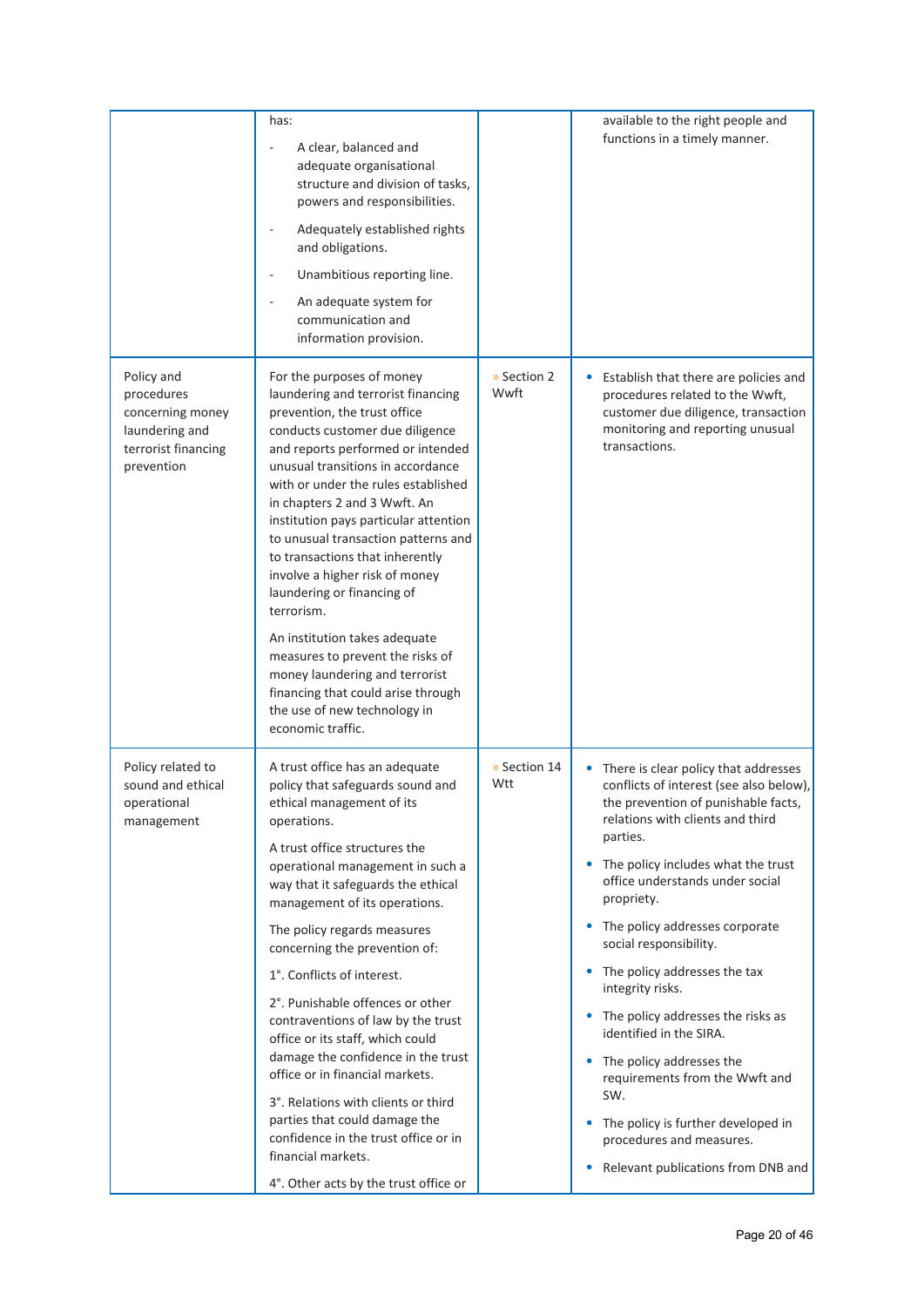|                                              | its staff that are incompatible with<br>that which is generally accepted<br>according to unwritten law to such<br>an extent that confidence in the<br>trust office or in the financial<br>markets may be seriously damaged.                                                                                                                              |                                                   | HQ.<br>DNB (concept) Good practices on tax<br>integrity risks for trust offices,<br>February 2019.<br>HQ Guidelines on the tax<br>assessment framework.<br>HQ Guidelines on CSR policy and<br>client acceptance 2017.                                                                                                                                                  |
|----------------------------------------------|----------------------------------------------------------------------------------------------------------------------------------------------------------------------------------------------------------------------------------------------------------------------------------------------------------------------------------------------------------|---------------------------------------------------|------------------------------------------------------------------------------------------------------------------------------------------------------------------------------------------------------------------------------------------------------------------------------------------------------------------------------------------------------------------------|
| Preventing conflicts<br>of interest          | The trust office has policy,<br>procedures and measures with<br>regard to the prevention of conflicts<br>of private interests of policymakers,<br>directors of the trust office or the<br>group to which the trust office<br>belongs, the compliance function or<br>audit function or other relevant<br>staff or people working for the trust<br>office. | » Section 11<br><b>Btt</b>                        | The policy must address how the<br>trust office deals with personal,<br>professional and financial<br>interests in relation to dealing<br>with clients and other relations,<br>dealing with (confidential)<br>information, entering into client<br>relations, executing transactions<br>in the private domain and<br>fulfilling subsidiary activities.                 |
| Outsourcing                                  | A trust office can outsource its<br>duties to a third party. A trust office<br>always checks the identity of the<br>third party.<br>The compliance function cannot<br>be outsourced.<br>The trust office ensures that the<br>third party complies with the<br>requirements by or pursuant to<br>the Wtt and the procedure<br>manual.                     | » Section 16<br>Wtt<br>» Section 20<br><b>Btt</b> | Check whether the trust office<br>checks the identity of the third<br>party.<br>Check whether there is a written<br>agreement.<br>Check whether the third party is<br>aware of and complies with the<br>procedure manual.<br>Check whether the trust office<br>has the procedures, measures<br>and expertise to be able to assess<br>the implementation of the duties. |
| <b>Asset Segregation</b>                     | A trust office ensures for a<br>complete (physical) separation<br>between assets (monetary values)<br>belonging to different clients or<br>object companies. The trust office's<br>own assets are not mixed with<br>clients or object companies' assets.                                                                                                 | » Section 19,<br>subsection 2<br>Wtt              | • Measures should, in any case,<br>be aimed at a complete<br>(physical) separation between<br>the assets belonging to clients<br>and object companies among<br>themselves and those of the<br>trust office.<br>Use of third-party accounts.<br>$\bullet$                                                                                                               |
| Compliance<br>function and audit<br>function | A trust office must have an<br>independent and effective<br>compliance function and audit<br>function. The compliance function<br>is aimed at monitoring the trust<br>office's compliance with statutory<br>regulations and the trust office's<br>own internal rules.                                                                                    | » Section 15<br>Wtt                               | For the points to be assessed in<br>$\bullet$<br>the compliance function, refer<br>to the specific points of<br>attention $§$ 3.4.                                                                                                                                                                                                                                     |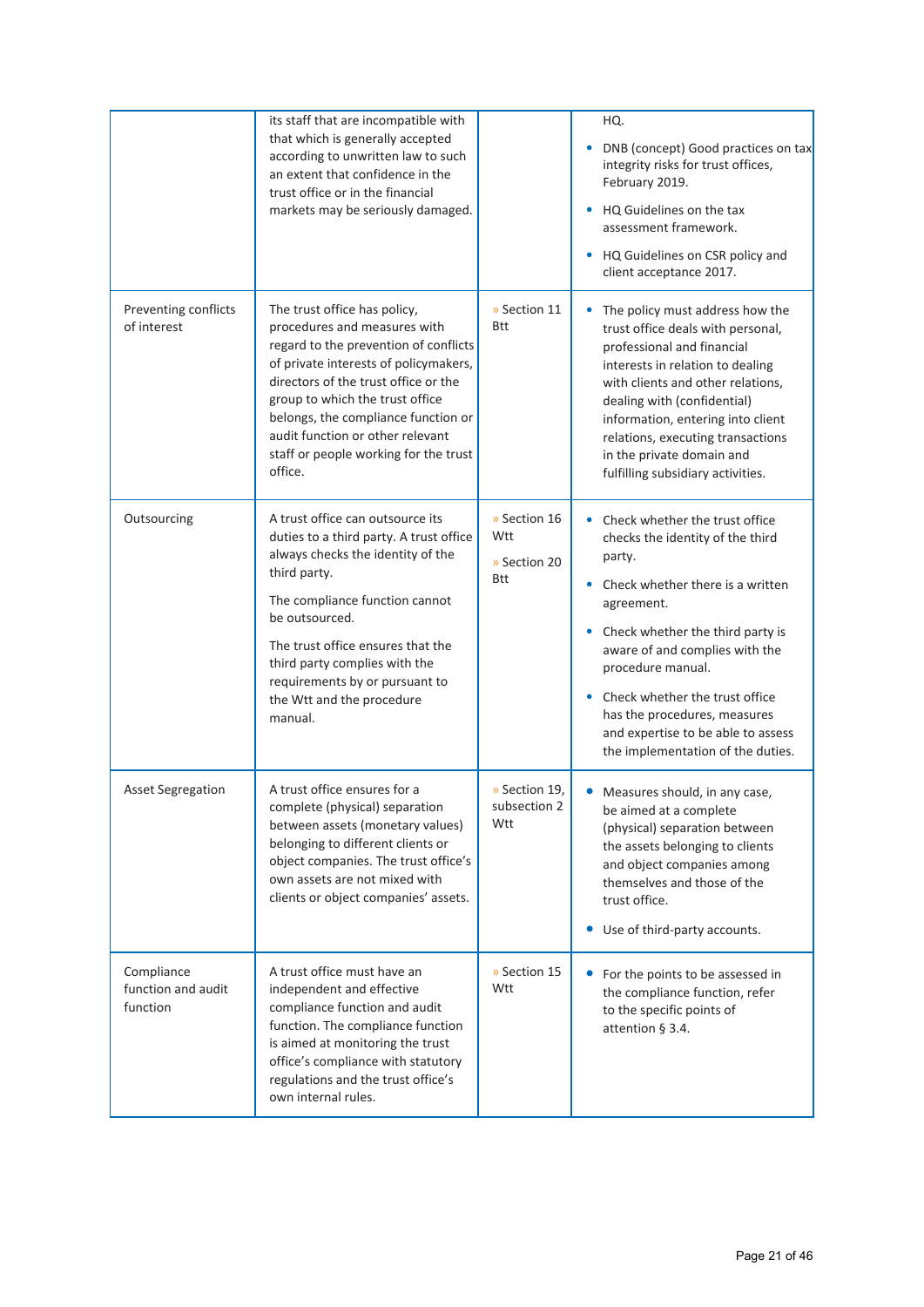| Integrity-sensitive<br>positions                          | Personnel in integrity-sensitive<br>positions should be trustworthy.<br>The trust office investigates the<br>trustworthiness and, in that, it<br>considers whether the trust office<br>runs any integrity risks with<br>personnel it intends to employ.                                                                                                                                                                                                                                                                                                                                                                                                                                                                                                                                                       | » Section 13<br><b>Btt</b>                         | The principle is that all personnel<br>٠<br>have an integrity-sensitive<br>position, unless provided<br>otherwise in the procedure<br>manual.<br>Check whether the personnel file<br>٠<br>contains the requisite details and<br>documents. |
|-----------------------------------------------------------|---------------------------------------------------------------------------------------------------------------------------------------------------------------------------------------------------------------------------------------------------------------------------------------------------------------------------------------------------------------------------------------------------------------------------------------------------------------------------------------------------------------------------------------------------------------------------------------------------------------------------------------------------------------------------------------------------------------------------------------------------------------------------------------------------------------|----------------------------------------------------|--------------------------------------------------------------------------------------------------------------------------------------------------------------------------------------------------------------------------------------------|
| External personnel<br>in integrity-sensitive<br>positions | For external personnel who are<br>appointed to an integrity-sensitive<br>position - other than on the basis<br>of an employment contract - the<br>same safeguards should be<br>considered as those for internal<br>personnel.                                                                                                                                                                                                                                                                                                                                                                                                                                                                                                                                                                                 | » Section 13<br>Btt                                | • Check whether the personnel file<br>contains the requisite details and<br>documents.                                                                                                                                                     |
| Ban on combining<br>trust services and<br>tax advice      | A trust office may not provide<br>services to a client that implements<br>tax advice given to this client by the<br>trust office or by the group to which<br>the trust office belongs.                                                                                                                                                                                                                                                                                                                                                                                                                                                                                                                                                                                                                        | » Section 17<br>Wtt                                | The trust office has included this<br>٠<br>ban in its procedure manual.                                                                                                                                                                    |
| Internal reports of<br>Wwft<br>contraventions             | A trust office has adequate<br>$\bullet$<br>provisions in place that enable<br>their staff or people in a<br>comparable position to<br>internally and anonymously<br>report a contravention of the<br>rules established in the Wwft<br>through a specific,<br>independent channel.<br>A trust office may not disadvantage<br>a person working for the office and<br>who in good faith and duly files a<br>report on behalf of the institution<br>to the Financial Intelligence Unit as<br>referred to in section 16, first<br>subsection, or who provides data or<br>information to the Financial<br>Intelligence Unit as referred to in<br>section 17, first subsection, or<br>internally within the institution of a<br>contravention of that provided for<br>in this law as referred to in section<br>20a. | » Sections<br>20a, 20b,<br>Wwft                    | Establish whether the trust office<br>has such a procedure, e.g.<br>through a whistle-blower<br>procedure.<br>Establish whether the procedure<br>$\bullet$<br>has been used and that the<br>reporter has not been<br>disadvantaged.        |
| DNB reports                                               | A trust office reports annually, or as<br>often as required, the quantitative<br>and qualitative data of the trust<br>office, their provision of services or<br>their clients.                                                                                                                                                                                                                                                                                                                                                                                                                                                                                                                                                                                                                                | » Section 18<br>Wtt<br>» Sections 21<br>and 22 Btt | Establish whether the reports<br>have been submitted to DNB on<br>time.                                                                                                                                                                    |
| Incidents                                                 | Incidents within the meaning of<br>section 20 Wtt must be                                                                                                                                                                                                                                                                                                                                                                                                                                                                                                                                                                                                                                                                                                                                                     | » Section 20<br>Wtt, in<br>conjunction             | Inquire whether possible<br>٠<br>incidents have been identified<br>and whether there has been a                                                                                                                                            |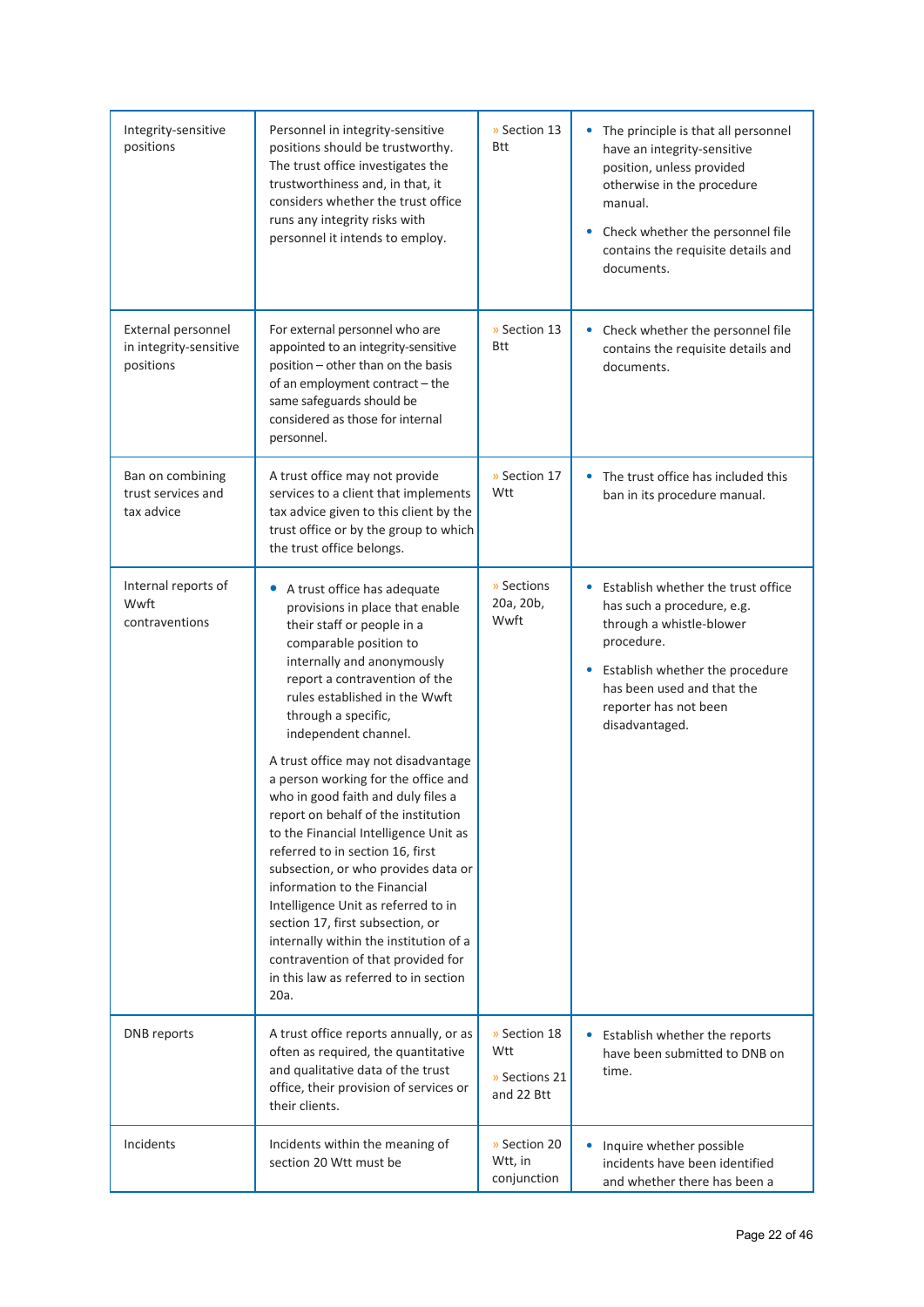|           | immediately reported to DNB.<br>These incidents must be recorded,<br>with an indication of the measures<br>to control the risks and prevent a<br>reoccurrence.<br>According to section 20, subsection<br>4 Wtt, an incident is a behaviour or<br>an event which forms a serious risk<br>to the ethical operational<br>management of the trust office.<br>A trust office can also designate<br>other events as incidents. | with section<br>9 Rtt | substantiated consideration as to<br>whether it concerns a noteworthy<br>incident.<br>Check whether incidents have<br>been reported to DNB and<br>whether this occurred adequately<br>and immediately.<br>Check whether an incident<br>register is present and whether<br>(possible) incidents are<br>established in the provision of<br>services file.<br>• Assess the measures taken,<br>including those related to<br>incidents that have not been<br>reported to DNB. |
|-----------|--------------------------------------------------------------------------------------------------------------------------------------------------------------------------------------------------------------------------------------------------------------------------------------------------------------------------------------------------------------------------------------------------------------------------|-----------------------|---------------------------------------------------------------------------------------------------------------------------------------------------------------------------------------------------------------------------------------------------------------------------------------------------------------------------------------------------------------------------------------------------------------------------------------------------------------------------|
| Education | The trust office ensures that all<br>people performing duties for the<br>trust office are aware of the<br>provisions of the Wtt and the Btt,<br>in as far as relevant to their tasks,<br>and follow periodic training<br>enabling them to implement the<br>obligations correctly and fully<br>under law and these regulations.<br>A training programme is compiled<br>and established annually.                          | » Section 67<br>Wtt   | Inquire into how provisions are in<br>place to enable the staff to have<br>good and up-to-date knowledge,<br>so that they can comply with the<br>Wtt and related relevant<br>regulations when performing<br>their duties.<br>Register of CPE obligations within<br>the organisation.<br>Check whether there is a training<br>programme, how it is drawn up<br>and how the completed training<br>is registered, including the HQ<br>CPE points.                            |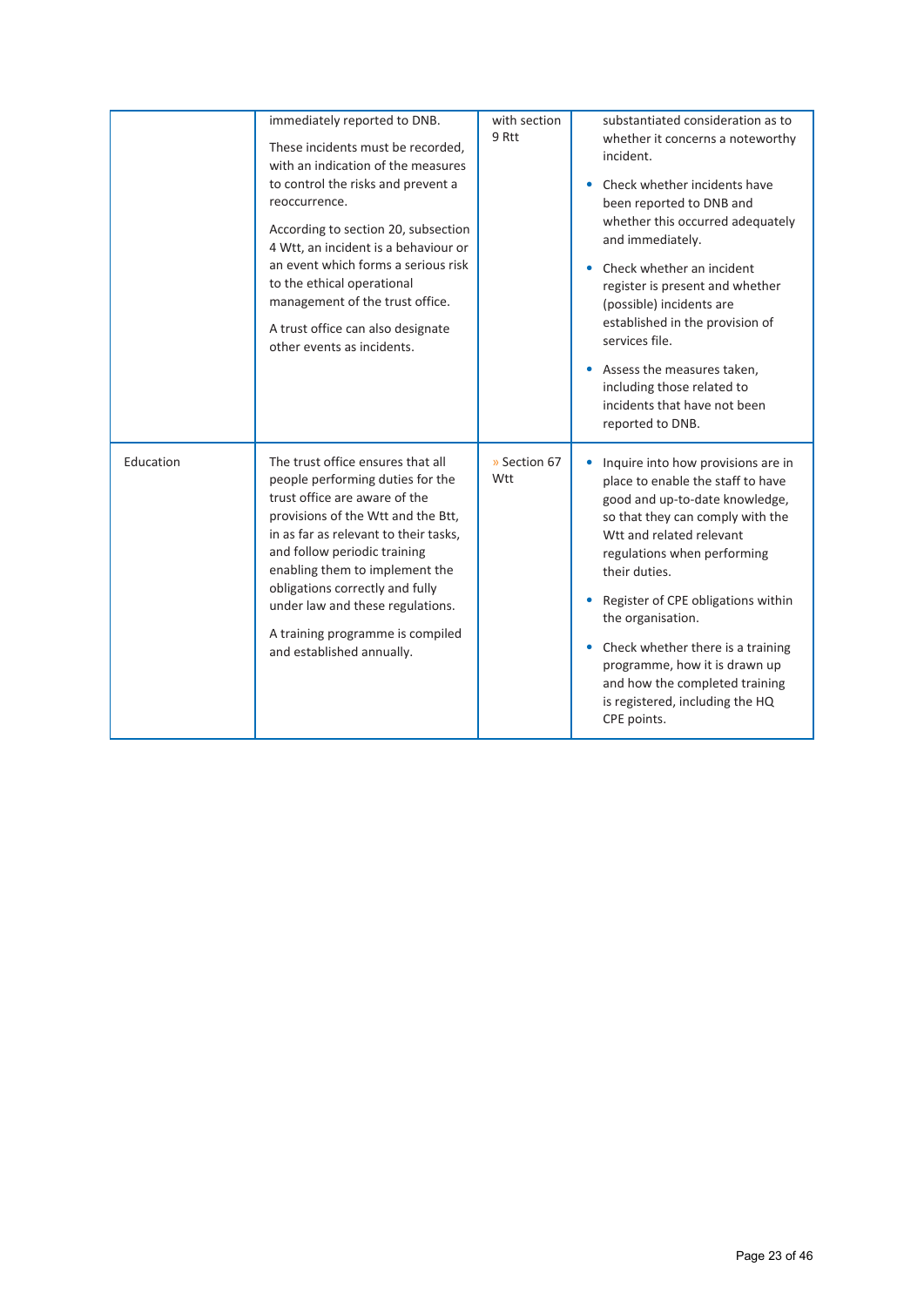# **ANNEX B**

# **Points of attention for reviewing the effectiveness of customer due diligence**

Besides the structure and existence thereof, the Wtt auditor also assesses the effectiveness of the policy, the procedures and measures as established in the procedure manual. In this context, they check the extent to which the procedures and measures are actually applied and complied with in practice.

When assessing the effectiveness of the procedures and measures, they could opt for a risk-based approach, whereby not all topics are reviewed annually. A risk-based approach could result in a variation in the scope and depth of the audit duties per topic.

It is up to the auditor to determine the topics and frequency per topic in consultation with the board of the trust office. The motivation for the frequency and intensity should be recorded in the audit plan.

When using a risk-based approach, and dependant on the duties of the second line, the audit function will at least consider:

- The nature, scope, positioning and complexity of (the provision of services by) the trust office;
- Developments in relevant laws and regulations;
- DNB publications, theme-based investigations and newsletters;
- The results of the systematic integrity risk analysis (SIRA); and
- The findings and conclusions from previous audits.

The assessment of the effectiveness of the procedures and measures is *partly* conducted on the basis of the sub-observations or random samples of the provision of services files to be determined by the auditor. The Wtt auditor clearly substantiates how they arrived at the selection of and number of client files. In any event, files will be reviewed from the high-, middle- and low-risk categories according to classification in the ISI form of DNB.

Based on the requirements from the Wtt 2018 (hereafter: Wtt), the Btt 2018 (hereafter: Btt) the Wwft and the SW, the following includes the topics that should be included in the assessment of the effectiveness, whether or not risk based. The list with points of attention is expressly considered to be non-exhaustive.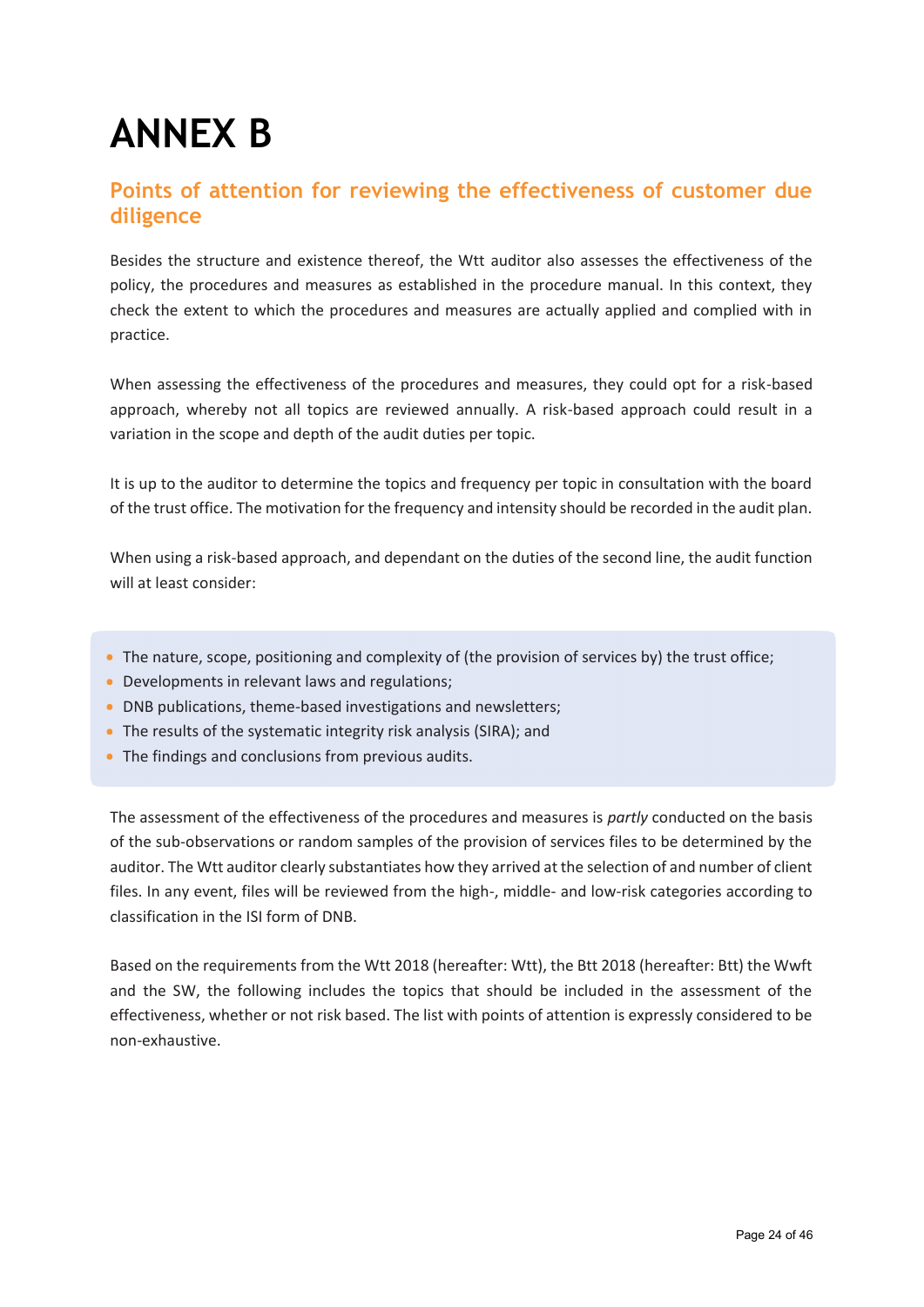| <b>Topic</b>                                     | <b>Summary of the standards that</b><br>should be reviewed                                                                                                                                                                                                                                                                                                                                                                                                                                                                                          | <b>References</b><br>to<br>regulations                                                                     | <b>Points of attention</b>                                                                                                                                                                                                                                                                                                                                          |
|--------------------------------------------------|-----------------------------------------------------------------------------------------------------------------------------------------------------------------------------------------------------------------------------------------------------------------------------------------------------------------------------------------------------------------------------------------------------------------------------------------------------------------------------------------------------------------------------------------------------|------------------------------------------------------------------------------------------------------------|---------------------------------------------------------------------------------------------------------------------------------------------------------------------------------------------------------------------------------------------------------------------------------------------------------------------------------------------------------------------|
| <b>Customer due diligence</b><br>(CDD)           | A trust office should conduct<br>customer due diligence when they<br>enter a business relationship or<br>provide a trust service, and with<br>relevant indicators.<br>If the client is taken over from<br>another trust office, the trust office<br>inquires about deficiencies in<br>integrity risks.<br>Before starting a business<br>relationship, a trust office informs the<br>client about the Wtt obligations and<br>about the processing of personal<br>data.                                                                               | $\mathcal{Y}$<br>Sectio<br>ns 22,<br>23,68<br>Wtt                                                          | The ban on commencing the<br>$\bullet$<br>provision of services in section 23<br>Wtt is of vital importance. That<br>stipulates that the provision of<br>services may not commence before<br>all stated data and documents are<br>present in the file.                                                                                                              |
| <b>UBO identification</b><br>and<br>verification | The trust office identifies, as far as<br>posable with certainty, all Ultimate<br>Beneficial Owners (UBOs) of the<br>client and the object company. The<br>trust office verifies the identity of the<br>UBOs and verifies the nature and<br>scope of the ultimate benefit of the<br>UBOs and has information based on<br>which it can establish the identity of<br>the ultimate beneficial owner.<br>If no UBO can be determined, the<br>trust office designates a so-called<br>pseudo-UBO and they verify this<br>person's identity on that basis. | » Sections 24,<br>25, 37 Wtt<br>» Section 3,<br>Implementatio<br>n Decree Wwft                             | • The client file must indicate how<br>the investigation into the UBO's<br>identity occurred.<br>Investigate possible 'hidden' UBOs,<br>$\bullet$<br>which, for example, should be<br>designated as a UBO based on<br>actual control.<br>The date on which the identification<br>of the UBO or UBOs took place<br>must be verifiable and recorded in<br>the file.   |
| <b>Intensive</b><br>customer due<br>diligence    | Customer due diligence must be<br>aligned to the specific risks associated<br>with a certain type of customer or<br>UBO, provision of services and/or<br>geographic factors.<br>In any event, a trust office performs<br>intensive customer due diligence if by<br>its nature the client carries an<br>increased risk or if the region where<br>the client, the object company or the<br>client or object company's UBO is<br>resident is a region designated by the<br>European Committee.                                                         | » Section<br>33 to<br>36 Wtt                                                                               | • The intensity of the customer due<br>diligence must be aligned to the<br>specific risks associated with the<br>client, such as the identity of the<br>UBO, the origins of the UBO's<br>assets, the activities of the UBO,<br>any PEP qualification, the structure,<br>countries concerned, and the<br>nature of the provision of services<br>by the trust office. |
| <b>PEP</b>                                       | The trust office uses a risk-based<br>policy to determine if a UBO is a PEP.<br>A PEP is a politically prominent<br>person, family or close associate of a<br>politically prominent person, who<br>due to their specific influence could<br>form a risk through abuse of their<br>position in relation to, for example,                                                                                                                                                                                                                             | » Section 33<br>Wtt<br>» Section 34<br>Wtt<br>» Section 2,<br>Implementatio among others:<br>n Decree Wwft | In the case of a PEP, the trust office<br>$\bullet$<br>performs intensive customer due<br>diligence.<br>DNB has formulated good practices with<br>regard to high-risk countries/PEPs,<br>• The trust office assesses the risk                                                                                                                                       |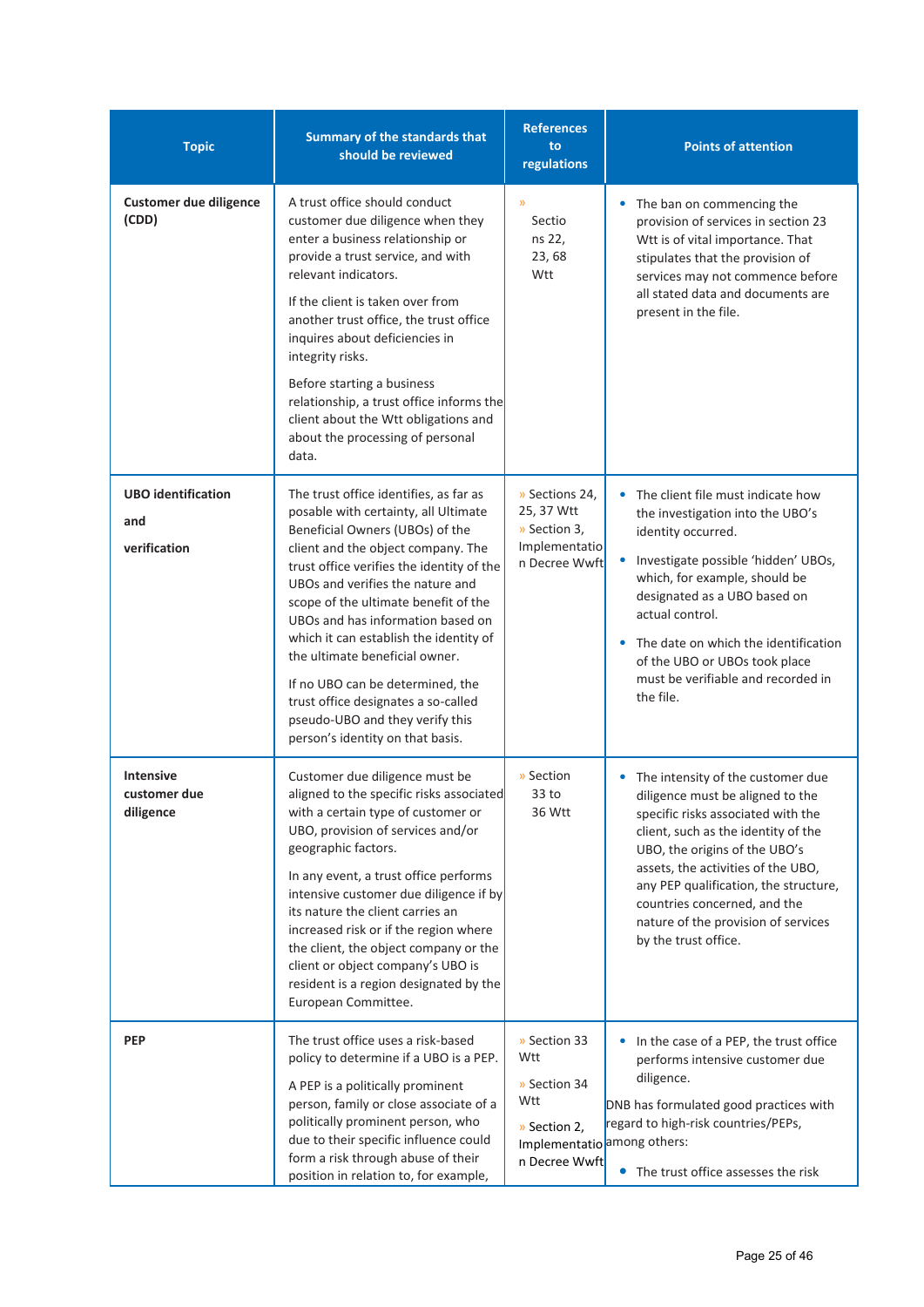|                                                                             | corruption or money laundering.<br>When entering into or continuing<br>with a business relationship with a<br>PEP, permission is required from a<br>person who determines the daily<br>policy at the trust office and the<br>relation is continually subject to<br>tight controls.                                                                        |                          | based on whether a UBO should<br>be considered as a PEP, even<br>after their political career.<br>The trust office conducts a total scan<br>of the PEP and their surroundings,<br>including the PEP's total assets.<br>The list of PEPs is<br>checked regularly.                                                                                                                                                                                                                                         |
|-----------------------------------------------------------------------------|-----------------------------------------------------------------------------------------------------------------------------------------------------------------------------------------------------------------------------------------------------------------------------------------------------------------------------------------------------------|--------------------------|----------------------------------------------------------------------------------------------------------------------------------------------------------------------------------------------------------------------------------------------------------------------------------------------------------------------------------------------------------------------------------------------------------------------------------------------------------------------------------------------------------|
| <b>Provision of services</b><br>to an<br>object company                     | The investigation enables the trust<br>office to establish (with as much<br>certainty as possible) the elements<br>included in section 27 Wtt with<br>regards to the object company and<br>the client.                                                                                                                                                    | » Section 27<br>Wtt      | The most common trust service is<br>$\bullet$<br>that provided to object companies<br>(board and/or domicile plus).<br>The most important elements from<br>$\bullet$<br>the customer due diligence regard<br>the investigation into the origins of<br>the assets of the object company<br>and the UBO, the structure of the<br>group to which the object company<br>belongs, the objective for which the<br>structure was established and the<br>origins and destination of the<br>(expected) resources. |
|                                                                             |                                                                                                                                                                                                                                                                                                                                                           |                          | Section 27 Wtt also applies to the<br>additional trust service as stated in<br>section 2 Btt (power of attorney).                                                                                                                                                                                                                                                                                                                                                                                        |
| Conduit<br>company                                                          | A conduit company is a company of<br>the trust office that is used for the<br>benefit of a client (of the trust office).<br>The trust office conducts due<br>diligence into the client and the<br>conduit company.<br>Additionally, the (expected) origins<br>and destination of the resources that<br>go through the conduit company are<br>established. | » Section 28<br>Wtt      | In so far as this trust service is not<br>$\bullet$<br>legally banned; The customer due<br>diligence must be aligned to the<br>increased risk related to this<br>provision of services. The risks must<br>be sufficiently limited through<br>suitable measures, transaction<br>monitoring in particular.                                                                                                                                                                                                 |
| Sale or<br>acting as an<br>intermediary in<br>the sale of<br>legal entities | When a trust office sells a legal entity<br>or acts as an intermediary in the sale,<br>it conducts due diligence into the<br>client and the buyer and seller in so<br>far as applicable.                                                                                                                                                                  | » Section 29<br>Wtt      | A relevant question is whether the<br>$\bullet$<br>trust office continues to provide<br>services or not after the sale of the<br>legal entity.                                                                                                                                                                                                                                                                                                                                                           |
| <b>Acting as</b><br>trustee                                                 | If the trust office acts as trustee of a<br>trust, they perform due diligence into<br>the client and the trust.                                                                                                                                                                                                                                           | » Section 30<br>Wtt      | Relevant in this are the conditions<br>$\bullet$<br>that apply to changes to the various<br>parties concerned (based on the<br>trust deed).                                                                                                                                                                                                                                                                                                                                                              |
| <b>Trusts and other</b><br>legal<br>constructions                           | If a client acts as a trustee of a trust<br>office, the customer due diligence<br>also extends to the trust.<br>If a client acts as a partner of a<br>partnership, the customer due                                                                                                                                                                       | » Sections 31,<br>32 Wtt | For trusts and other legal<br>$\bullet$<br>structures, as well as companies,<br>specific conditions apply with<br>regard to the customer due<br>diligence.                                                                                                                                                                                                                                                                                                                                               |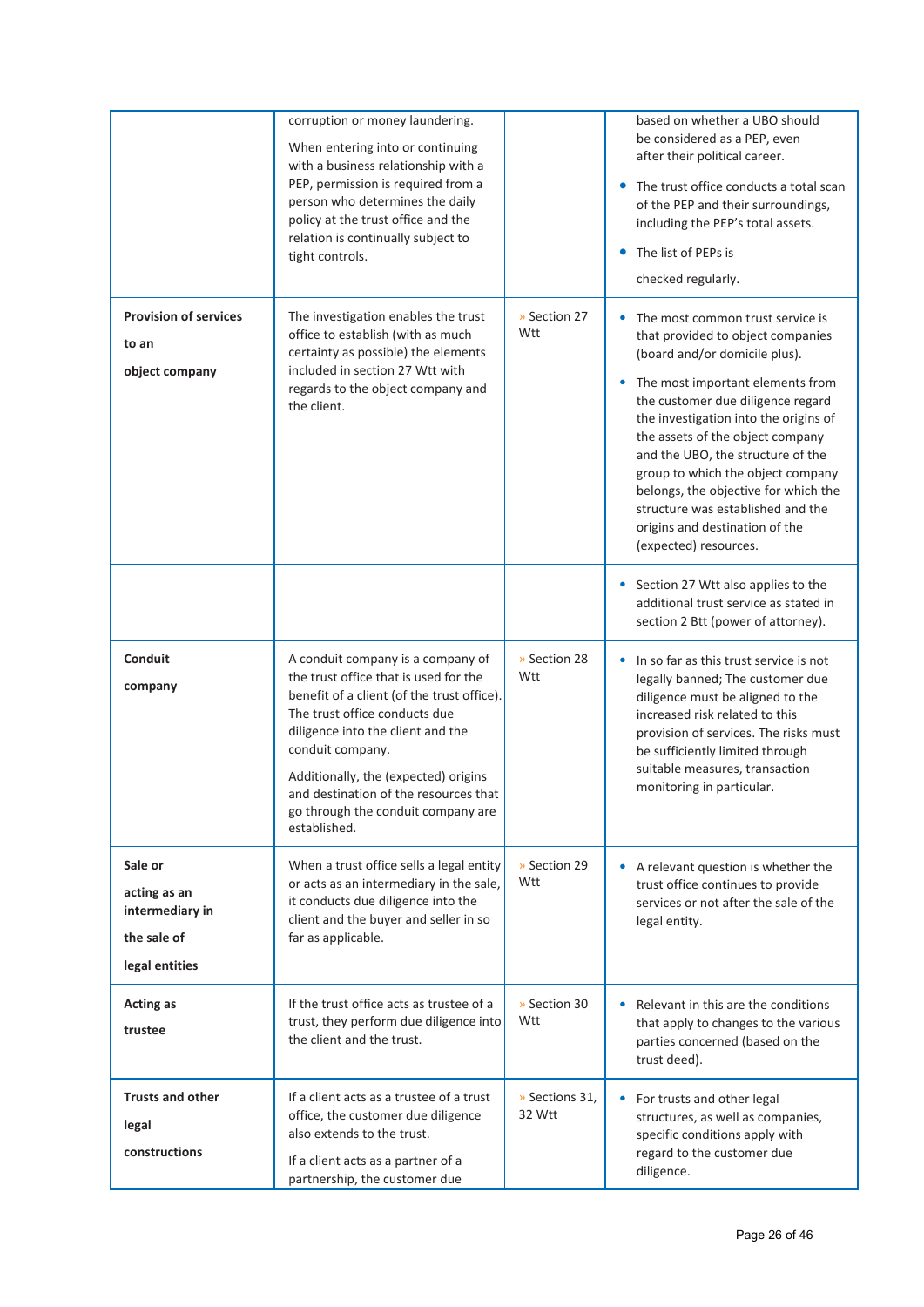|                                            | diligence also extends to the<br>partnership.                                                                                                                                                                                                                                                                                                                                                                                                                                                                                                  |                                  |                                                                                                                                                                                                                                                                                                                                                                                                                                                                                                                                                                                                                                                          |
|--------------------------------------------|------------------------------------------------------------------------------------------------------------------------------------------------------------------------------------------------------------------------------------------------------------------------------------------------------------------------------------------------------------------------------------------------------------------------------------------------------------------------------------------------------------------------------------------------|----------------------------------|----------------------------------------------------------------------------------------------------------------------------------------------------------------------------------------------------------------------------------------------------------------------------------------------------------------------------------------------------------------------------------------------------------------------------------------------------------------------------------------------------------------------------------------------------------------------------------------------------------------------------------------------------------|
| Acceptance<br>memorandum                   | A trust office has an acceptance<br>memorandum describing the results<br>of the customer due diligence, the<br>investigation into the related<br>integrity risks and a description of the<br>extent to which they are mitigated in<br>relation to each other and in which<br>the acceptance of the client is<br>expressed.                                                                                                                                                                                                                     | » Section 26<br>Wtt              | • Section 26 is a key section.<br>• Assess whether the risk analysis has<br>considered all relevant risks<br>associated with the client such as<br>country of origin, the sector in<br>which the client is active, and the<br>(expected) transactions (nature,<br>scope, complexity, etc.).<br>Check whether the result of the<br>analysis is realistic, whether the<br>formulated risk mitigation<br>measures are adequately tailored<br>to the specific situation and<br>whether it has acted accordingly in<br>practice. Assess the involvement of<br>the compliance function.<br>Check whether the work method<br>used in practice and the procedure |
|                                            |                                                                                                                                                                                                                                                                                                                                                                                                                                                                                                                                                |                                  | manual are consistent and in line<br>with the SIRA.                                                                                                                                                                                                                                                                                                                                                                                                                                                                                                                                                                                                      |
| <b>Provision of services</b><br>file (DVD) | The provision of services file contains<br>the written agreements between the<br>trust office and the client and, if<br>applicable, the object company, the<br>acceptance memorandum, an<br>overview of the trust services<br>provided, the customer due diligence<br>and the incidents.<br>The DVD is kept up to date.<br>The file has an accessible structure<br>and is available to DNB.<br>The file is retained for at least five<br>years after termination of the<br>provision of services. After which, it is<br>immediately destroyed. | » Sections 26,<br>37, 39, 40 Wtt | • Check whether the file is accessible<br>and whether it contains all the<br>requisite data and documents and<br>that they are adequately up to date.                                                                                                                                                                                                                                                                                                                                                                                                                                                                                                    |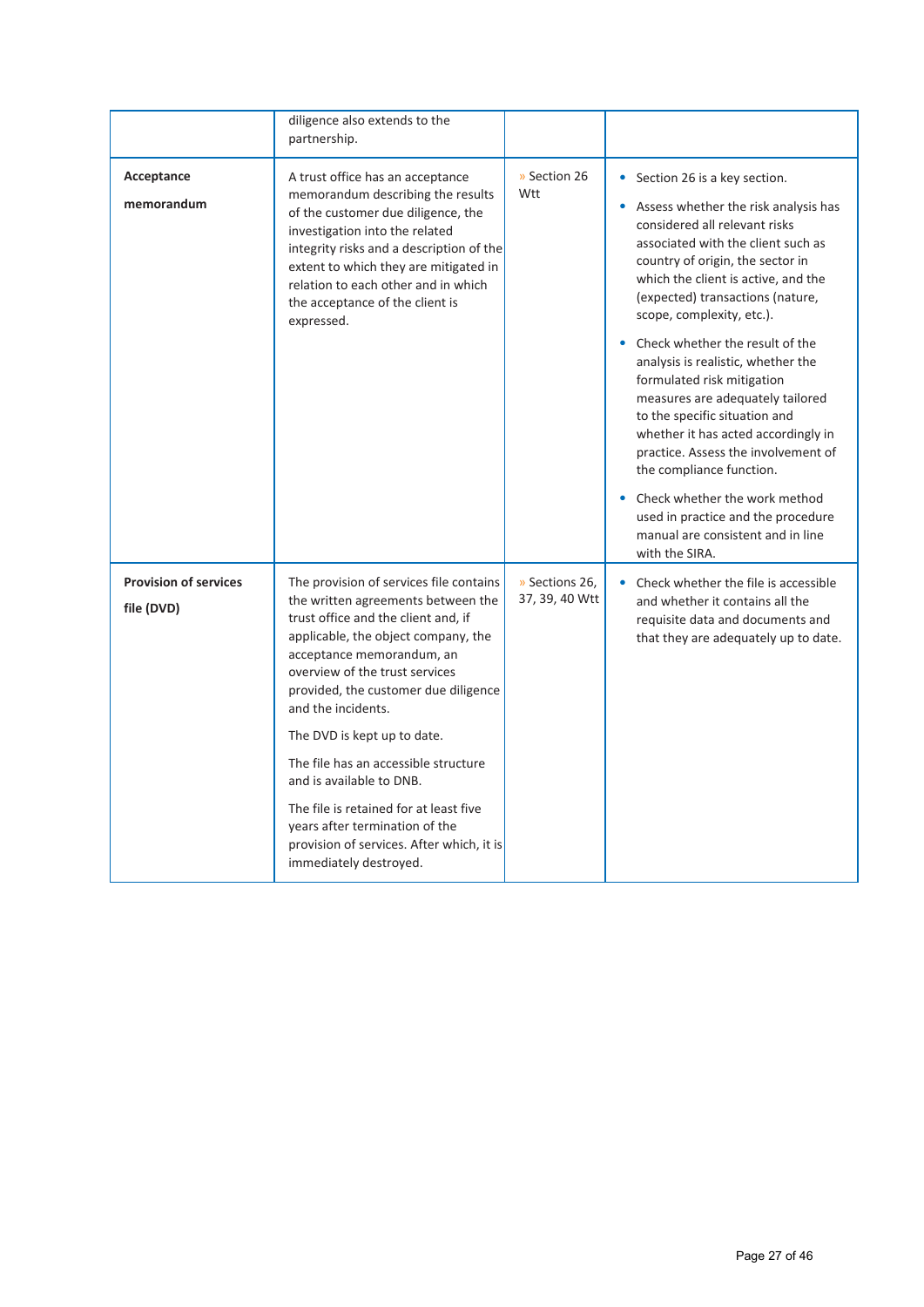| <b>Transaction</b><br>monitoring | The trust office is obliged to monitor<br>transactions. Without transaction<br>monitoring, unusual transactions<br>cannot be detected and reported to<br>the Financial Intelligence Unit - The<br>Netherlands (FIU-NL).<br>A trust office investigates complex<br>and unusually large transactions and<br>any unusual transaction patterns that<br>do not have a clear economic or<br>lawful purpose. | » Sections 22,<br>23, 27, 28, 29,<br>30, 35 Wtt<br>» Section 2a<br>Wwft | Transaction monitoring is an<br>$\bullet$<br>important mitigation measure to<br>control integrity risks. This measure<br>must be assessed in the SIRA for the<br>effectiveness of the control of the<br>integrity risks.<br>The acceptance memorandum<br>under section 26 Wtt is an<br>important basis for transaction<br>monitoring.<br>• The structure and depth of the<br>transaction monitoring must be<br>aligned to the specific integrity risks<br>established at the level of the<br>client/object company.<br>• Assess how transaction monitoring<br>is structured and how it works in<br>practice. A relevant question here is<br>whether a transaction profile that is<br>suitable to adequately monitor<br>transactions is present. |
|----------------------------------|-------------------------------------------------------------------------------------------------------------------------------------------------------------------------------------------------------------------------------------------------------------------------------------------------------------------------------------------------------------------------------------------------------|-------------------------------------------------------------------------|-------------------------------------------------------------------------------------------------------------------------------------------------------------------------------------------------------------------------------------------------------------------------------------------------------------------------------------------------------------------------------------------------------------------------------------------------------------------------------------------------------------------------------------------------------------------------------------------------------------------------------------------------------------------------------------------------------------------------------------------------|
|                                  |                                                                                                                                                                                                                                                                                                                                                                                                       |                                                                         | Relevant publications:<br>• DNB Good practices on transaction<br>monitoring at trust offices, March<br>2017<br>The Q&As for the provision of services<br>on<br>DNB's website:<br>https://www.toezicht.dnb.nl/e<br>n nl/4/4/4/50-204404.jsp;<br>Feedback on theme-based<br>investigations by DNB in the Trust<br>Offices Newsletter;<br>• DNB Guideline, Wwft and SW,<br>April 2015.<br>• HQ Guidelines on transaction<br>monitoring, June 2017                                                                                                                                                                                                                                                                                                  |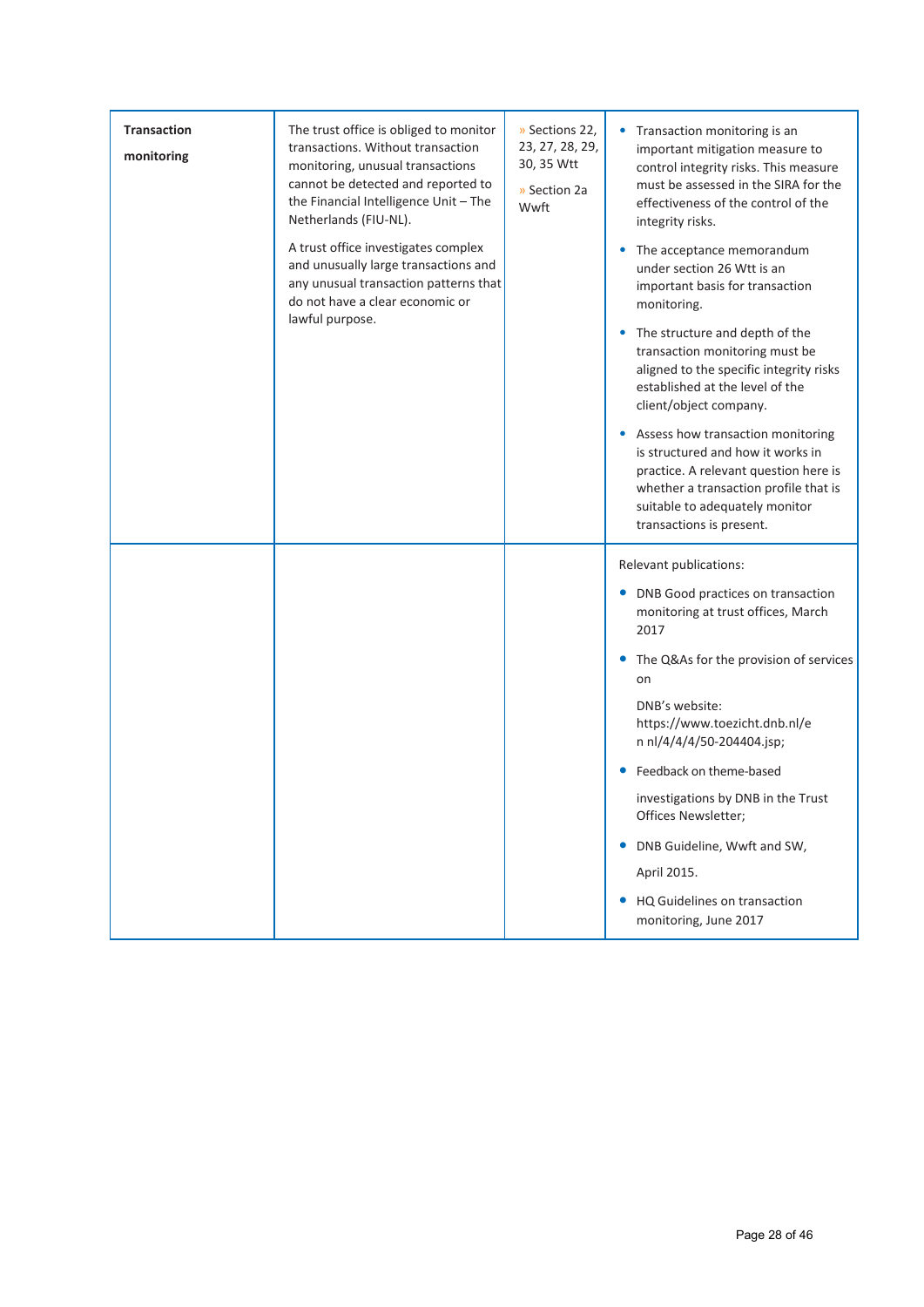| Duty to report<br>unusual<br>transactions | Pursuant to section 16 Wwft, a trust<br>office has a duty to report any<br>(intended) unusual transactions to<br>the FIU-NL.<br>Prior to submitting a report, the trust<br>office must be registered with the<br>FIU-NL.<br>The trust office that has reported an<br>unusual transaction has a duty of<br>confidentiality.<br>Documentation, including<br>confirmation of receipts from the FIU,<br>must be retained for at least five<br>years.                                                                                                                                                                                                                                                               | » Sections 16,<br>23, 34 Wwft<br>» Section 4<br>Implementatio<br>n Decree Wwft<br>with annex List<br>of Indicators<br>» Section 9<br><b>Rtt 2018</b> | Check whether the procedure<br>٠<br>manual describes the cases for<br>which a report must be submitted<br>to the FIU-NL, which objective and<br>subjective indicators apply and<br>which red flags the trust office uses.<br>Check whether the procedure<br>۰<br>manual describes how the process<br>that can lead to a report to the FIU<br>is organised.<br>Inquire whether any reports have<br>۰<br>been made to the FIU-NL.<br>Inquire as to whether submitting a<br>report was considered but did not<br>take place in the end and check the<br>substantiation of the decision.<br>Check whether a FIU report has also<br>٠<br>been assessed as an incident and is<br>incorporated in the incident<br>register. |
|-------------------------------------------|----------------------------------------------------------------------------------------------------------------------------------------------------------------------------------------------------------------------------------------------------------------------------------------------------------------------------------------------------------------------------------------------------------------------------------------------------------------------------------------------------------------------------------------------------------------------------------------------------------------------------------------------------------------------------------------------------------------|------------------------------------------------------------------------------------------------------------------------------------------------------|----------------------------------------------------------------------------------------------------------------------------------------------------------------------------------------------------------------------------------------------------------------------------------------------------------------------------------------------------------------------------------------------------------------------------------------------------------------------------------------------------------------------------------------------------------------------------------------------------------------------------------------------------------------------------------------------------------------------|
| <b>Sanctions Act -</b><br>general         | Sanction measures are political tools<br>and can be issued by the United<br>Nations, the European Union and the<br>sovereign state of the Netherlands,<br>among others. They are binding, non-<br>military tools used as a response to<br>contraventions of international law or<br>human rights to effect change.<br>Additionally, sanctions fulfil a role in<br>combating terrorism. They are mainly<br>aimed at individuals and non-state<br>entities.<br>The Regulations of the European<br>Union and the Dutch government,<br>can, in principle, be divided into two<br>types of financial sanctions:<br>An order to freeze assets.<br>۰<br>A ban or restriction on providing<br>٠<br>financial services. | » Section<br>10 <sub>b</sub><br>subsecti<br>on 1 SW<br>» art. 2, 3, 4, 5<br>Regulation on<br>supervision<br>pursuant to<br>the Sanctions<br>Act      | The performance of a sample test<br>and test whether the sanction lists<br>are up to date.<br>Assess whether it can be<br>ascertained as to whether the<br>business relations' activities include<br>embargo goods.<br>Trust offices themselves are<br>responsible for complying with the<br>SW. This cannot be outsourced to<br>other professional parties, such as<br>banks that can attract clients and<br>perform transactions.<br>In cases of an increased risk or<br>where complex structures are<br>facilitated, the trust office has<br>provided the factual knowledge and<br>compliance with the measures.                                                                                                  |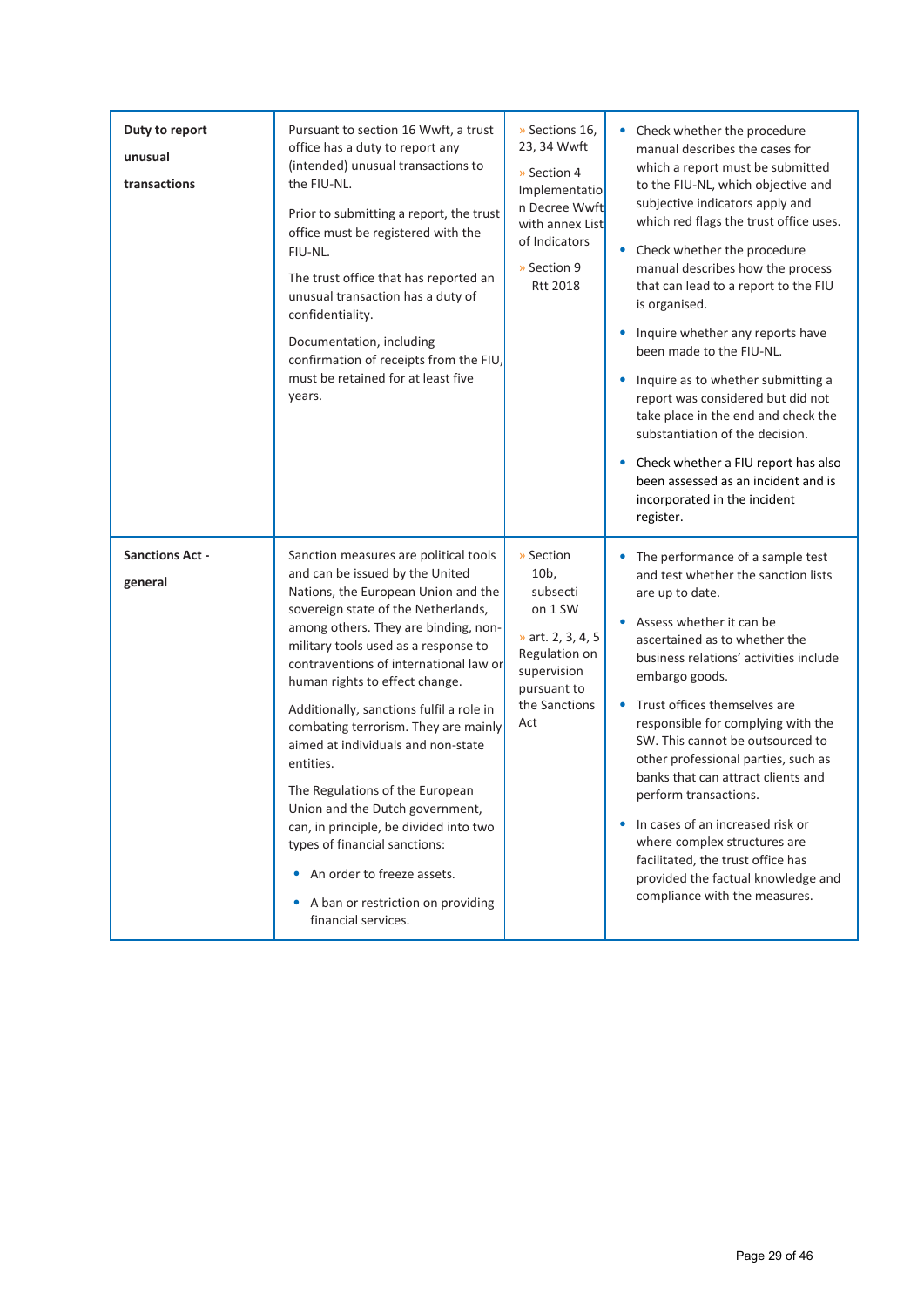# **ANNEX C**

# **Points of attention for reviewing the effectiveness of the compliance function**

Based on the requirements from the Wtt 2018 (hereafter: Wtt), the Btt 2018 (hereafter: Btt) the Wwft and the SW, the following includes the topics that should be included in the assessment of the effectiveness, whether or not risk based. The list with points of attention is expressly considered to be non-exhaustive.

| <b>Topic</b>                                                                                                                 | <b>Summary of the standards that</b><br>should be reviewed                                                                                                                                                                        | <b>References</b><br>to<br>regulations                                              | <b>Points of attention</b>                                                                                                                                                                                                                                                                                                            |
|------------------------------------------------------------------------------------------------------------------------------|-----------------------------------------------------------------------------------------------------------------------------------------------------------------------------------------------------------------------------------|-------------------------------------------------------------------------------------|---------------------------------------------------------------------------------------------------------------------------------------------------------------------------------------------------------------------------------------------------------------------------------------------------------------------------------------|
| <b>Position of the</b><br>compliance<br>function in the<br>organisation /<br>segregation of<br>functions                     | The trust office ensures for an<br>adequate segregation of duties,<br>which safeguards independent<br>execution of the compliance<br>function.                                                                                    | » Section 15,<br>subsection 1<br>Wtt<br>» Section 19,<br>subsections 1<br>and 2 Btt | The compliance function is<br>separate to the operational<br>business units and activities<br>that they control.<br>• The procedure manual<br>includes the procedures and<br>measures to safeguard<br>independence.<br>• The compliance function has<br>established a compliance<br>charter, which has been<br>approved by the board. |
| <b>Establishment of</b><br>the policy,<br>procedures and<br>measures in the<br>procedure manual<br>and compliance<br>charter | A trust office ensures they have<br>procedures concerning the<br>fulfilment of the compliance<br>function.                                                                                                                        | » Section 16,<br>sub a under<br>1 Btt                                               | The compliance function is<br>$\bullet$<br>described in the procedure<br>manual and/or established in<br>a separate compliance<br>charter.<br>It is established so that it is<br>aligned to the way in which<br>the compliance function<br>functions in practice.                                                                     |
| Monitoring                                                                                                                   | The compliance function checks<br>whether there are any risks of<br>inadequate compliance with law.<br>The compliance function analyses<br>and assesses data in a permanent<br>manner through a continual<br>systematic analysis. | » Section 17,<br>subsection 2<br><b>Btt</b>                                         | The compliance function<br>monitors whether the trust<br>office acts in line with law<br>and its own standards.<br>• The compliance function is<br>actively involved in<br>classifying clients in risk<br>categories.                                                                                                                 |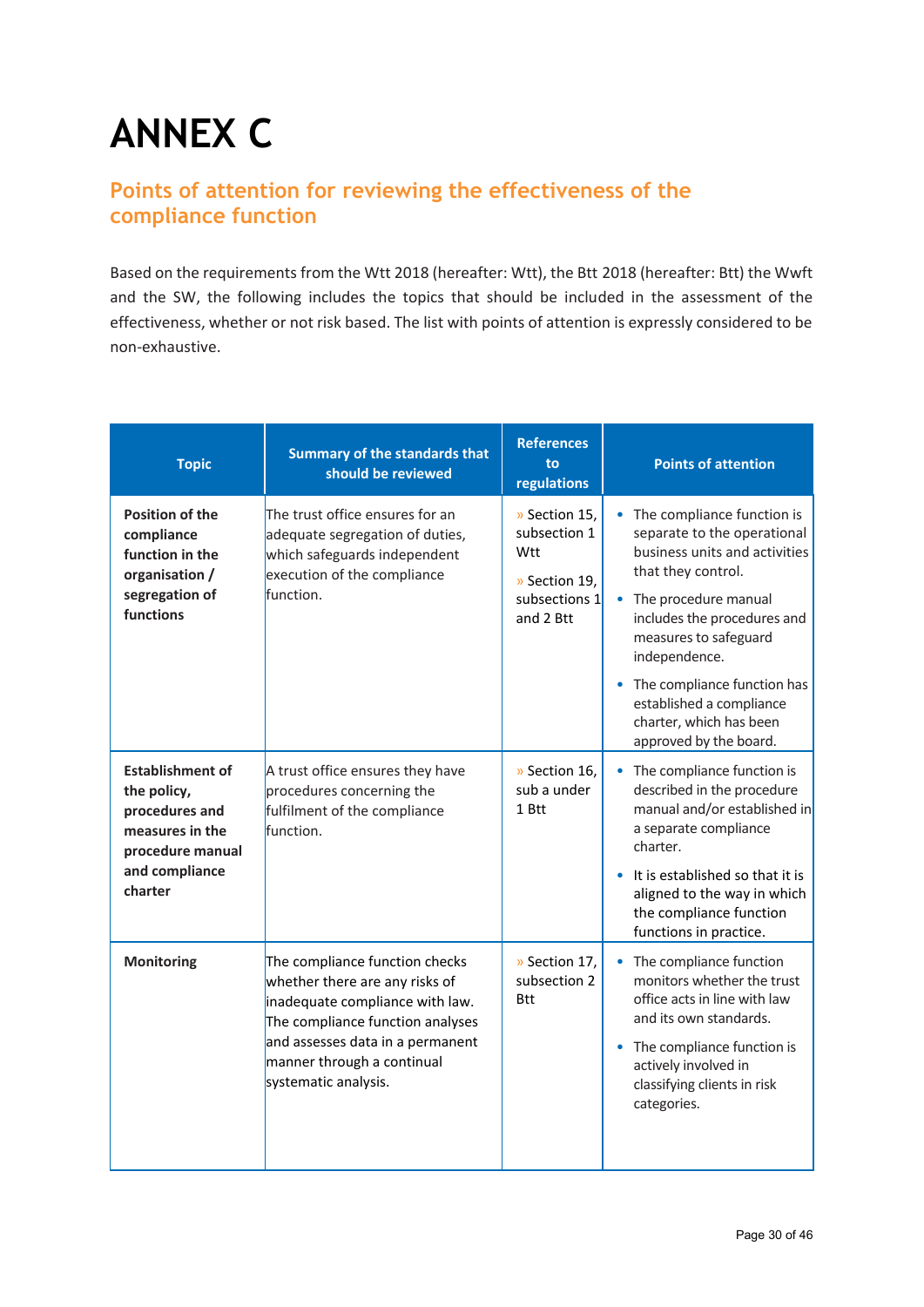|                                                                 |                                                                                                                                                                                                                                                                                                                                                                                                                                                                                                   |                                                | The compliance function has<br>a role in the systematic<br>analysis of integrity risks.<br>The compliance function is<br>involved in establishing the<br>internal standards,<br>procedures and measures<br>derived from law and<br>regulations.                                                                                              |
|-----------------------------------------------------------------|---------------------------------------------------------------------------------------------------------------------------------------------------------------------------------------------------------------------------------------------------------------------------------------------------------------------------------------------------------------------------------------------------------------------------------------------------------------------------------------------------|------------------------------------------------|----------------------------------------------------------------------------------------------------------------------------------------------------------------------------------------------------------------------------------------------------------------------------------------------------------------------------------------------|
| Work programme                                                  | The compliance function establishes<br>an annual, risk-based work<br>programme that includes the<br>following points:<br>• Monitoring the control of the<br>integrity risks;<br>Monitoring compliance with the<br>procedure manual;<br>• Advice on shortcomings;<br>• Advice on up-coming law and<br>regulations;<br>• Assessment of the timeliness<br>and effectiveness of the<br>measures;<br>Information provision within<br>the trust office;<br>Advice and periodic reports to<br>the board. | » Section 17,<br>subsection 3<br>Btt           | The compliance function<br>has established a work<br>programme / annual<br>compliance plan aligned to<br>the trust office's scope and<br>risks.                                                                                                                                                                                              |
| Quantitative<br>interpretation of<br>the compliance<br>function | The compliance function has the<br>requisite resources enabling them<br>to perform their duties<br>independently and effectively.<br>The number of hours a compliance<br>officer works every week is<br>aligned to the number of clients<br>the trust office has, the nature of<br>its activities and the associated<br>integrity risks.                                                                                                                                                          | » Section 17,<br>subsections<br>1, 4 and 5 Btt | • The function is permanently<br>filled.<br>The trust office has<br>substantiated and recorded<br>the scope of the compliance<br>function.                                                                                                                                                                                                   |
| Qualitative<br>interpretation of<br>the compliance<br>function  | The compliance function has the<br>requisite authority, expertise and<br>access to all necessary information<br>to be able to carry out their duties<br>independently and effectively.                                                                                                                                                                                                                                                                                                            | » Section 17,<br>subsection 1<br><b>Btt</b>    | The importance of the<br>function is generally<br>acknowledged within the<br>organisation and the staff<br>have sufficient authority to<br>effectively fulfil the<br>function.<br>The staff concerned have<br>sufficient expertise to be<br>able to assess the trust<br>office's actions.<br>The education and<br>experience are relative to |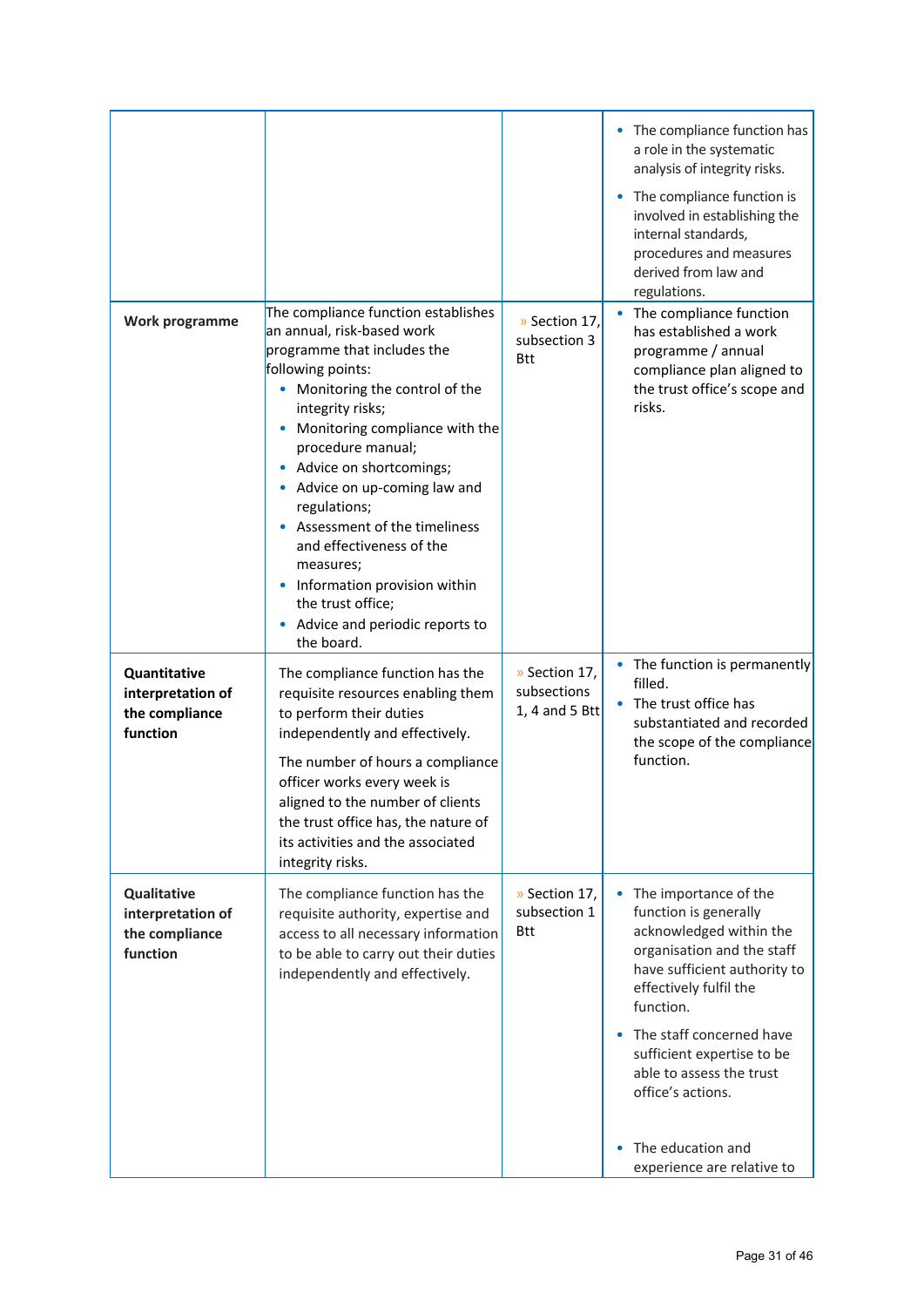|                |                                                               |                                             | the risk profile of the trust<br>office concerned.<br>The compliance function<br>has drawn up a training<br>programme for their own<br>development and<br>demonstrates how they<br>ensure that they are aware<br>of law and regulations and<br>that they recognise changes<br>therein on time.                            |
|----------------|---------------------------------------------------------------|---------------------------------------------|---------------------------------------------------------------------------------------------------------------------------------------------------------------------------------------------------------------------------------------------------------------------------------------------------------------------------|
|                |                                                               |                                             | Staff know how identified<br>shortcomings or deficiencies<br>can be reported to the<br>compliance function.<br>Identified shortcomings or<br>deficiencies reported to the<br>compliance function are<br>handled in a timely manner<br>and lead, where necessary, to<br>adjustments to policy,<br>procedures and measures. |
| <b>Reports</b> | The compliance function reports<br>the findings to the board. | » Section 19,<br>subsection 3<br><b>Btt</b> | Reporting takes place<br>independently and<br>directly to the board.<br>If a Supervisory Board is<br>present, it must be<br>guaranteed that the<br>findings by the<br>compliance function are<br>also directly reported to<br>this body, if necessary.                                                                    |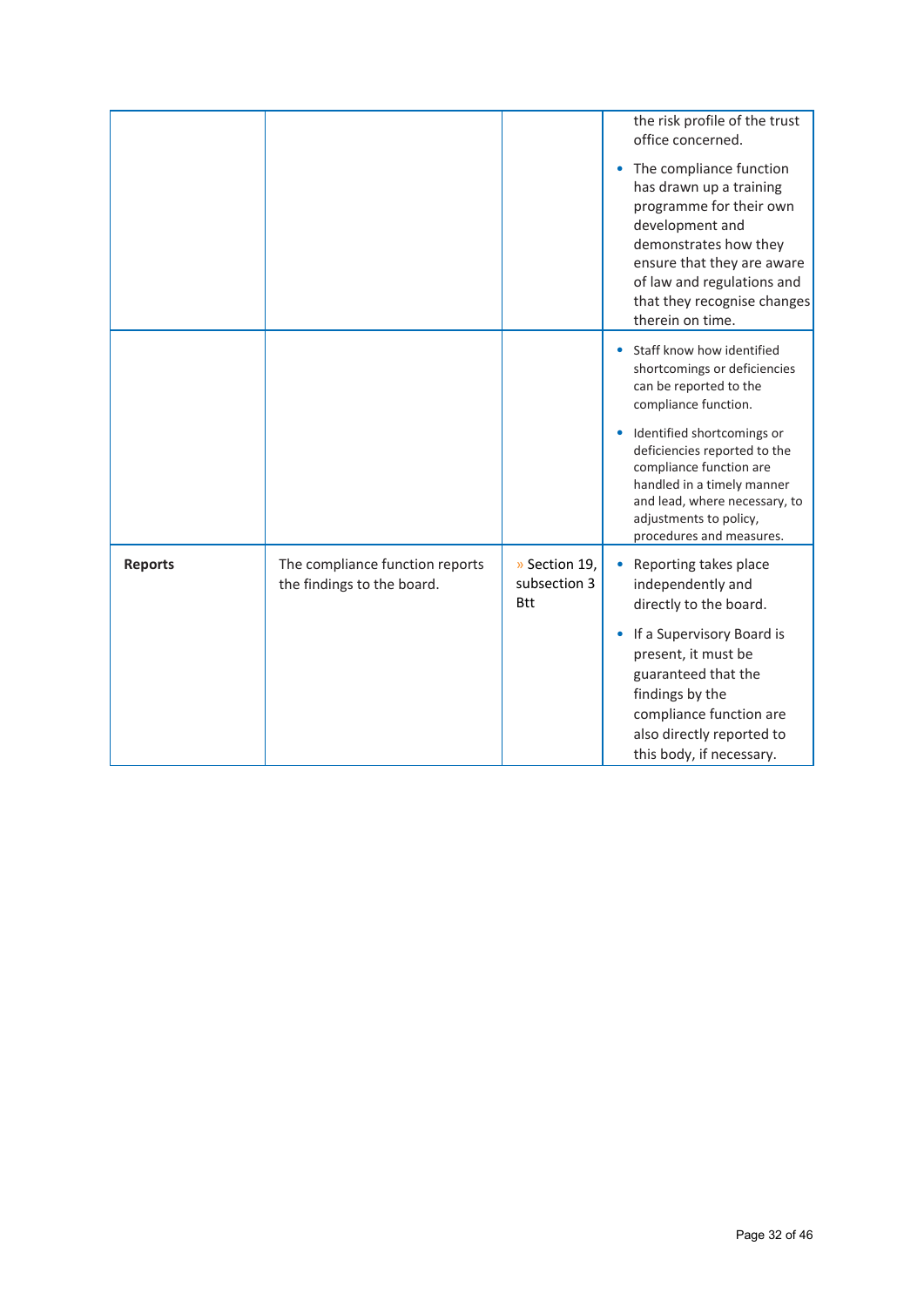# **ANNEX D**

# **MINIMUM PROVISIONS TO BE INCLUDED IN THE Wtt AUDITOR ASSIGNMENT**

#### **Context**

## *Quality standard*

Holland Quaestor (HQ) is the association of Dutch trust offices. The main objective of the association is improving the quality and professionalism of its members. The members support this objective, which also infers that they commit to the quality standards (see hereafter) aimed at the structure of sound and ethical operational management (IBB), among others. As part of the HQ quality standard, the members of HQ, just like any permit-holding trust office, must meet the applicable statutory requirements in the context of the IBB.

## *Wtt Audit Review Committee*

The members of HQ attach importance to the commitment to meet the quality standards, and these are expressed in words and deeds. This entails that the members are expected to be accountable for the extent to which the quality standards are met. The Wtt auditor reviews this in the context of the Wtt audit. The HQ has set up an independent Wtt Audit Review Committee that is tasked with checking whether the auditor, the audit and the audit reports meet the HQ Wtt audit guidelines.

## *Assignment*

This annex to the HQ Wtt audit guidelines includes, in any case, the provisions to be included in the Wtt auditor's assignment. Every member of HQ is free to add other provisions to this.

In accordance with Holland Quaestor's internal rules, the quality standards are understood to be:

– Meeting the financial statement filing requirement within 12 months after the end of the financial year.

- Holland Quaestor Guidelines (see overview below)
- Educational requirements
- Code of Conduct

Holland Quaestor Guidelines:

- Wtt audit
- Client acceptance and CSR
- SIRA
- Transaction monitoring
- Compliance function
- Trust services demarcation guidelines
- Tax integrity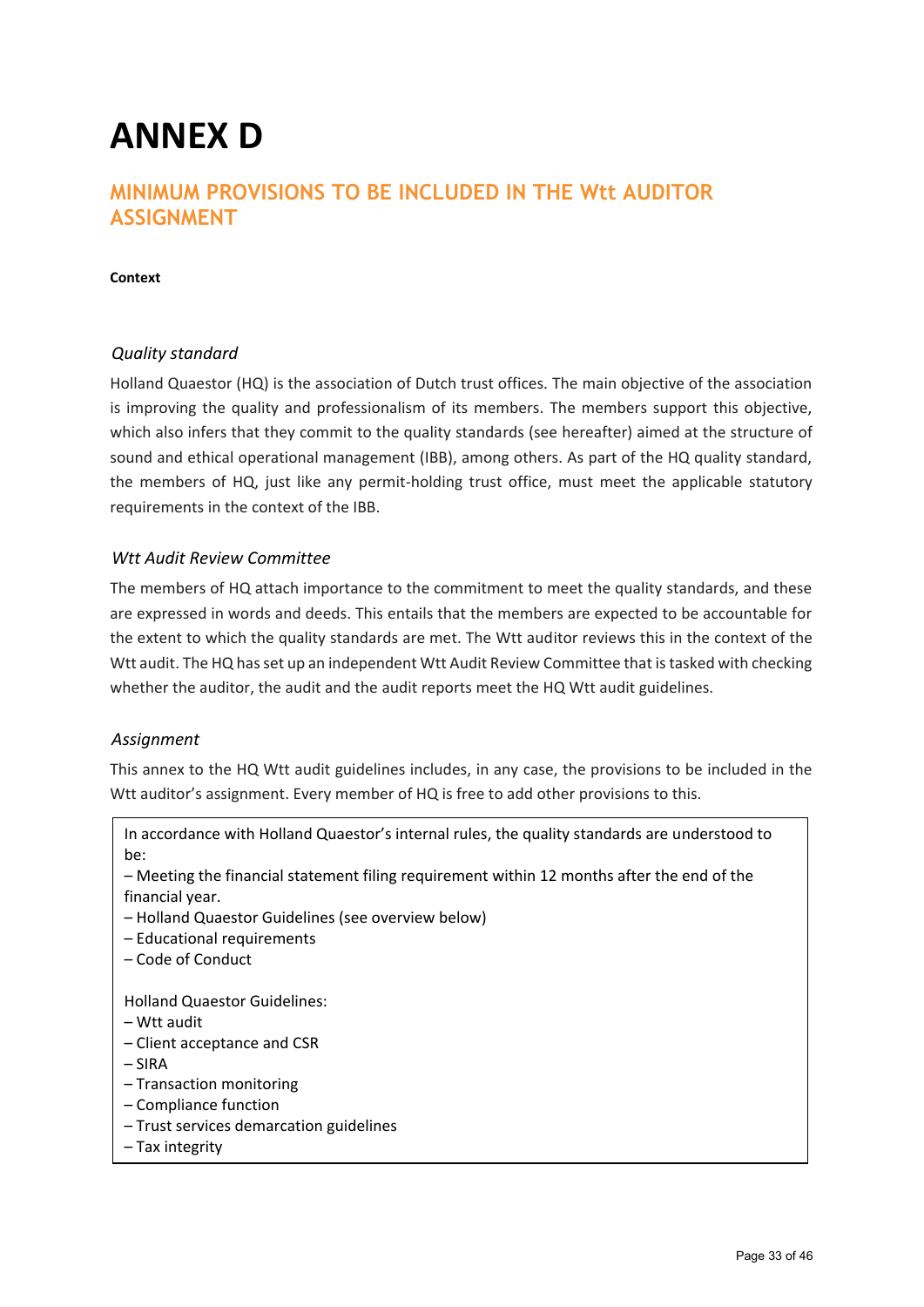## **Assignment**

The AF's assignment is as follows:

- To ensure that the structure of the AF is in accordance with the statutory requirements and the assessment framework of DNB, the 'Wtt Audit' guidelines of Holland Quaestor (HQ)<sup>14</sup> and in line with the standards from the international framework for the professional practice of internal auditors, the International Professional Practices Framework (IPPF)<sup>15</sup> of the Institute of Internal Auditors (IIA) and the document *'*Measuring the Effectiveness of the Internal Audit Function - Practical tools for internal auditors' by the IIA Nederland, dated July 2016.<sup>16</sup>
- To investigate the extent to which the organisation meets the requirements applicable to sound and ethical operational management pursuant to the Trust Offices (Supervision) Act 2018 (Wtt 2018), the Money Laundering and Terrorist Financing (Prevention) Act (Wwft) and the Sanctions Act 1977 (SW) and the regulations based on those acts.
- To investigate the extent to which the organisation meets the Holland Quaestor quality standards.

To report periodically in accordance with annex E of the Wtt Audit Reporting with the Holland Quaestor Wtt Audit Guidelines about the way in which the AF is interpreted during the audit period, the way the investigations have been implemented and which findings and conclusions have been established as a result of the AF.

 On request, to be available to provide an individual explanation of the report to the Committee.

The assignment must be signed by a director of the trust office.

<sup>14</sup> https://hollandquaestor.nl/en/publications/

<sup>15</sup> https://www.iia.nl/quality/the-ippf?lang=en

<sup>16</sup> https://www.iia.nl/SiteFiles/Publicaties/IIA\_Bro%20A4%20Effectiviteitsmeting%20IAF%20NL%2002.pdf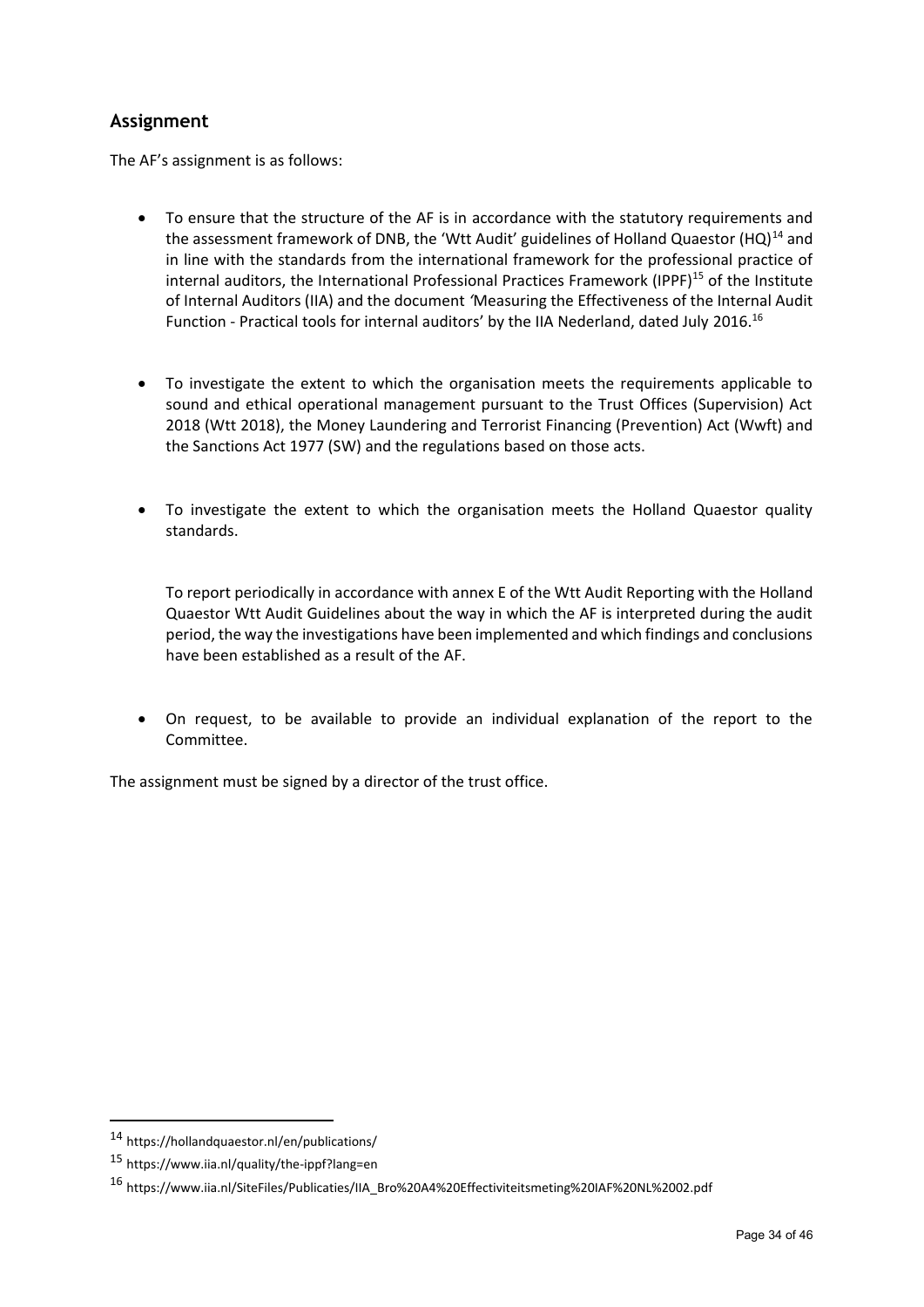# **ANNEX E**

# **MINIMUM REQUIREMENTS FOR THE Wtt AUDIT REPORT**

## **1. Introduction**

This annex contains the minimum requirements for the Wtt audit report. This format uses the Independent Wtt Audit Review Committee (hereafter: Committee) to check whether the reporting complies with the requirements in these guidelines.

## **2. Objective**

To provide insight to the Committee in the audit assignment, the implementation of the audit, the findings and conclusions.

## **3. Scope**

The current report covers the extent to which the organisation:

- Takes responsibility for the structure of the AF in accordance with the statutory requirements and the assessment framework of DNB, the 'Wtt Audit' guidelines of Holland Quaestor (HQ) of xxxx 2020 and in line with the standards from the international framework for the professional practice of internal auditors, the International Professional Practices Framework (IPPF) of the Institute of Internal Auditors (IIA) and the document *'*Measuring the Effectiveness of the Internal Audit Function - Practical tools for internal auditors' by the IIA Nederland, dated July 2016.
- Meets the requirements applicable to sound and ethical operational management pursuant to the Trust Offices (Supervision) Act 2018 (Wtt 2018), the Money Laundering and Terrorist Financing (Prevention) Act (Wwft) and the Sanctions Act 1977 (SW) and the regulations based on those acts.
- Meets the HQ quality standards. (See annex: 'The minimum provisions to be included in the assignment of the Wtt auditor')

| Date:                      | Date:             |  |
|----------------------------|-------------------|--|
| Name:<br>Auditor:          | Name:<br>Auditor: |  |
| Signed as seen, [initials] |                   |  |
| Date:                      | Date:             |  |
| Name:                      | Name:             |  |

Director: Director: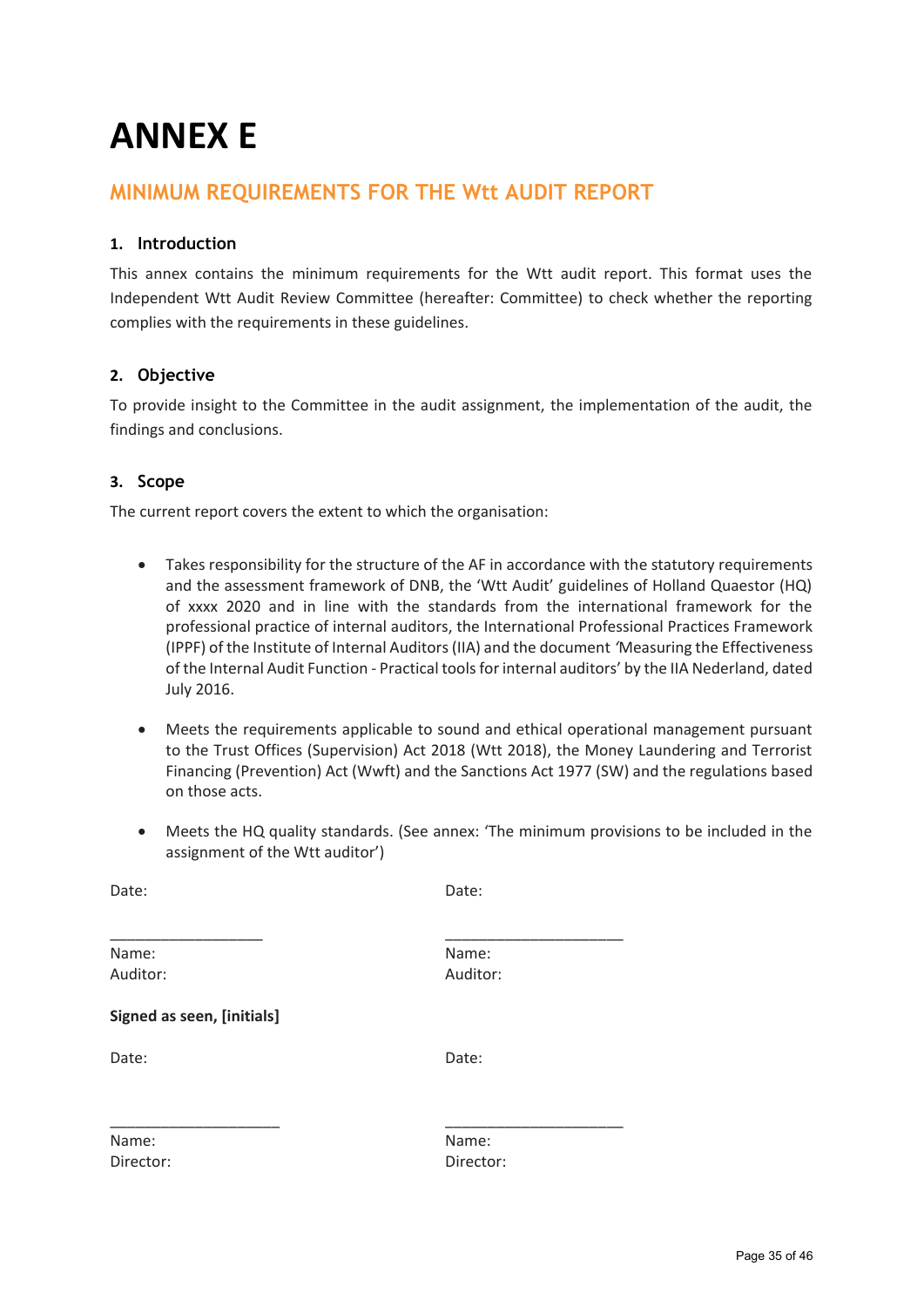## **4. Structure and implementation of the AF**

### *3.5.Audit documentation in the audit period:*

The following documentation is included in the structure and implementation of the AF:

|                                                               | Date | Annex |
|---------------------------------------------------------------|------|-------|
| The description of the audit function in the procedure manual |      |       |
| Substantiation of the integrity and expertise of the auditors |      | H.    |
| The Audit Charter                                             |      | III.  |
| The Audit Programme                                           |      | IV.   |
| Risk analysis drawn up by the audit function                  |      | V.    |
| Annual Audit Plan                                             |      | VI.   |
| Evaluation                                                    |      | VII.  |
| Contract if the audit function is (partly) outsourced         |      | VIII. |

### *3.6.Audit activities*

In the context of the AF, the following activities/investigations have taken place<sup>17</sup>:



<sup>17</sup> Example:

- Discussion of the annual audit plan
- Establishment of the updated Audit Charter
- Request for current information and documentation
- Investigation data & documentation
- Transaction monitoring investigation
- Discussion of progress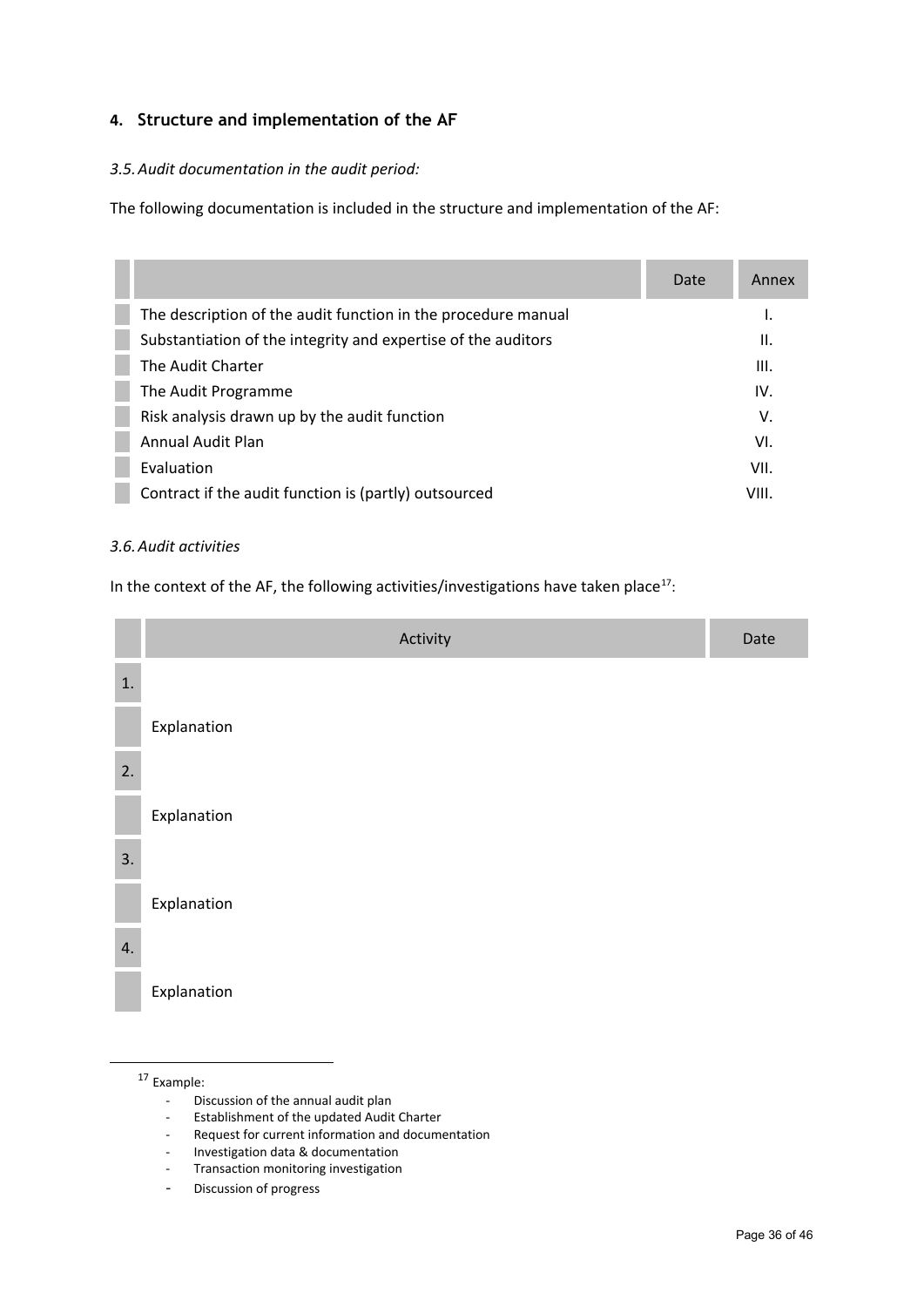

3.7.*Applicable standards*

The standards used in the context of investigations for assessing the various components of ethical operational management as based on a wide range of sources, such as a legal basis, organisational policy, guidance from a supervisory body, HQ guidelines and guidance, branch standards and such like.

The extent to which a certain standard is generally applicable and has a more or less strict interpretation depending on the grounds, the nature of the topic being investigated and the context in which this should apply. In many cases, there is room for interpretation concerning standardisation, definitions, policy and the implementation with regard to the obligations to be met. Per assessed part, a connection is sought with that which can be considered as generally accepted to any degree or to that determined by the organisation. The interpretations used cannot infer that there is a definite interpretation at all times and under all circumstances.

## *3.8.Assessment framework for findings*

The result of the investigation is qualified per part based on the identified (possible) **shortcomings** and **points of attention**. Shortcomings regard an observation that an applicable standard has not been met. The severity of the shortcoming can vary and it depends on the nature and circumstances of the case. Points of attention are observations which, in the view of the auditor, need to be addressed by the board so that these cannot be worded as shortcomings or that they benefit the effectiveness of the corresponding control measure.

A review is carried out, per part, as to whether it meets the applicable standards provided, which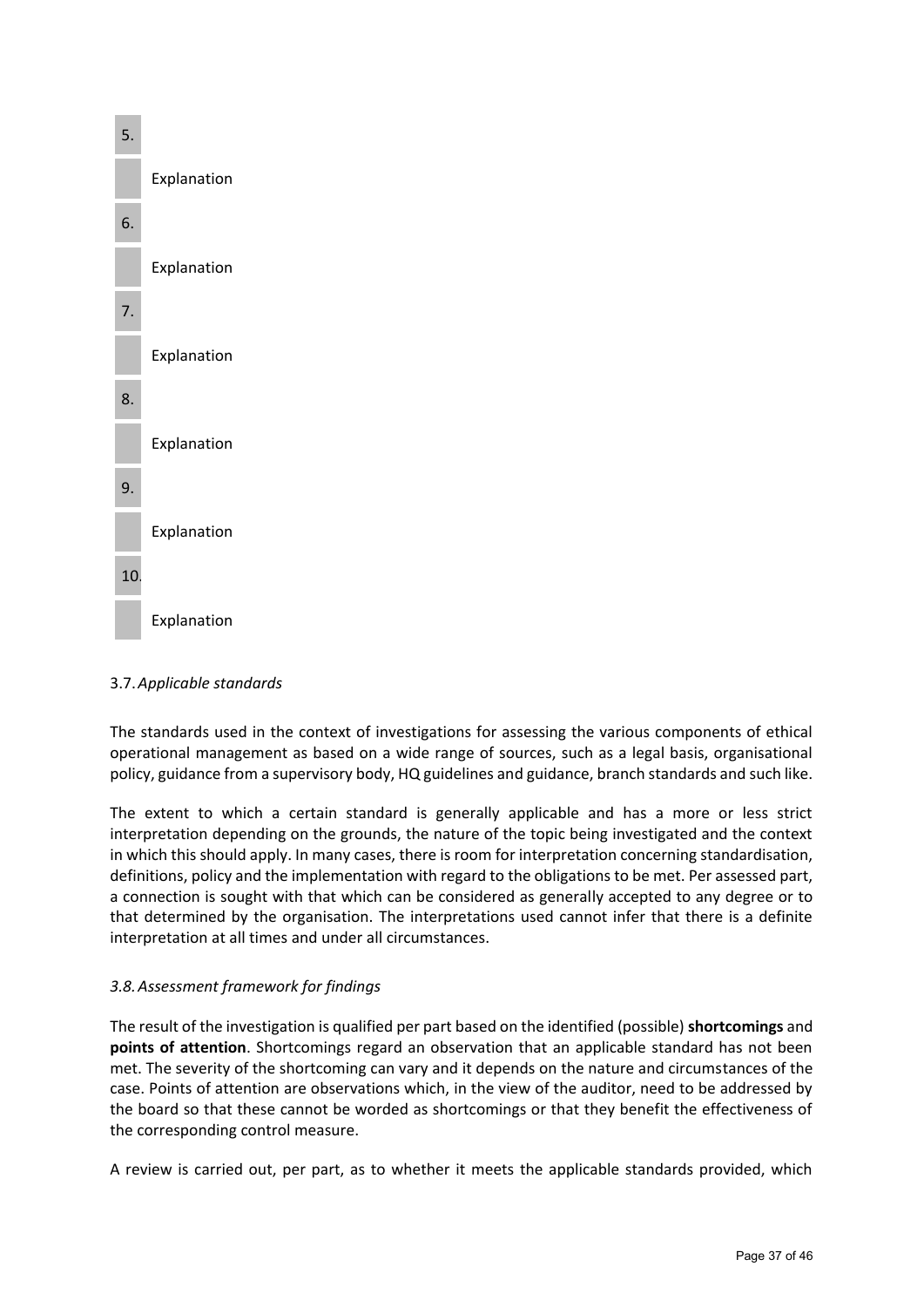## results in one of the following judgements<sup>18</sup>:

- It can be determined to a reasonable degree that the structure, existence and effectiveness of the control measures are effective\* SATISFACTORY It can be determined to a reasonable degree that, although shortcomings have been identified, the structure, existence and effectiveness of the main control measures are effective\* UNSATISFACTORY The structure, existence and effectiveness of a number of the most important control measures are ineffective\*\* POOR The structure, existence and/or effectiveness of the control measures as a whole are ineffective\*\* N/A Not assessed
- The residual risk does not exceed the management's risk appetite.
- The residual risk exceeds the management's risk appetite.

#### *3.9.Urgency*

Any findings and recommendations have been reported per part, with an indication of the urgency with which the organisation is deemed to address them. The following periods can be distinguished in this regard.

| <b>Urgency</b>    | <b>Restoration period</b> |  |  |
|-------------------|---------------------------|--|--|
| Directly          | $<$ 1 month               |  |  |
| Soon              | $<$ 6 months              |  |  |
| In the short term | $<$ 3 months              |  |  |
| In due course     | $<$ 12 months             |  |  |

#### *3.10. Conclusion*

On the basis of all findings and judgements, there is a general conclusion whether the IBB complies with the relevant standards resulting from the HQ Quality Standard, including law and regulations **to a substantial degree** or **an insufficient degree**.

#### *1.1. Management coordination and response*

Prior to the definitive report, this report has been coordinated with the board of [initials], or it has been sent to [initials] for the purpose of adding any comments or observations. Furthermore, management has the option to add a response that will be added to the report as an annex, if this option is used.

<sup>&</sup>lt;sup>18</sup> Standard good practice of the Institute of Internal Auditors (IIA).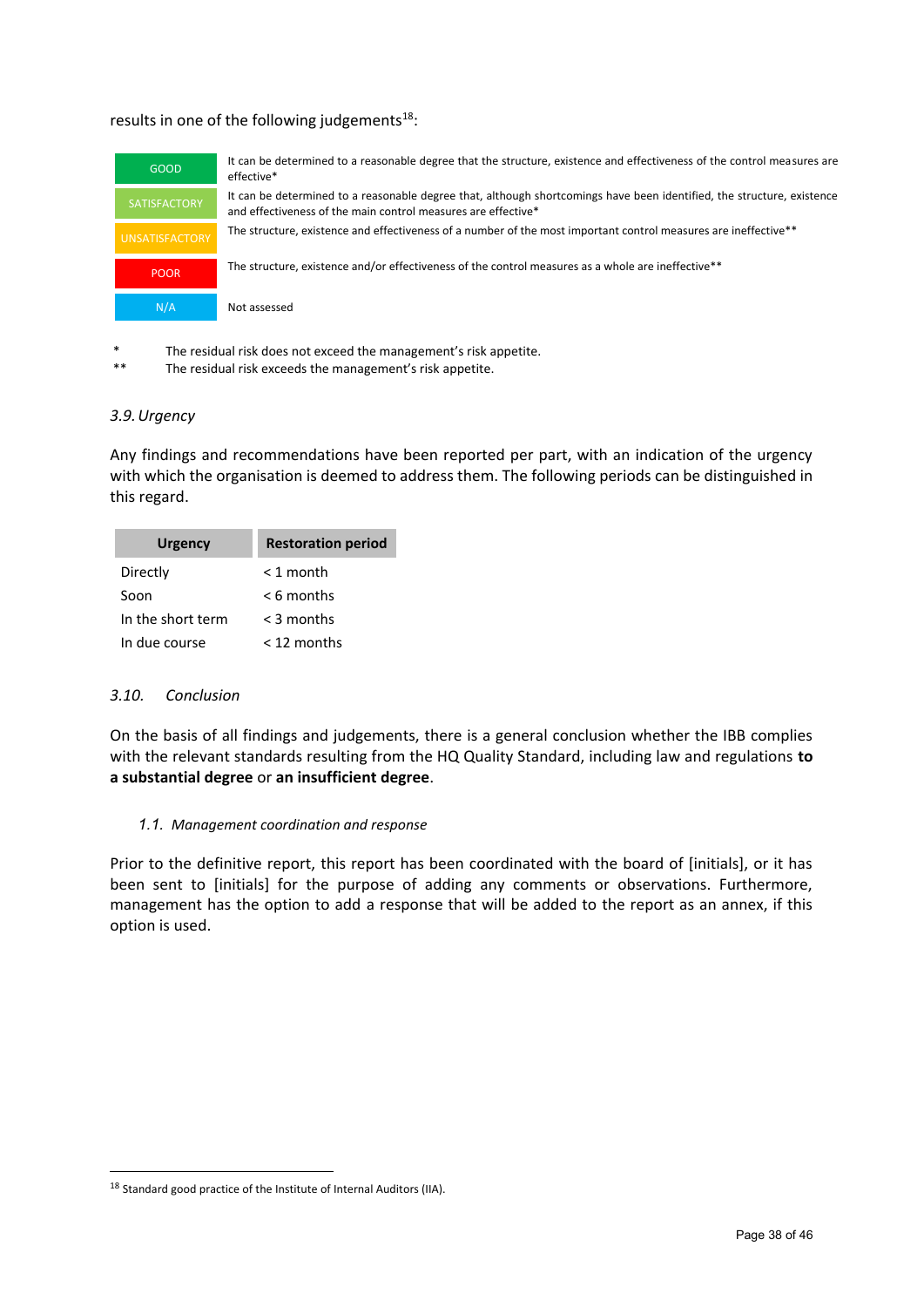**5. Schematic overview of the assessment of the investigated parts of IBB**

**To be assessed, per part, on structure, existence and effectiveness.**

**Per part a \* indicates whether a Holland Quaestor guideline exists for that part.**

|    | <b>PART</b>                                                                                                                                                                                                                                                             | Judgement   | Shortcomings | Addressed  |
|----|-------------------------------------------------------------------------------------------------------------------------------------------------------------------------------------------------------------------------------------------------------------------------|-------------|--------------|------------|
|    |                                                                                                                                                                                                                                                                         | colour code | Yes / No     | Yes / No   |
| 1. | Customer due diligence*                                                                                                                                                                                                                                                 |             | Yes          | Yes        |
|    | Assessment of, at least:<br>Client acceptance procedure<br>$\overline{\phantom{a}}$<br>Client risk profile<br>$\overline{\phantom{a}}$<br>Client risk analysis<br>$\overline{\phantom{a}}$<br>On-going CDD procedure<br>$\blacksquare$<br>- Periodic revision procedure |             |              |            |
| 2. | Transaction monitoring*                                                                                                                                                                                                                                                 |             | Yes          | <b>Yes</b> |
|    | Assessment of, at least:<br>- Transaction monitoring procedure<br>- Transaction profile                                                                                                                                                                                 |             |              |            |
| 3. | Sanction regulations                                                                                                                                                                                                                                                    |             |              |            |
|    | Assessment of, at least:<br>Identification procedure for business relations<br>$\blacksquare$<br>Procedure for screening business relations in EU and NL database<br>$\overline{\phantom{a}}$<br>listings                                                               |             |              |            |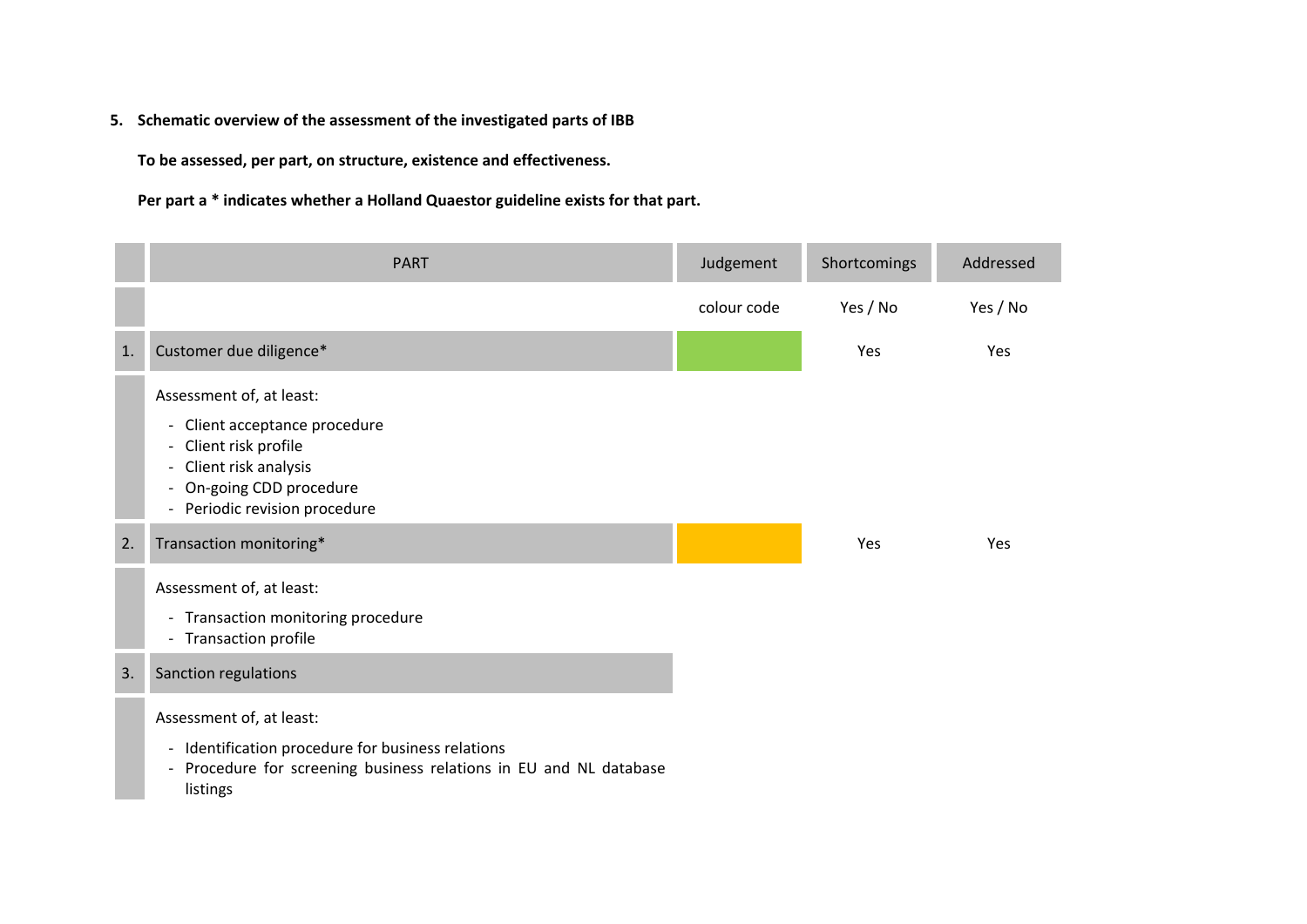- Country sanctions identification procedure
- Check of applicability of country sanctions

4. Incidents

### Assessment of, at least:

- Incident procedure
- Incident handling
- Record of handled incidents

5. SIRA\*

#### Assessment of, at least:

- Procedure for implementing SIRA
- SIRA structure and systematics
- Implementation of SIRA
- 6. Organisational structure

#### Assessment of, at least:

- Management structure
- Segregation of duties
- Reporting lines
- 7. Organisational culture and behaviour\*

### Assessment of, at least:

- Integrity risk awareness
- Internal Code of Conduct
- Corporate Social Responsibility Policy<sup>19</sup>

## <sup>19</sup> Incl. Tax integrity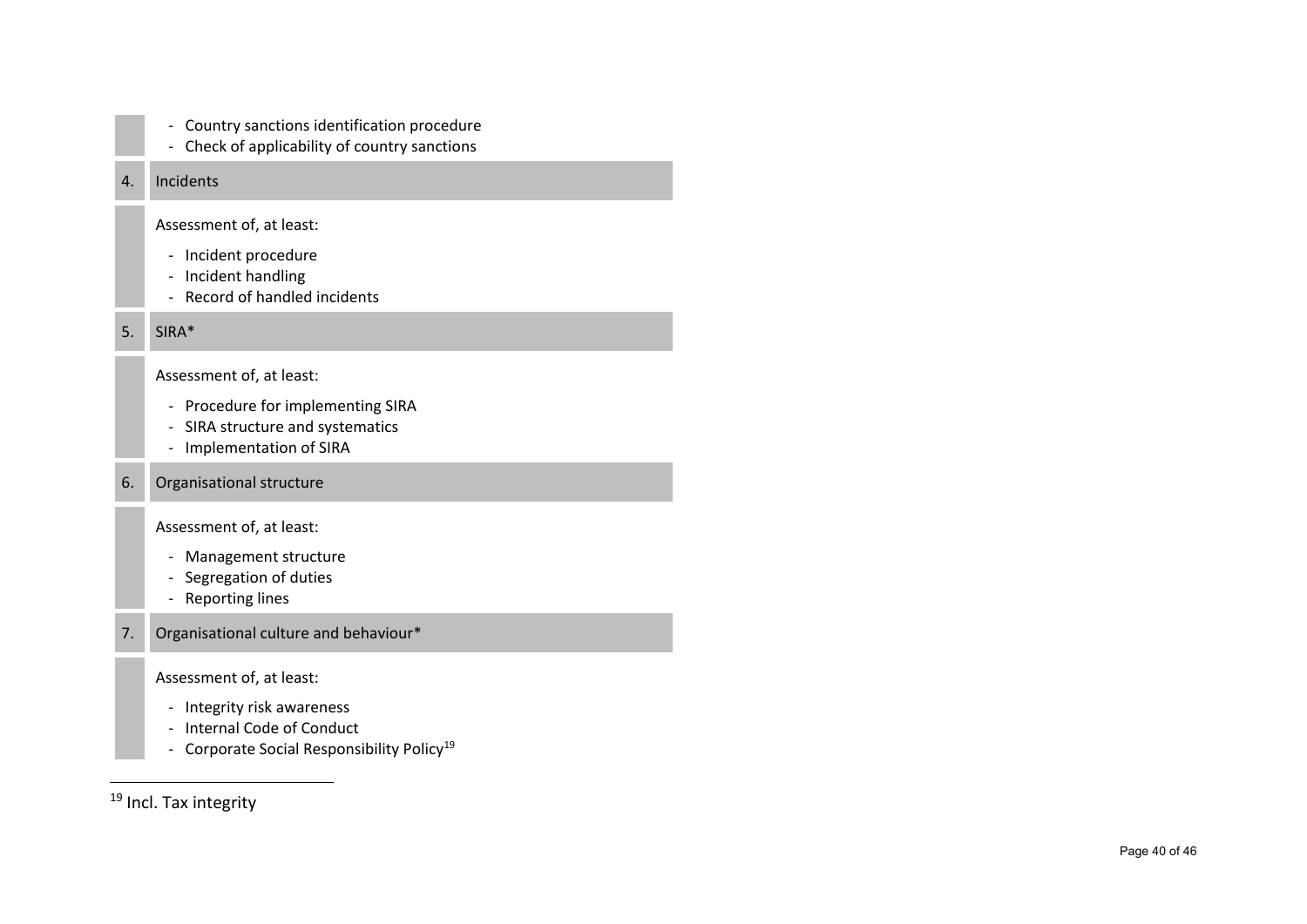## 8. Compliance function\*

Assessment of, at least:

- Compliance charter
- Compliance programme
- Annual compliance plan
- Compliance reports

9. Availability of organisational data

Assessment of, at least:

- Completeness and currentness of files under section 38 Wtt 2018
- Procedure for updating files under section 38 Wtt 2018

10. Staff

Assessment of, at least:

- Pre-employment screening
- Expertise
- Training

11 HQ quality standards

- a. Filing the financial statement within 12 months after the end of the financial year
- b. Educational requirements
- c. Code of Conduct
- d. Wtt audit guidelines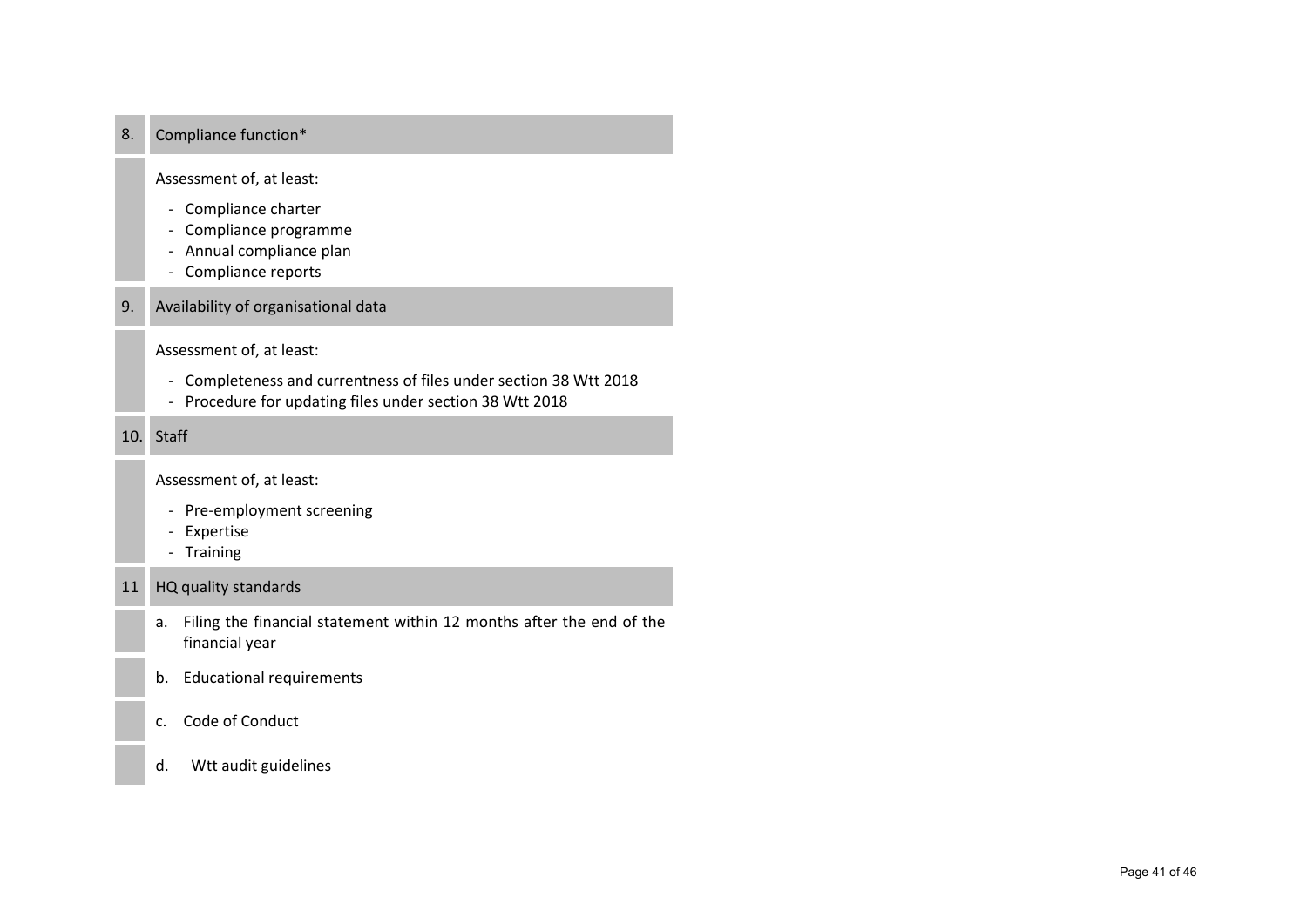- e. CSR policy and client acceptance guidelines
- f. SIRA guidelines
- g. Transaction monitoring guidelines
- h. Compliance function guidelines
- i. Trust services demarcation guidelines
- j. Tax integrity guidelines

In accordance with Audit Programme evaluation

GOOD SATISFACTORY\* UNSATISFACTORY POOR N/A

\* Nota bene: This means that it can be established with a reasonable degree of certainty that, although (possible) shortcomings and/or points of attention have been identified, the structure, existence and effectiveness of the most important control measures will be judged as effective. This connects to the standard valuation system within the IIA, with which findings are weighted and the conclusion is that these findings have no, or at least a limited, material impact on the effectiveness of the assessed control measures and as such the residual risk does not exceed the risk appetite.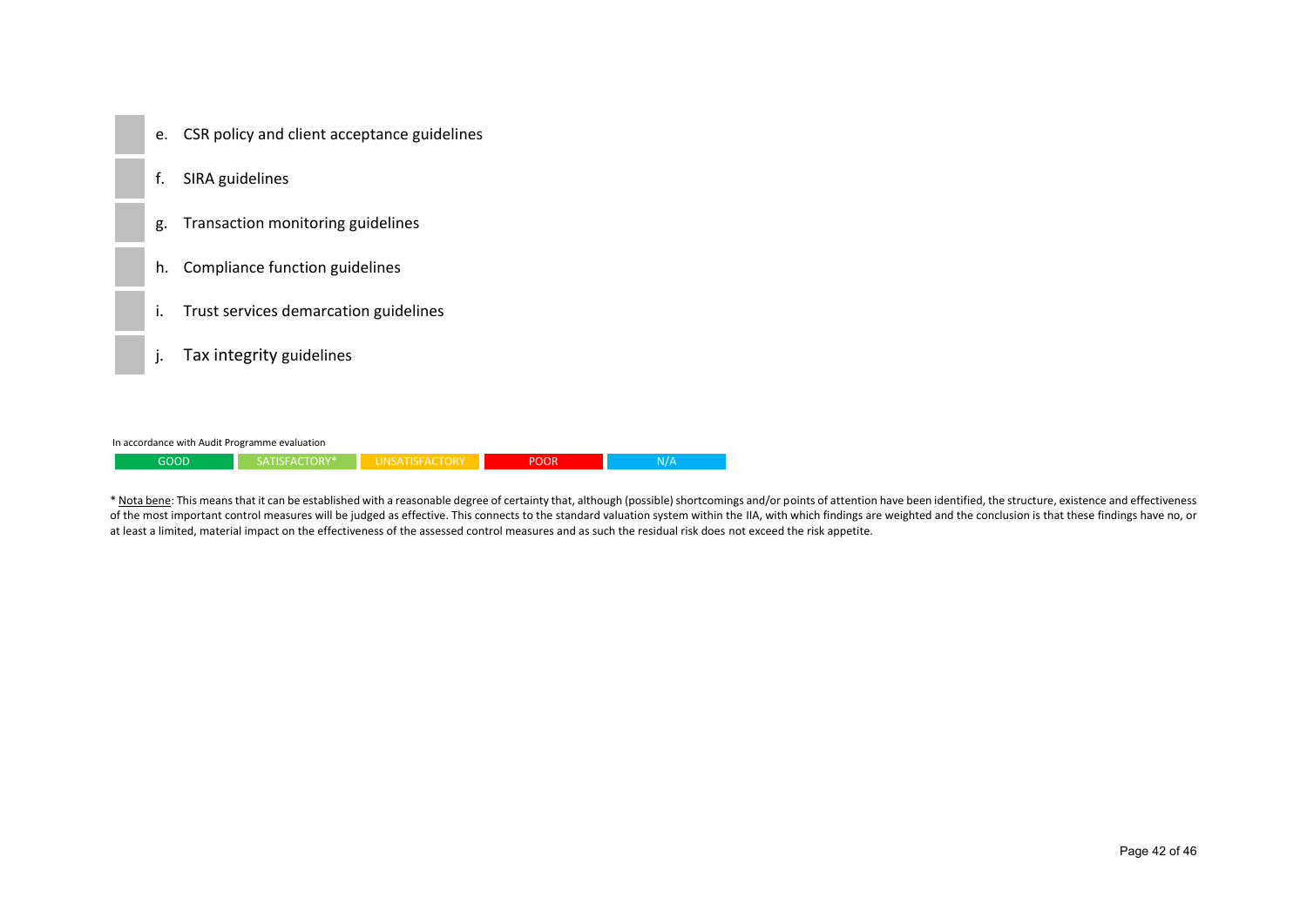# **ANNEX F**

# **INDEPENDENT REVIEW COMMITTEE WORK METHOD**

This memorandum elaborates on the positioning and structure of the Review Committee, following the consultation of the GMM on 1 October 2020 and the Wtt Audit Review Committee, respectively.

The following are discussed successively:

- Statutory records
- Task of the Review Committee; qualifications of its members
- Documentation to be made available to the Review Committee
- Review Committee work method
- Review Committee financing
- Contact between the Review Committee and the board of Holland Quaestor (hereinafter 'HQ'), the GMM, respectively

### Statutory records

To be included in the articles of association of Holland Quaestor:

- There is a "Wtt Audit Review Committee", which assesses the compliance of the members with the HQ Wtt audit guidelines through the Wtt audit.
- The Review Committee consists of three members, including the chair.
- The board of HQ appoints a chair of the Review Committee, who then independently appoints the other members.
- The duties, work methods and powers of the Review Committee are established in regulations based on Article 21 of the articles of association ("Regulations for the Wtt Audit Review")
- The board of Holland Quaestor shall observe confidentiality towards third parties regarding the information it receives from the Review Committee concerning individual members.

It has been decided to create the statutory records after the two review rounds (in order to gain experience in two rounds as indicated at the presentation of the revised Wtt audit guidelines at the GMM on 1 October 2020).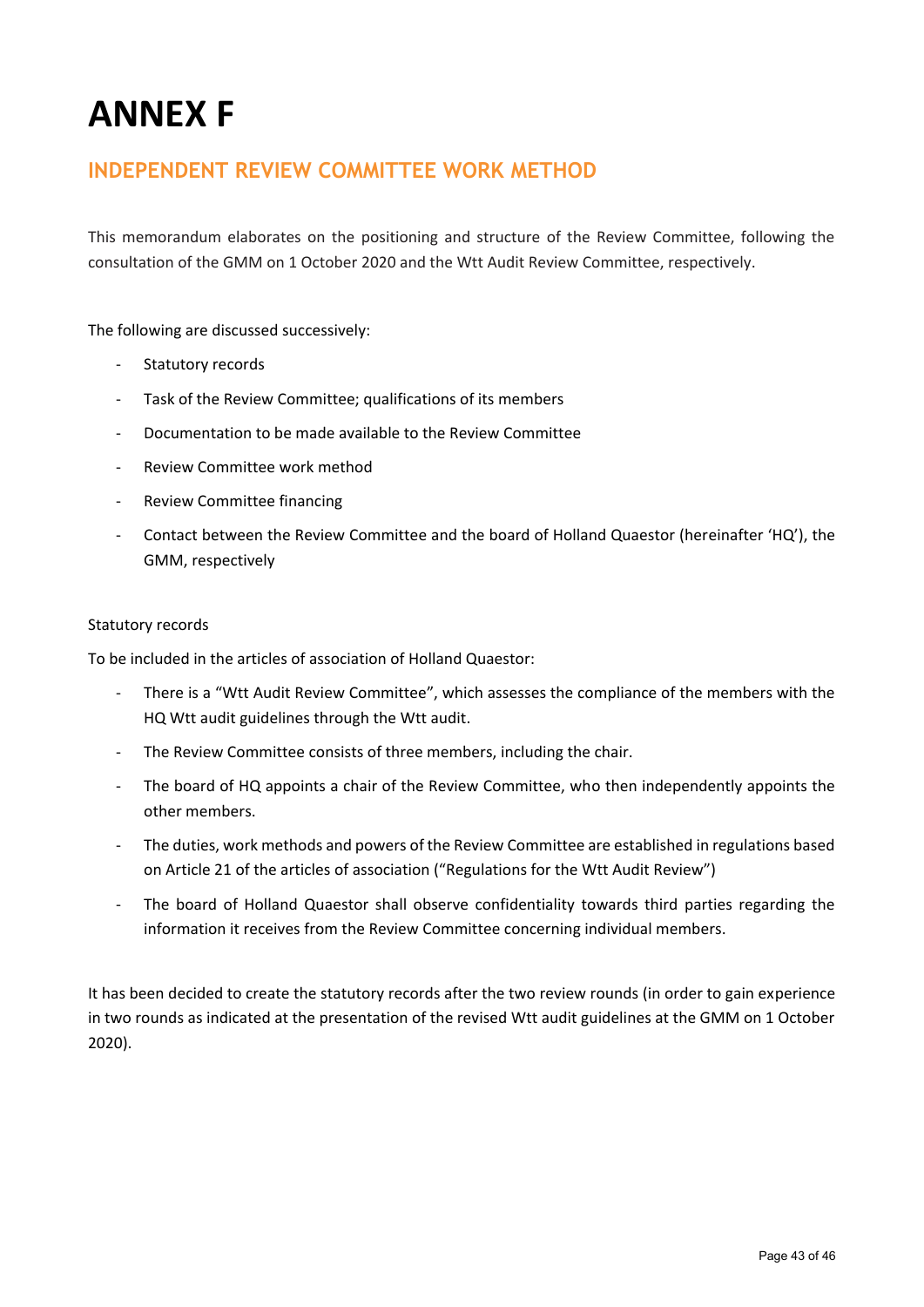# **Task of the Review Committee; qualifications of its members**

The Review Committee must have knowledge of auditing and legislation, respectively, AFM/DNB supervision and trust sector work methods.

The Review Committee has the following tasks:

- Assessing the qualifications (§ 1.4 Wtt audit guidelines), the independence of the Wtt auditor and the access to bodies and documentation of the office provided to the Wtt auditor on the basis of the HQ Wtt audit guidelines.
- Questioning the Wtt auditor on the office's cooperation when performing their duties.
- Assessing the assignment of the management of the office to the Wtt auditor against the minimum requirements of the HQ Wtt audit guidelines in Annex D.
- Assessing the Wtt auditor's report against the minimum requirements of the HQ Wtt audit guidelines in Annex E.
- Reporting its findings to the management of the office, the Wtt auditor or in the event of serious shortcomings (see point 4) - the board of HQ.
- It is not the task of the Review Committee to form a substantive/material opinion on the findings of the Wtt auditor.
- Identifying trends and developments in relation to Wtt audits and its experiences.
- Holding an annual meeting with the Wtt auditors.
- Providing solicited and unsolicited advice to the board of HQ on the Wtt audit guidelines.

The office will release the Wtt auditor from their confidentiality obligation towards the Review Committee, indirectly towards the board of HQ, respectively, in the event the Review Committee reports serious shortcomings to the board.

## Documentation to be made **available to** the **Review Committee**

The office shall make the following documentation available to the Review Committee:

- The office's assignment to the Wtt auditor.
- The Wtt auditor's report to the management of the office (detailed in point 5).
- Any interim reports by the auditor, including on compliance with remedial actions. If serious shortcomings previously reported by the Committee to the board of HQ have not been, or insufficiently been rectified, the Review Committee reports this to the board of HQ.

The Review Committee may ask the auditor whether the documentation obtained is complete and correct.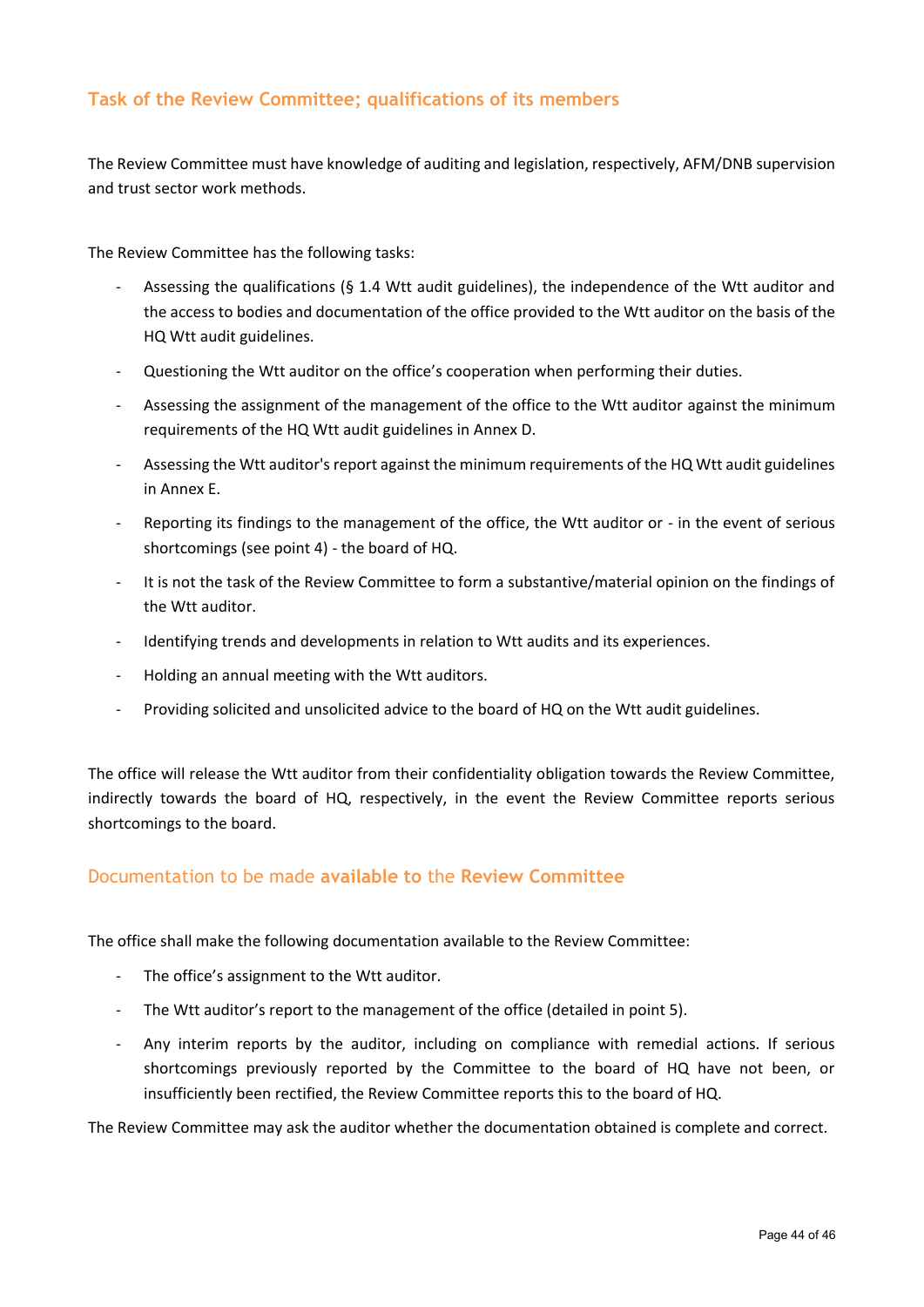## **Review Committee** work method

In connection with the planning of the Committee's duties, an office shall inform the Review Committee of its annual Wtt audit plan as soon as it is ready, if possible including the name of the Wtt auditor - whereby the office declares that the Wtt auditor meets the qualifications as set out in the Wtt audit guidelines - or at a later stage if the name of the Wtt auditor is not known at that time.

The office shall provide the Review Committee with the office's signed assignment and the final version of its audit report. The report is initially without annexes (which are, however, listed in full in the report). The Review Committee may also request the submission of one or more annexes to the report.

The Review Committee assesses the assignment to the Wtt auditor, the Wtt audit report against the HQ Wtt Audit Guidelines and formulates its draft findings and conclusions on the basis of the documents received and the hearing of - and communication with - the Wtt auditor. The draft findings and conclusions shall be communicated to the Wtt auditor, who shall have the opportunity to respond to them within a period of two weeks.

If the Review Committee finds any shortcomings in the assignment or the report, it will offer the office or the Wtt auditor a one-off opportunity to rectify them within a period of three months.

## Findings **and conclusions of the Review Committee**

The Review Committee reports, by order of the board, the completion of the review and, if applicable, any serious shortcomings in compliance with the HQ Wtt audit guidelines to the management of the office, the Wtt auditor or, in a copy, to the board of HQ, respectively.

The final findings and conclusions of the Review Committee are not open to objection or appeal.

The findings and conclusions of the Review Committee may not be shared with third parties by the office, the Wtt auditor or the board of HQ without the written consent of the Review Committee.

The Review Committee shall retain all written documentation relating to the review for a period of five years. Question: I assume that there is a logical connection here with periodicity of the Wtt audit?

The Review Committee shall observe strict confidentiality with regard to the documentation received as mentioned in point 3 as well as what it learns during the hearing of the Wtt auditor.